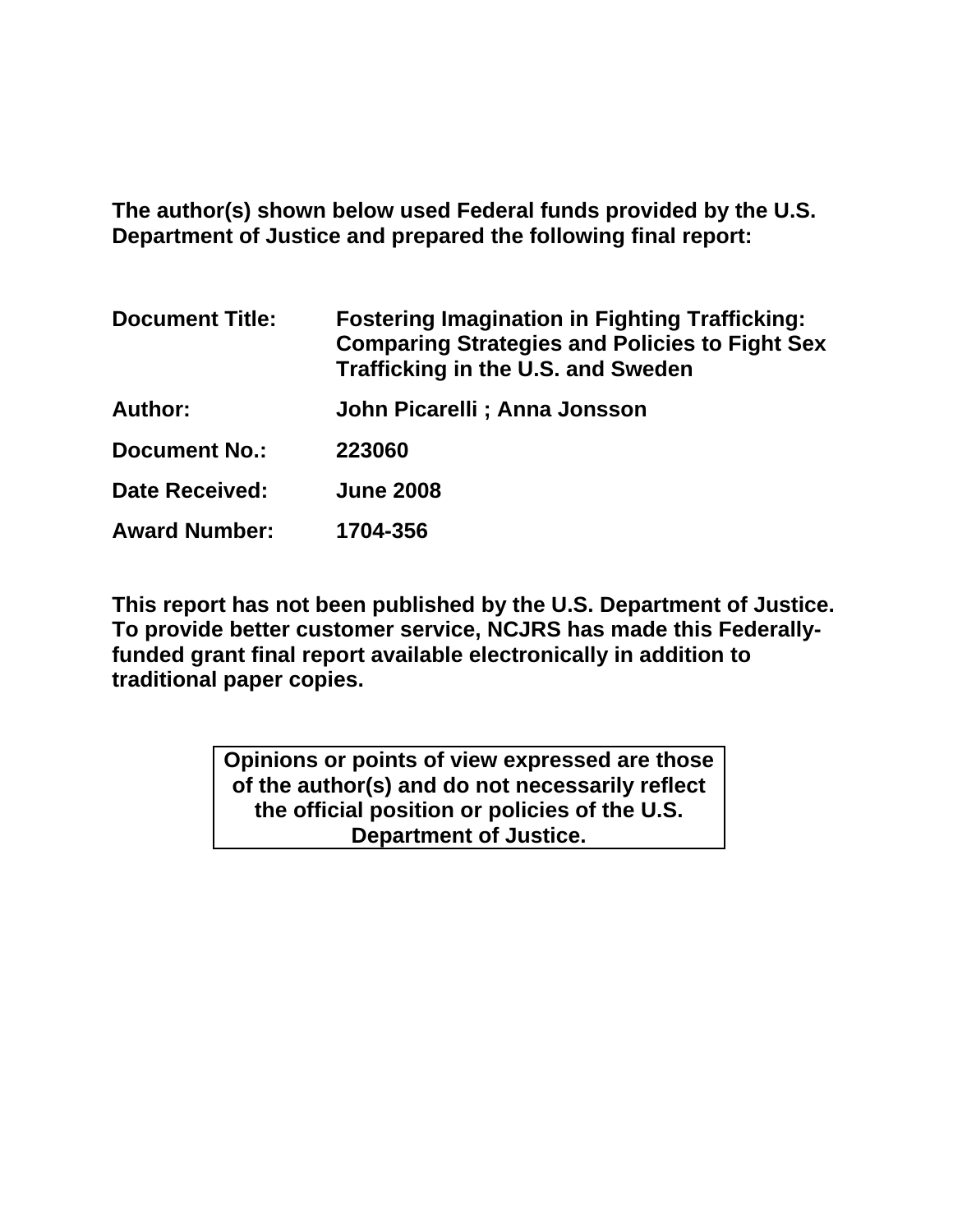# **Fostering Imagination in Fighting Trafficking: Comparing Strategies and Policies to Fight Sex Trafficking in the U.S. and Sweden**

7 May 2008

John T Picarelli Anna Jonsson

Washington DC Stockholm USA Sweden

Consultant Institute for Security and Development Policy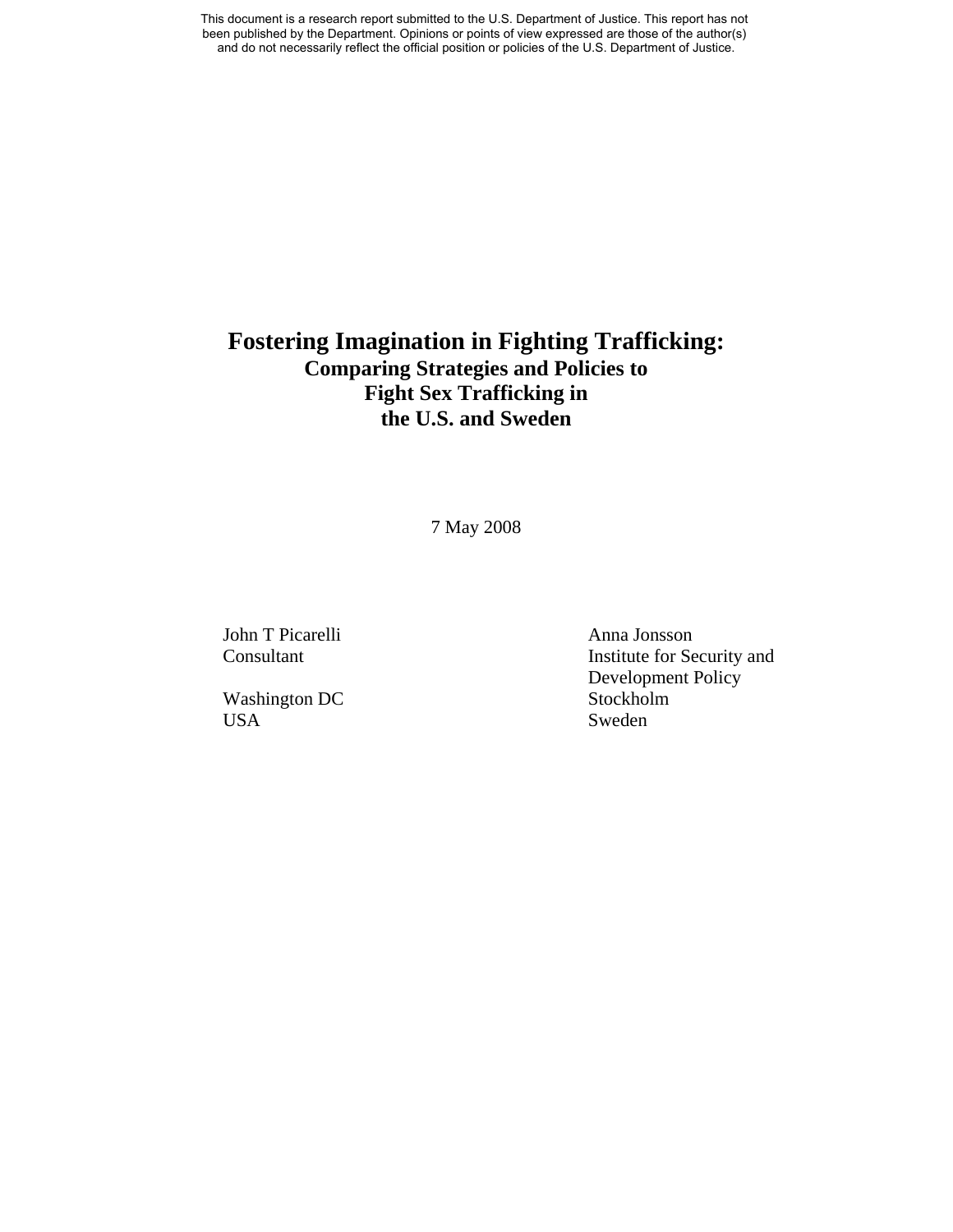### **Executive Summary**

Sweden and the United States have each taken leading roles in the global fight against trafficking in persons (TIP). The U.S. and Sweden are outspoken on the issue of fighting trafficking and have made anti-trafficking a central tenet of their domestic and foreign policies. Both countries have made significant outlays to shelter, protect and naturalize victims of trafficking. Yet the perception of each country is that they each represent a distinct and different model for fighting trafficking in persons. The American approach emphasizes strengthening legal codes and law enforcement tools while enhancing services available to victims, and has led to a victimscentered approach that many countries emulate. The Swedish model criminalizes demand for trafficking and handling the "supply" through more administrative means, and has led to an equality-centered approach that has drawn numerous positive reviews worldwide.

 So at first glance it appears that the U.S. and Sweden have significantly different antitrafficking approaches. The Swedish approach to trafficking is a function of Sweden's domestic promotion of equality in multiple aspects of society. Sweden views trafficking through the lens of equality, thus sex trafficking is seen as a form of violence against women and dealt with accordingly. In the U.S., trafficking policy is more a function of law enforcement and prosecution, and thus the American approach sees trafficking as a form of organized crime to be dealt with accordingly. A more studied comparison, however, yields a significant number of similarities between the two countries. Both countries believe sex trafficking is a major international issue that requires a mixture of law enforcement, social welfare and foreign policies to solve. Both countries also share a commitment to victims of human trafficking as victims of human rights abuses.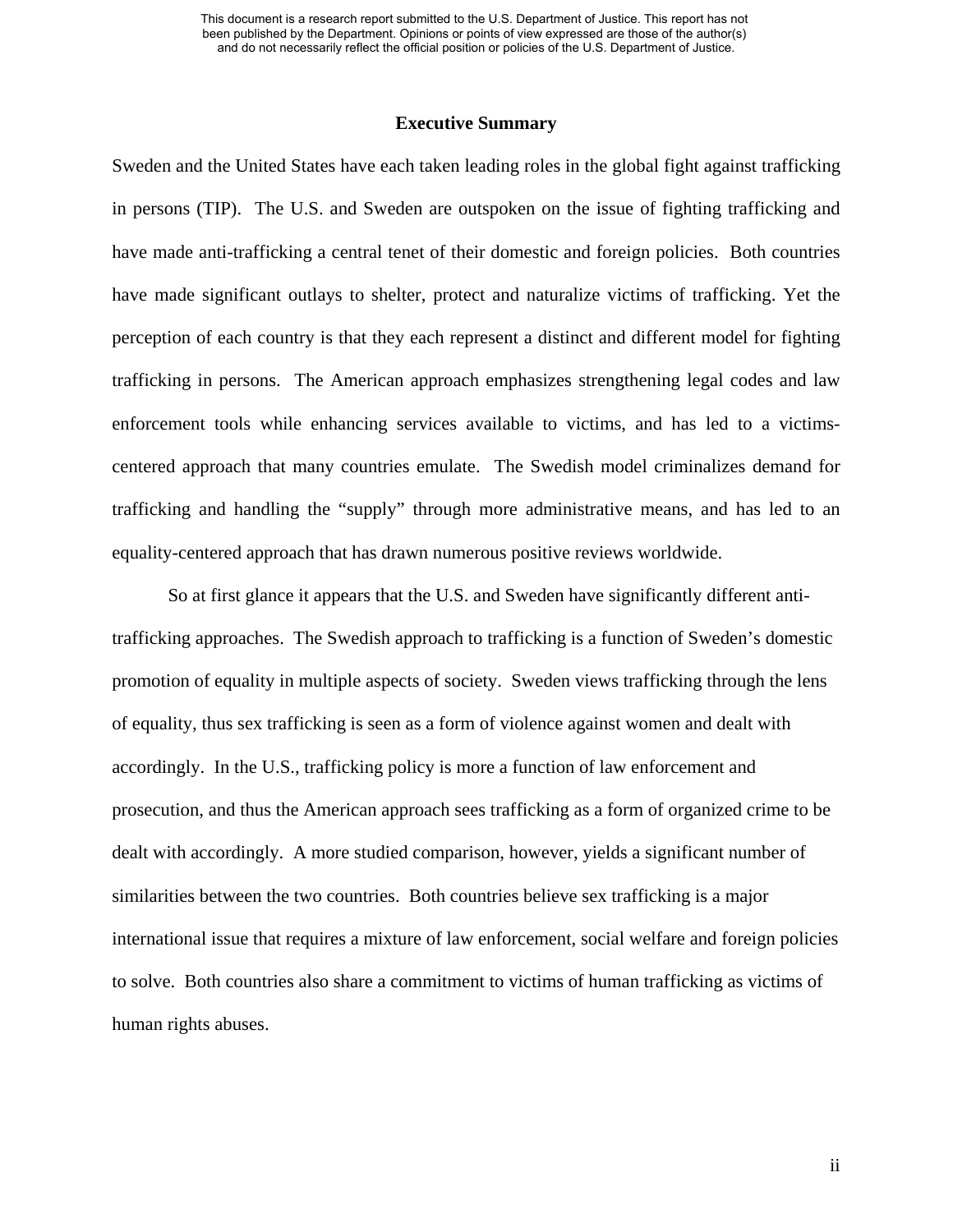This report compares the responses in the U.S. and Sweden to identify synergies and divergences that might impact policymaking and practice in both countries. The report opens with a brief discussion of how sex trafficking operates in each country to be followed by an overview of each country's historical experience with prostitution and human trafficking. It then proceeds to detail their anti-trafficking efforts. The comparison goes beyond law enforcement efforts to consider how foreign policy, development aid and even security play a role in the fight against trafficking. The section concludes with a discussion of the difficulties each country continues to face when implementing anti-trafficking policies and programs.

The report also identifies the major elements of each country's fight against primarily trafficking for sexual purposes and argues that neither country has a turnkey model that "solves" trafficking. Rather, each country has adopted an anti-trafficking strategy and the policies to implement it that reflect their value system, attitude towards prostitution, governmental capacities, historical experiences, legal codes and geopolitical outlooks. By comparing the origins, elements and implementation of each country's anti-trafficking policies, we arrive at two broad conclusions. First, the similarities between each country's anti-trafficking strategy and policies suggest "best practices" that other countries can emulate. Second, the differences between the U.S. and Sweden are the result of larger social, political, historical and geographical contexts, including attitudes towards prostitution and gender equality. Such contexts might potentially limit the transferability of U.S. and Swedish policies to other countries.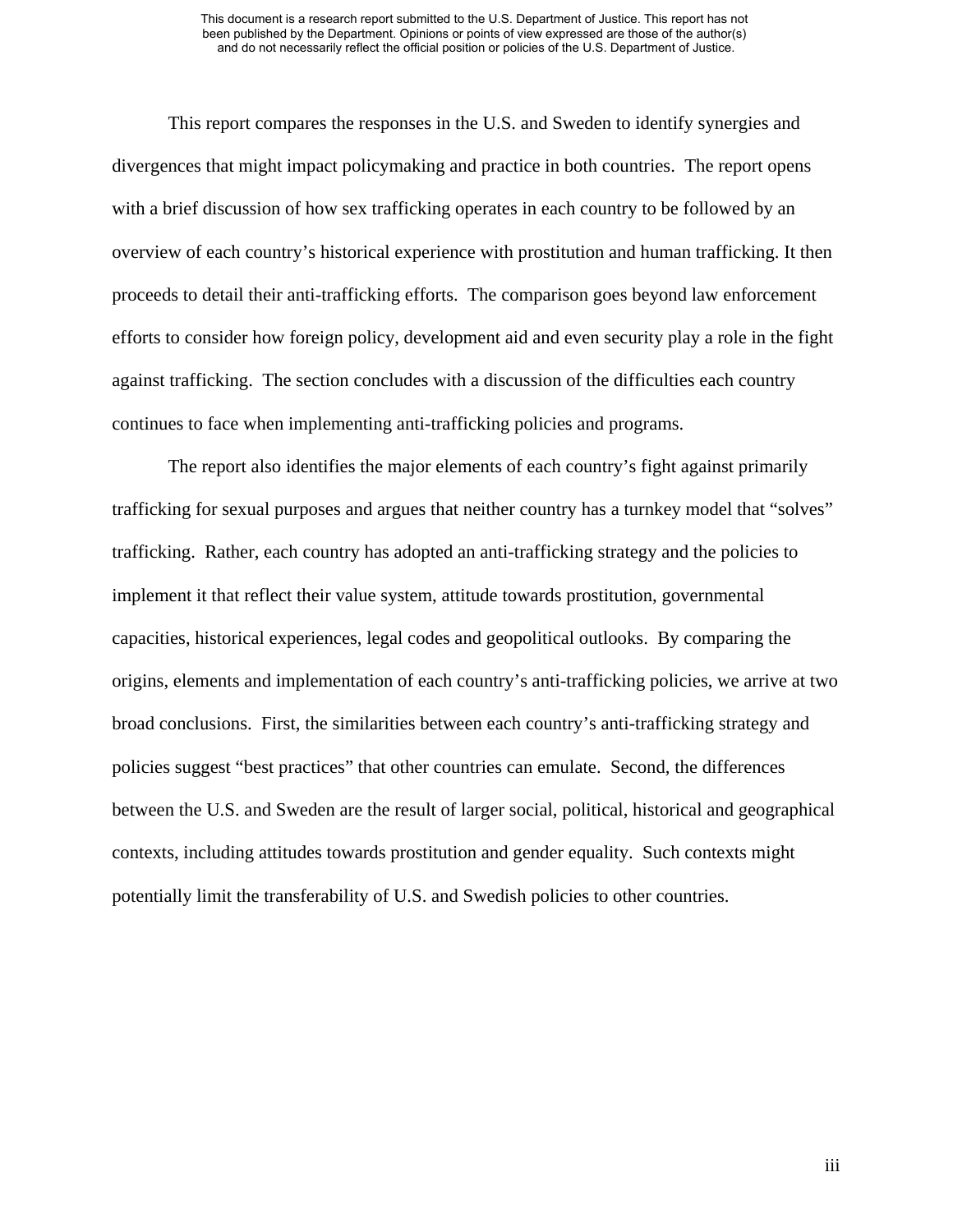# **Table of Contents**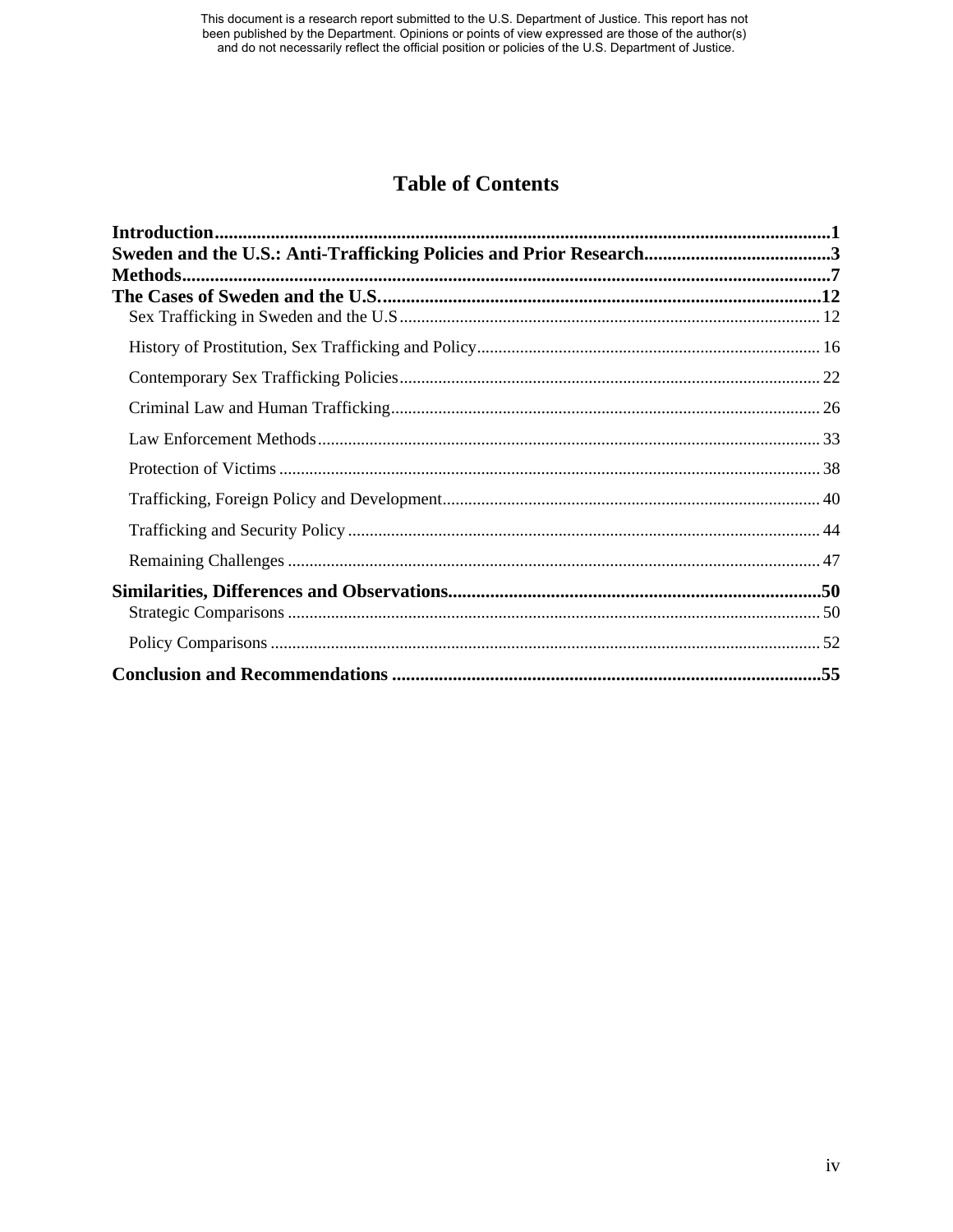# **Introduction**

Sweden and the United States have each taken leading roles in the global fight against trafficking in persons (TIP). The U.S. and Sweden are outspoken on the issue of fighting trafficking and have made anti-trafficking a central tenet of their domestic and foreign policies. Both countries have made significant outlays to shelter, protect and naturalize victims of trafficking. The countries implemented ground-breaking legal codes addressing trafficking in the late 1990s, and have provided law enforcement with considerable resources to locate and prosecute traffickers. And both countries have led the way to change attitudes towards trafficking. Sweden and the U.S. are the only countries with Ambassadors whose portfolios focus solely on the trafficking issue.

The perception of each country is that they each represent a model for fighting trafficking in persons. The American emphasis on strengthening legal codes and law enforcement tools while enhancing services available to victims has led to a victims-centered approach that many countries are seeking to emulate. The Swedish model of criminalizing demand for trafficking and handling the "supply" through more administrative means has drawn positive reviews worldwide. Combined with active international leadership and significant investments of financial, technical and diplomatic resources, the American and Swedish approaches are swiftly becoming the leading models for countries seeking to improve their anti-trafficking strategies and capabilities.

At first glance, it appears that the U.S. and Sweden have significantly different antitrafficking approaches. The Swedish approach to trafficking is a function of Sweden's domestic promotion of equality in multiple aspects of society. Sweden views trafficking through the lens of equality, thus sex trafficking is seen as a form of violence against women and dealt with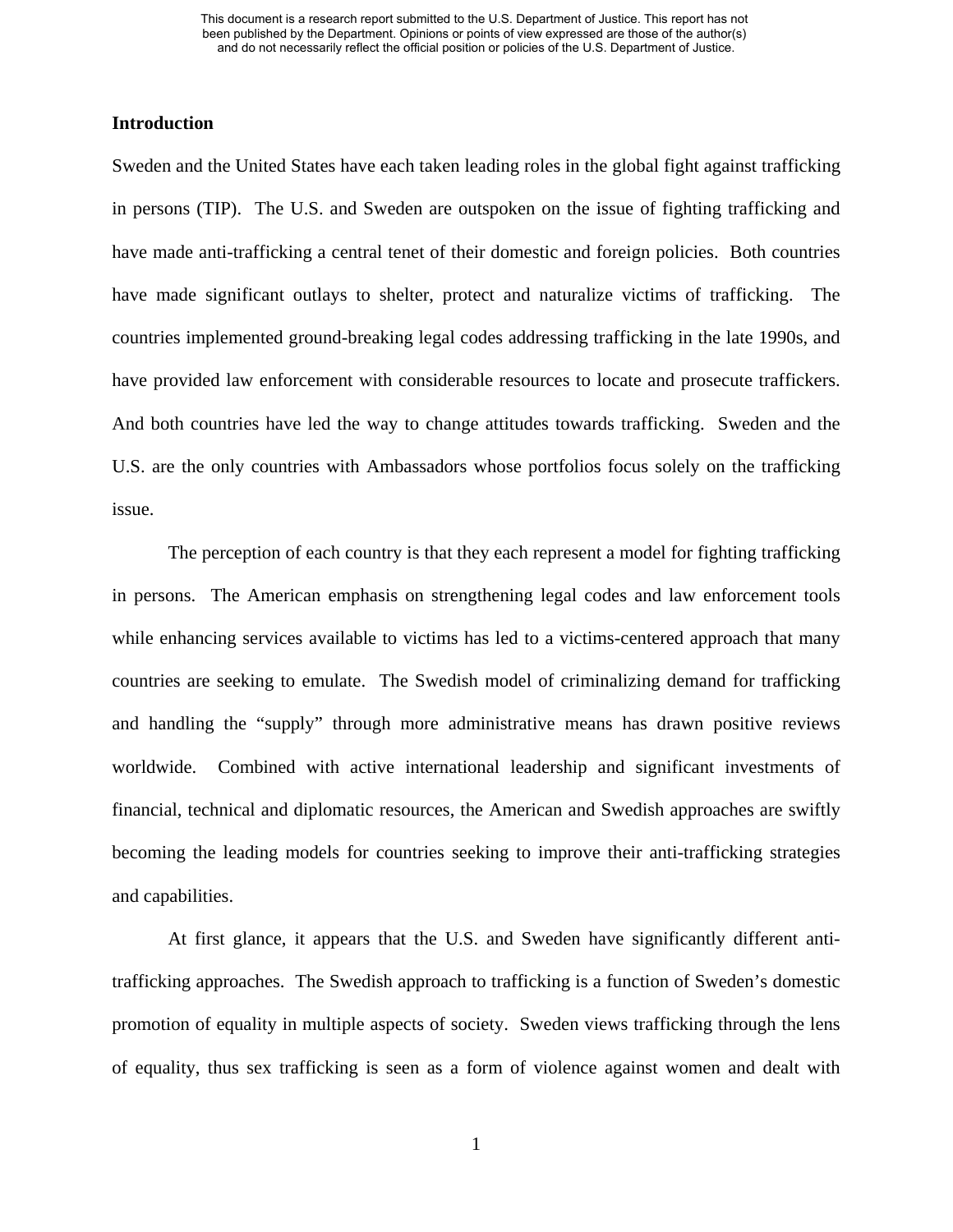accordingly. In the U.S., trafficking policy is more a function of law enforcement and prosecution, and thus the American approach sees trafficking as a form of organized crime to be dealt with accordingly. A more studied comparison, however, yields a significant number of similarities between the two countries. Both countries believe sex trafficking is a major international issue that requires a mixture of law enforcement, social welfare and foreign policies to solve. Both countries also share a commitment to victims of human trafficking as victims of human rights abuses. In sum, both countries share certain assumptions about trafficking, but have chosen different paths to implement this vision.

This article identifies the major elements of each country's fight against primarily trafficking for sexual purposes and argues that neither country has a turnkey model that "solves" trafficking. Rather, each country has adopted an anti-trafficking strategy and the policies to implement it that reflect their value system, attitude towards prostitution, governmental capacities, historical experiences, legal codes and geopolitical outlooks. By comparing the origins, elements and implementation of each country's anti-trafficking policies, we arrive at two broad conclusions. First, the similarities between each country's anti-trafficking strategy and policies suggest "best practices" that other countries can emulate. Second, the differences between the U.S. and Sweden are the result of larger social, political, historical and geographical contexts, including attitudes towards prostitution and gender equality. Such contexts might potentially limit the transferability of U.S. and Swedish policies to other countries. No country could adopt either approach without considerable adjustment of governmental structures, legal codes, social norms and other structural considerations. Any failure to consider these contexts is likely to yield less significant results for countries seeking to "improve" their anti-trafficking efforts.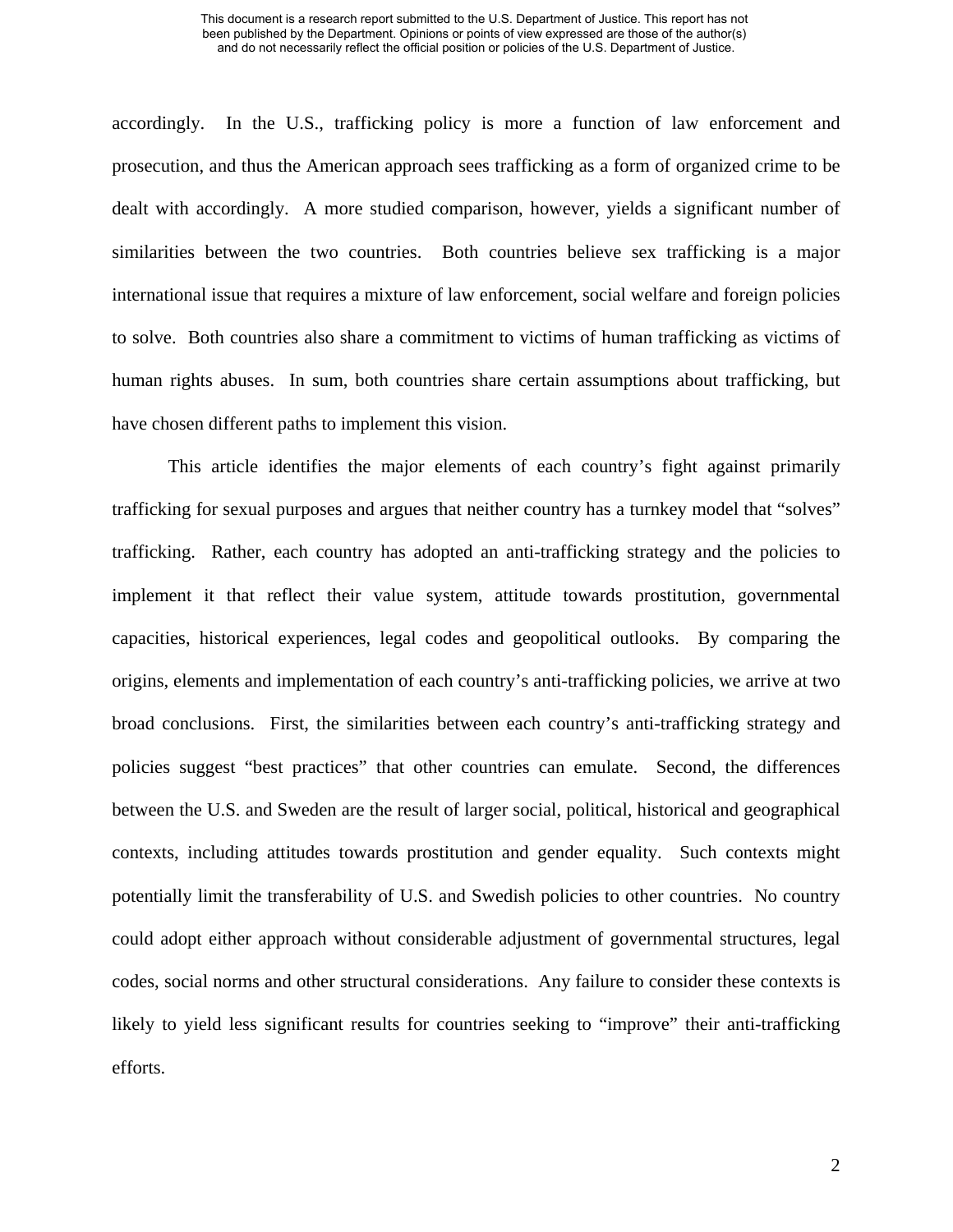By comparing the origins and ideology behind the Swedish and American anti-trafficking approaches, this paper aims to highlight the context within which these policies have been developed. The report's conclusions demonstrate how other countries can achieve the same end goals by taking into consideration their unique history, social, and political foundations. The report does not provide an evaluation of the impact of the American and Swedish policy on the fight against human trafficking, but rather serves as an analysis of the policy itself and the potential barriers to transferability.

# **Sweden and the U.S.: Anti-Trafficking Policies and Prior Research**

Trafficking in persons is an issue that has risen in prominence over the last decade, and a number of countries have undertaken concerted efforts to minimize and eradicate the trade in human beings. Since its passage in 2000, some 116 countries have become party to the UN Protocol to Prevent, Suppress and Punish Trafficking in Persons, Especially Women and Children.<sup>[1](#page-7-0)</sup> The European Union funded 85 projects for its member-states and other countries through its 6.5 million Euro STOP program, while the STOP II follow-on program injected another 4 million Euros into anti-trafficking programs.<sup>[2](#page-7-1)</sup> In these and similar statistics, progress is measured in terms both the number of states participating and the level of participation. While states serve as the primary actors enacting programs and policies to bring trafficking in persons to an end, civil society actors like NGOs and churches play an important role in awareness raising and advocacy. The result is a heterogeneous set of responses that reflect not only the diversity of causes and effects of sex trafficking but also the variation in legal codes, law enforcement capacities and government resources.

<span id="page-7-0"></span><sup>&</sup>lt;sup>1</sup> Available: http://www.unodc.org/unodc/en/treaties/CTOC/countrylist-traffickingprotocol.html<br><sup>2</sup> Europeen Commission Justice and Home Affairs Committee. The Misery Behind the Eantasy.

<span id="page-7-1"></span>European Commission Justice and Home Affairs Committee, *The Misery Behind the Fantasy: From Poverty to Sex Slavery,* Accessed: 9 September 2007. Available: http://ec.europa.eu/justice\_home/news/8mars\_en.htm#b1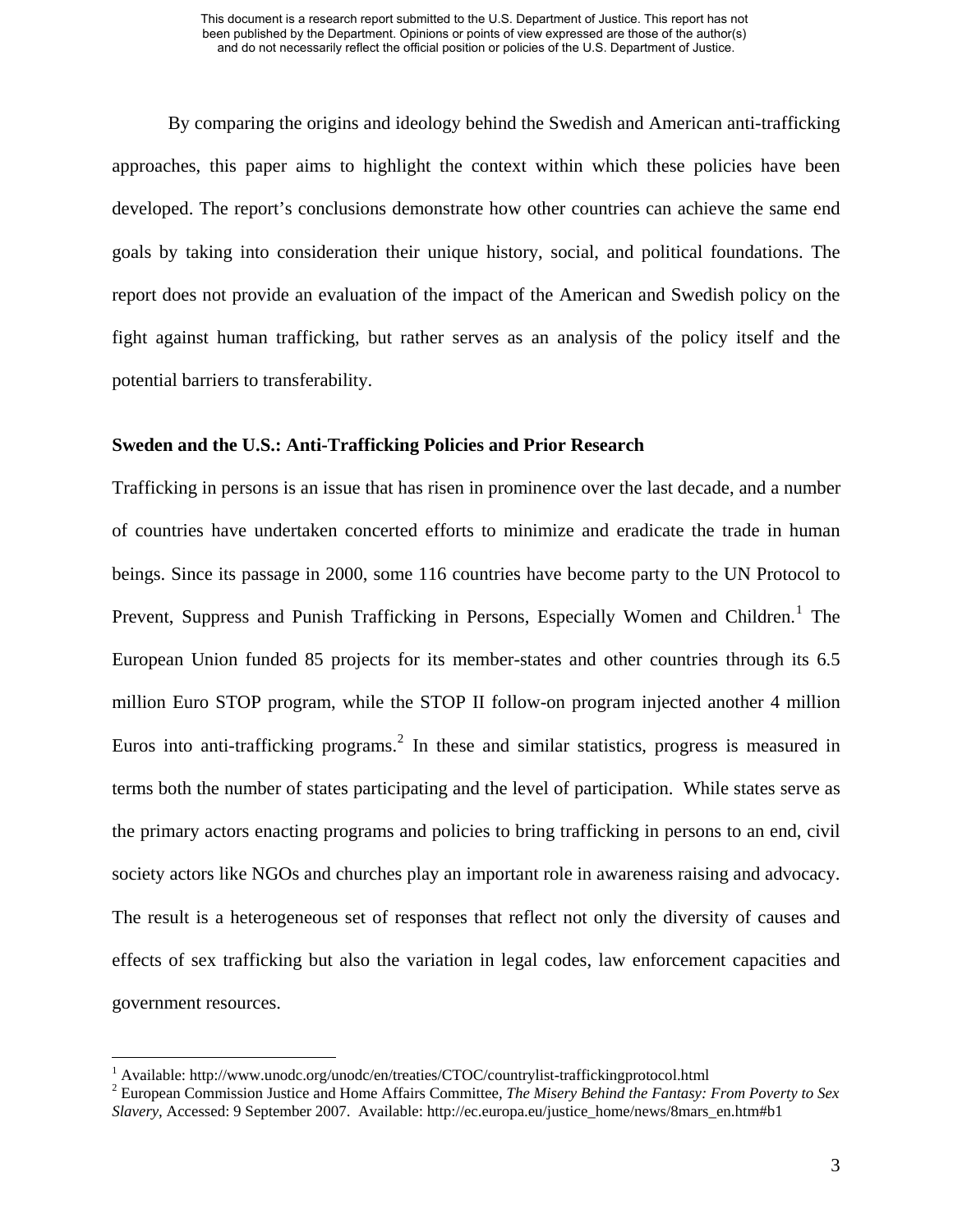Within this variation, a small number of states have been identified as leaders in the fight against sex trafficking. The U.S. and Sweden are often viewed as leaders in the fight against sex trafficking. The U.S. has made the global fight against trafficking a central part of its foreign policy. The U.S. State Department's Office to Monitor and Combat Trafficking in Persons, an organization that supports one of only two anti-trafficking ambassadors in the world, annually assesses the anti-trafficking efforts of over 150 countries around the globe and uses a combination of foreign aid and moral suasion to bolster global efforts against trafficking based on the results of the report. The U.S. government has spent over a half a billion dollars on international anti-trafficking programs since 2001, including \$80 million to projects in 90 countries in fiscal year 2007. The U.S. has also declared fighting trafficking a key national security issue. In 2002, President Bush signed National Security Presidential Directive 22, which dedicated a government-wide effort to bring an end to human trafficking in the U.S. and abroad. When combined with repeated statements against trafficking by Presidents Clinton and Bush, it is clear that the U.S. holds fighting trafficking as a high priority in its international dealings.

While the U.S. has fostered a leadership position against trafficking through its resources and dedication against the issue, Sweden's leadership is more the result of an innovative approach to trafficking in persons and a generally strong standing on humanitarian issues which has accumulated a respectable amount of moral capital. Sweden's approach to sex trafficking as a form of violence against women has led experts worldwide to advocate its adoption elsewhere. In testimony before the U.S. Congress in 2006, Katherine Chon of the Polaris Project, an American anti-trafficking NGO, stated that Sweden's approach was a success and contrasted that with the failed legalization policies of Germany. A comparative study of different approaches to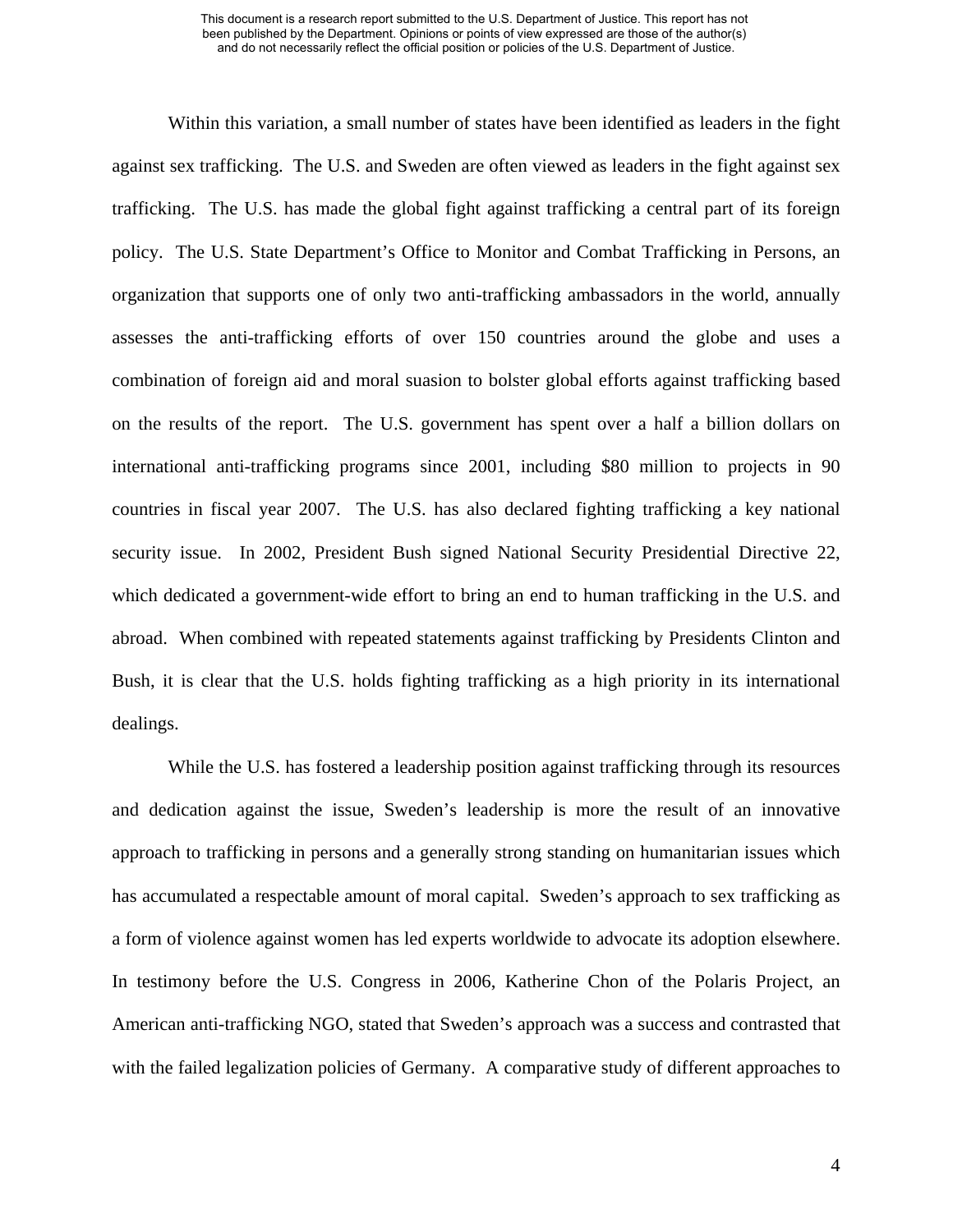prostitution and sex trafficking at the local level conducted for the Scottish Parliament found Sweden's approach the most comprehensive and effective, and has led to calls for its adoption in Scotland.<sup>[3](#page-9-0)</sup> And the British Home Minister, Vernon Coaker, announced plans to visit Sweden in early 2008 to examine its prostitution laws and their feasibility for Great Britain. Combined with its active leadership in the EU and other international bodies, its support for anti-trafficking programs worldwide and its recent installation of an anti-trafficking ambassador (making it only the second such country), Sweden is often recognized as a global leader against trafficking.

While both countries are viewed as leaders in the fight against trafficking, they have significantly different approaches to the problem. The U.S. has adopted a criminalization approach to sex trafficking, dedicating significant resources to enforce laws criminalizing both the supply and demand for sex trafficking. America's long history of fighting organized crime is a prime driver of its anti-trafficking policy. Using legal codes and law enforcement capacity developed in its fight against vice rackets, the approach tries to increase the risk for those entering the sex trafficking market to a point where it is no longer rational to do so. The U.S. response to sex trafficking, which took shape in the 1990s, focuses on trafficking as a form of transnational organized crime and the need to meet it with an appropriate law enforcement response. Hence, the Federal and some 22 State governments have passed laws criminalizing the activities of traffickers and their accomplices. Strategically, the U.S. organizes its anti-trafficking programs using a rubric known as the "three Ps"—prevention, prosecution and protection. Federal, state and local governments have created programs to protect trafficking victims, created new migration programs for trafficking victims to remain in the U.S. and funded significant international aid programs to bolster global anti-trafficking programs. Lawmakers

<span id="page-9-0"></span><sup>3</sup> Bindel, Julie and Liz Kelly, *A Critical Examination of Responses to Prostitution in Four Countries: Victoria, Australia; Ireland; the Netherlands; and Sweden* (Child and Woman Abuse Studies Union: London), 2003.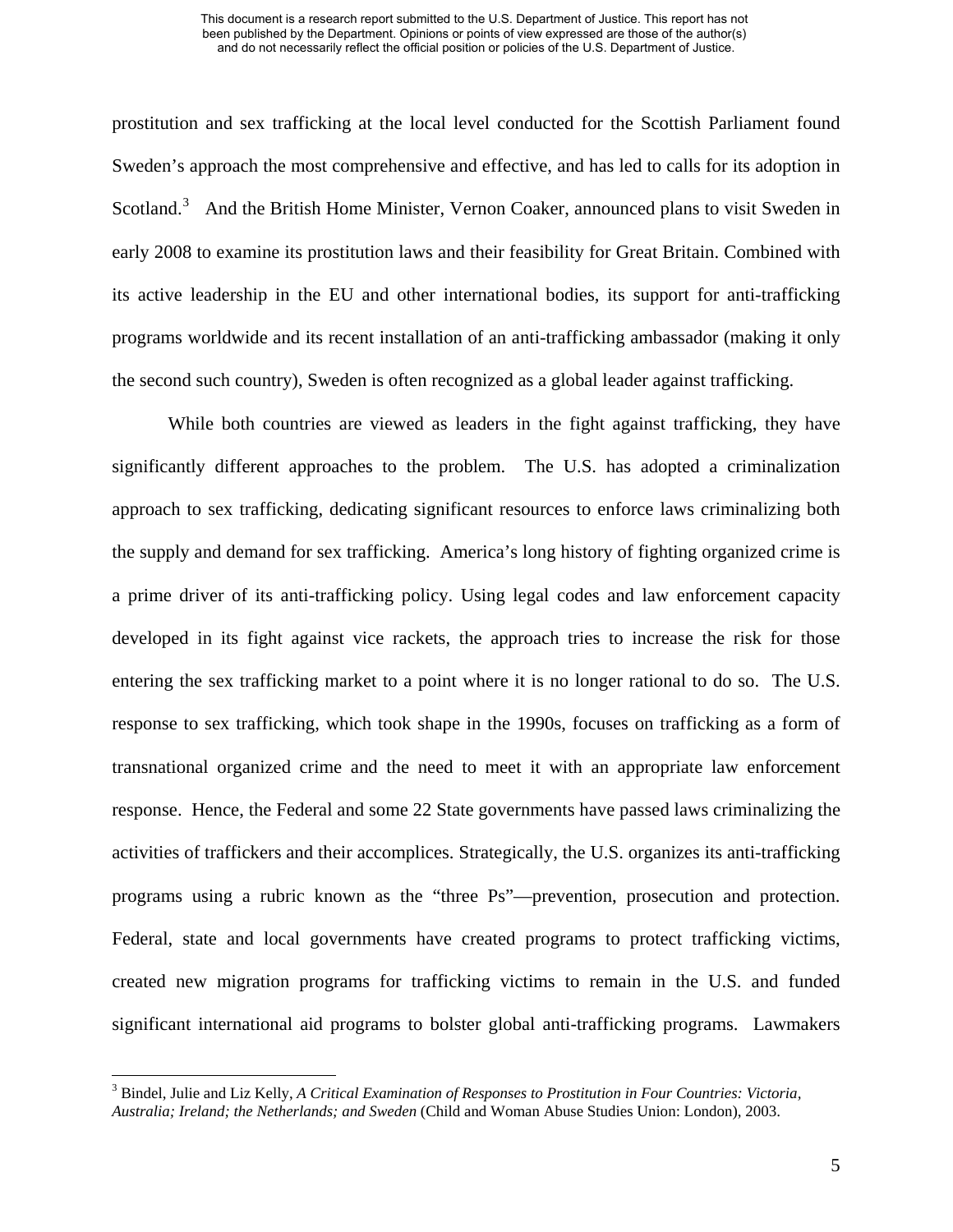intended for these programs to support or complement law enforcement efforts, retaining criminalization as the major anti-trafficking thrust.

Sweden has approached sex trafficking from a different starting point. Sweden's social welfare model led it to focus attention on eliminating inequality in society in order to address larger social problems like crime. When Sweden began to identify foreign prostitutes and sex trafficking in the early 1990s, it viewed trafficking as a form of violence against women. The resulting abolitionist approach criminalizes the purchase of sex and targets law enforcement resources on pimping, procuring and purchasing sex, in that order. The approach differs markedly from the U.S. in that it decriminalized (not legalized) the sale of sex. The Swedish government makes a concerted effort to bolster social norms de-legitimizing the purchase of sex and to promote social programs like counseling and job skills training that designed to assist prostitutes. It should thus be noted at the outset that the Swedish government has explicitly focused on the relationship between prostitution and human trafficking for sexual purposes. Sweden saw it as logical and rational to focus on the exposed situation of prostitutes and human trafficking victims initially.

 Given the seemingly complementary experiences of the U.S. and Sweden as well as their leadership roles in the international effort against trafficking, it is noteworthy that no comparative studies have assessed the approaches to derive lessons and best practices. Some studies exist that consider each country as part of a larger set of cases. Beyond the fact that such large studies sacrifice depth for breadth in their analysis, they often also only focus on a particular aspect of the trafficking issue. As such, they do not address the central question of what lessons other countries can realistically learn from each country's experience with sex trafficking. For example, Sweden was one of the cases in a major 2003 study of trafficking into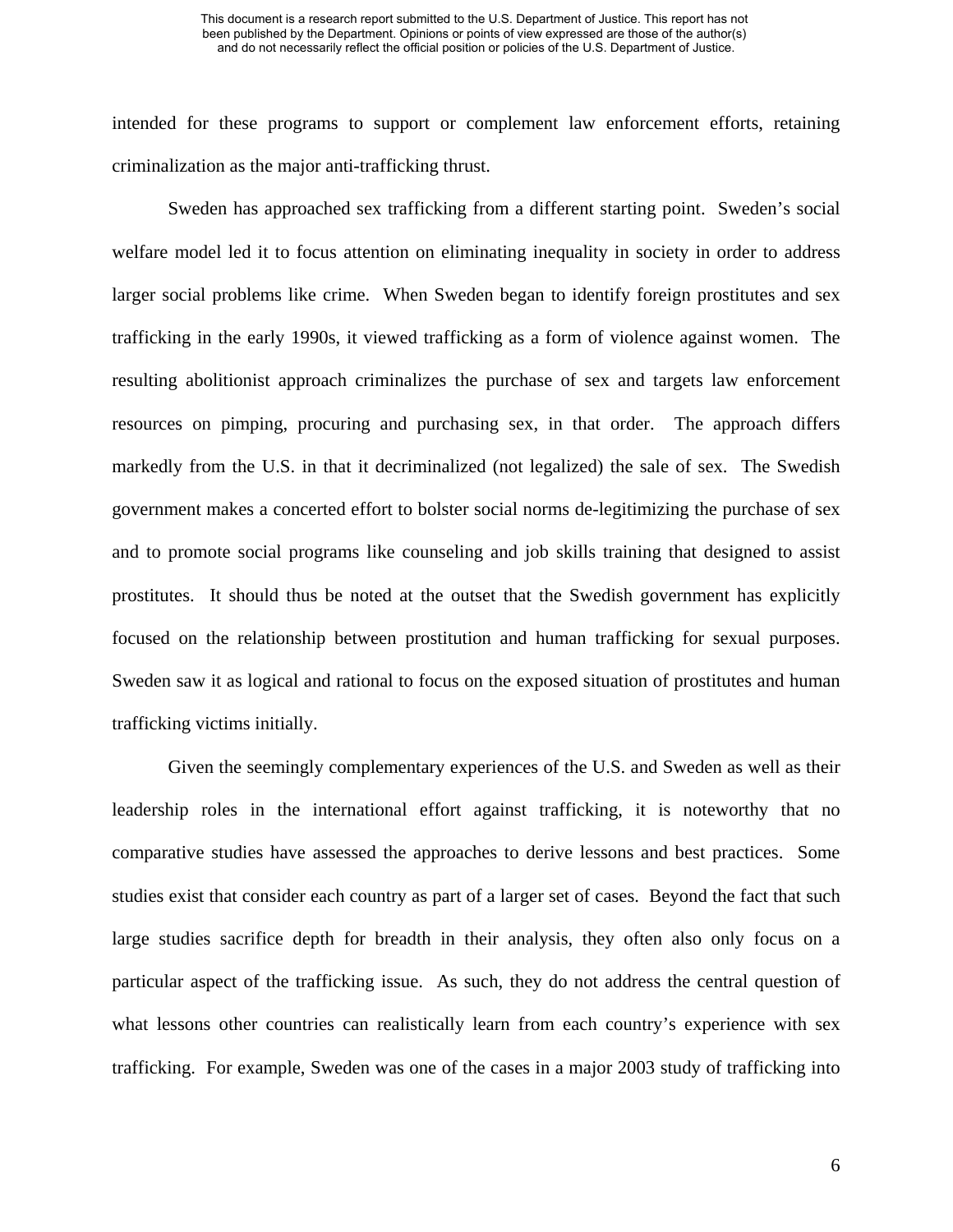seven countries, but the cases were limited solely to the demand for trafficked persons.<sup>[4](#page-11-0)</sup> Another recent study examined the U.S. and Sweden as cases among a set of some eight countries, but again limited its focus to the protection of victims in these states.<sup>[5](#page-11-1)</sup> But even these large studies rarely consider both countries. A comprehensive survey of the trafficking literature conducted for the International Organization of Migration returned only three sources that mention Sweden in the title as a focus. $<sup>6</sup>$  $<sup>6</sup>$  $<sup>6</sup>$ </sup>

 Given the importance that Sweden and the U.S. hold to the fight against sex trafficking, a natural question to ask was how each country's fight against sex trafficking served as a model for other countries. Rather than focus simply on each country in isolation as a model for sex trafficking policy and practice, we chose to focus to compare the similarities and differences of each country's policies and programs. What results is a more grounded assessment of what facets are unique to each country and which policies or programs might have more generalizable applications. The approach also allowed for a more focused study to derive lessons valuable for the legislative, legal and law enforcement communities.

# **Methods**

 $\overline{a}$ 

We chose to use a comparative case study approach to this study for a number of reasons. Sweden and the U.S. are prime candidates for a comparative study of trafficking in persons. The combination of similar goals despite divergent means establishes a solid basis for a comparative study of both countries. The recognition of each country's approach as a potential model for other countries renders a comparative analysis of these countries all the more needed. But the

<span id="page-11-0"></span><sup>4</sup> Anderson, Bridget and Julia O'Connell Davidson, *Trafficking: A Demand Led Problem?* (Save the Children Sweden: Stockholm), 2004.

<span id="page-11-2"></span><span id="page-11-1"></span><sup>&</sup>lt;sup>5</sup> The Future Group, *Falling Short of the Mark: An International Study on the Treatment of Human Trafficking Victims* (The Future Group: Alberta), 2006.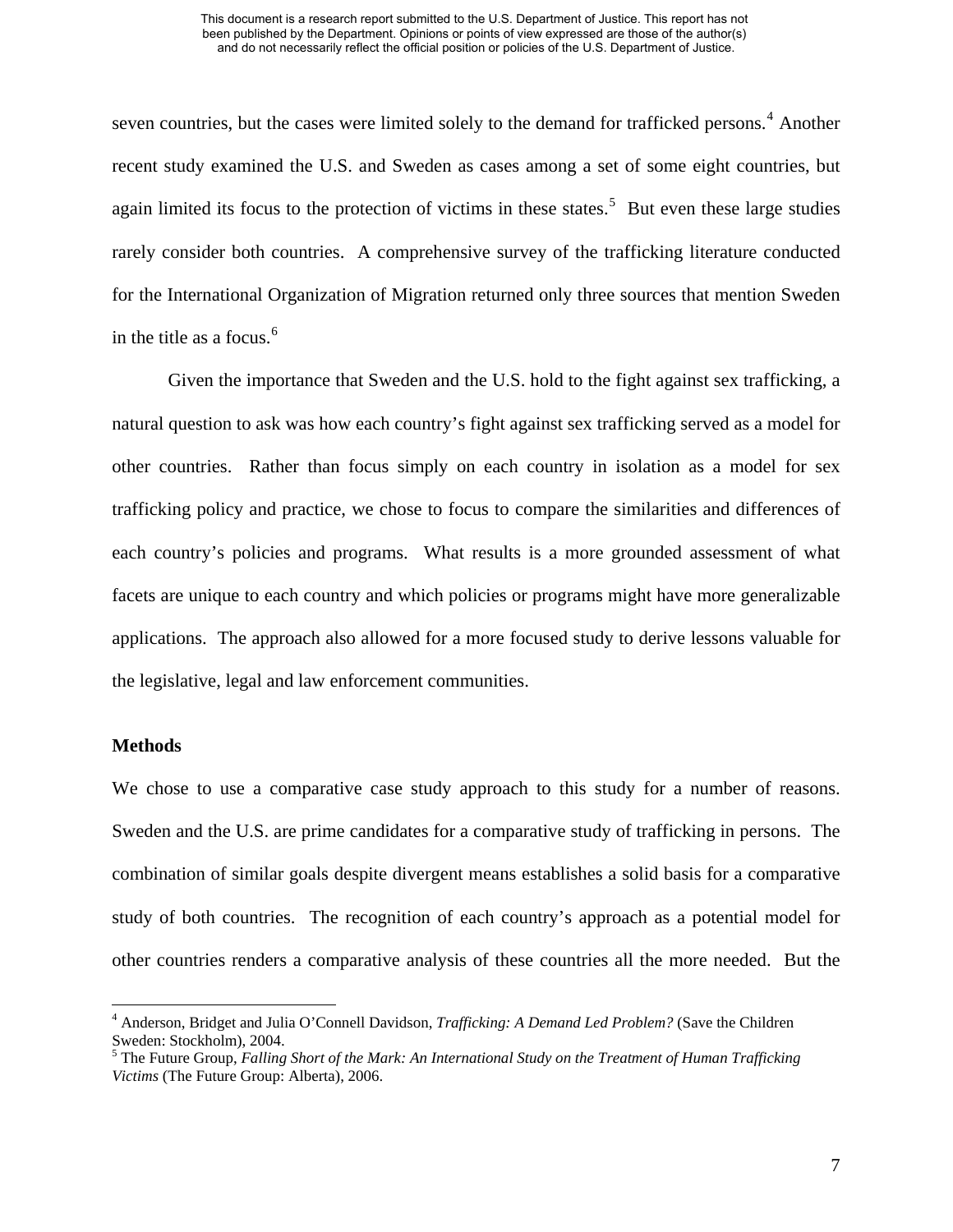most important factor driving this study is the lack of serious comparative study of American and Swedish anti-trafficking efforts. While comparative studies of trafficking exist in general, not one has sought to compare Sweden and the U.S. solely and in a systematic way. Such a study would therefore fill a gaping hole in our knowledge of anti- trafficking measures and allow for an identification and evaluation of the lessons states can learn from these leaders in the fight against sex trafficking.

The comparative approach also allowed us to analyze the policy responses to sex trafficking without losing the broader contexts within which these policies and programs are embedded. Most comparative studies of sex trafficking limited their analysis to one of three facets of sex trafficking: its root causes, the structures of its demand, or anti-trafficking policies.<sup>[7](#page-12-0)</sup> Using a comparative approach with a more rigorous structure, we were able to identify how the economic, political and social contexts impact the anti-trafficking policies and programs of the U.S. and Sweden. The temporal context was another important consideration in the construction of our study. Many studies of sex trafficking and responses to it have employed limited time frames, often less than a year, and thus are not able to observe changes in trafficking over time. Our case studies melded historical and contemporary events into the analytical narrative and helped frame the analysis government policies and programs.

In a more general sense, a comparative case study approach helped us avoid the problems other prominent social science methods present when studying sex trafficking. One such problem arose from the lack of reliable data prevented the use of a quantitative approach to our study. While efforts are being made to improve this situation, the measures of the incidence and pervasiveness of sex trafficking in the U.S., Sweden and other countries are unreliable

<span id="page-12-0"></span> $\frac{1}{6}$  Farquet, Romaine et al., "Human Trafficking: Bibliography by Region," *International Migration* 43:1–2 (Jan 2005).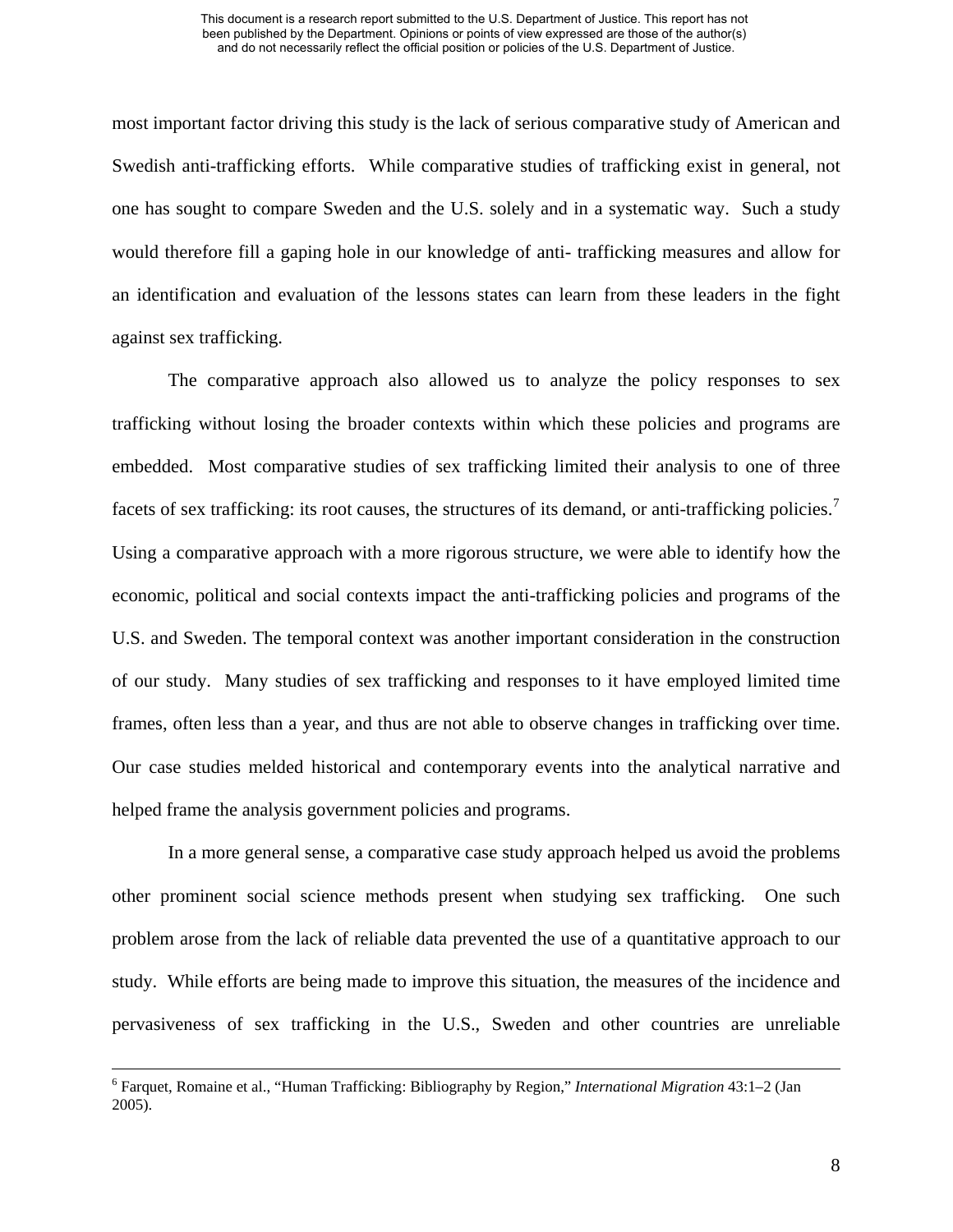"guesstimates."<sup>[8](#page-13-0)</sup> Using a quantitative approach to policy analysis is therefore difficult at best. The lack of reliable data on the dependent variable (i.e. the incidence of trafficking) meant that we were unable to correlate measures of independent variables representing different policy initiatives. The comparative approach, influenced as it is by the rigor of quantitative social science research, thus represented the next best tool for our study.

Structuring the case studies was fairly straightforward. Case selection was limited to the U.S. and Sweden. The unit of analysis proved slightly more challenging. Given the interest of learning about the effectiveness of policies against sex trafficking, we chose to focus on two units of analysis with each case—strategy and implementation both within the sphere of domestic and foreign policies. While the examination of sex trafficking cases might have seemed a more logical choice for the unit of analysis, they are not from our point of view. Cases would be more appropriate for an analysis of the operation of sex trafficking in the U.S. and Sweden. But the incidence of trafficking is a context for our study, not the focus. Our focus was on the foundations and expected effects of anti-trafficking policies and programs of each state. Thus our discussions naturally gravitated towards the construction, implementation and outcomes of anti-sex trafficking policies. Given the importance that both counties place on using domestic and foreign policy to fight trafficking, each type of policy served as a unit of comparative analysis.

 Each case study is based on the same rigorous structure to allow for systematic comparisons and analysis. Each starts with a brief discussion of the modern incidence of sex trafficking. The narrative descriptions of the incidence of sex trafficking begin with the historical roots of the phenomenon and then moves into a discussion of its scope in order to

 $^7$  Laczko, Frank. "Data and Research on Human Trafficking," *International Migration* (43: 1/2, 2005), page 9.

<span id="page-13-0"></span>Laczko, pp. 11-12.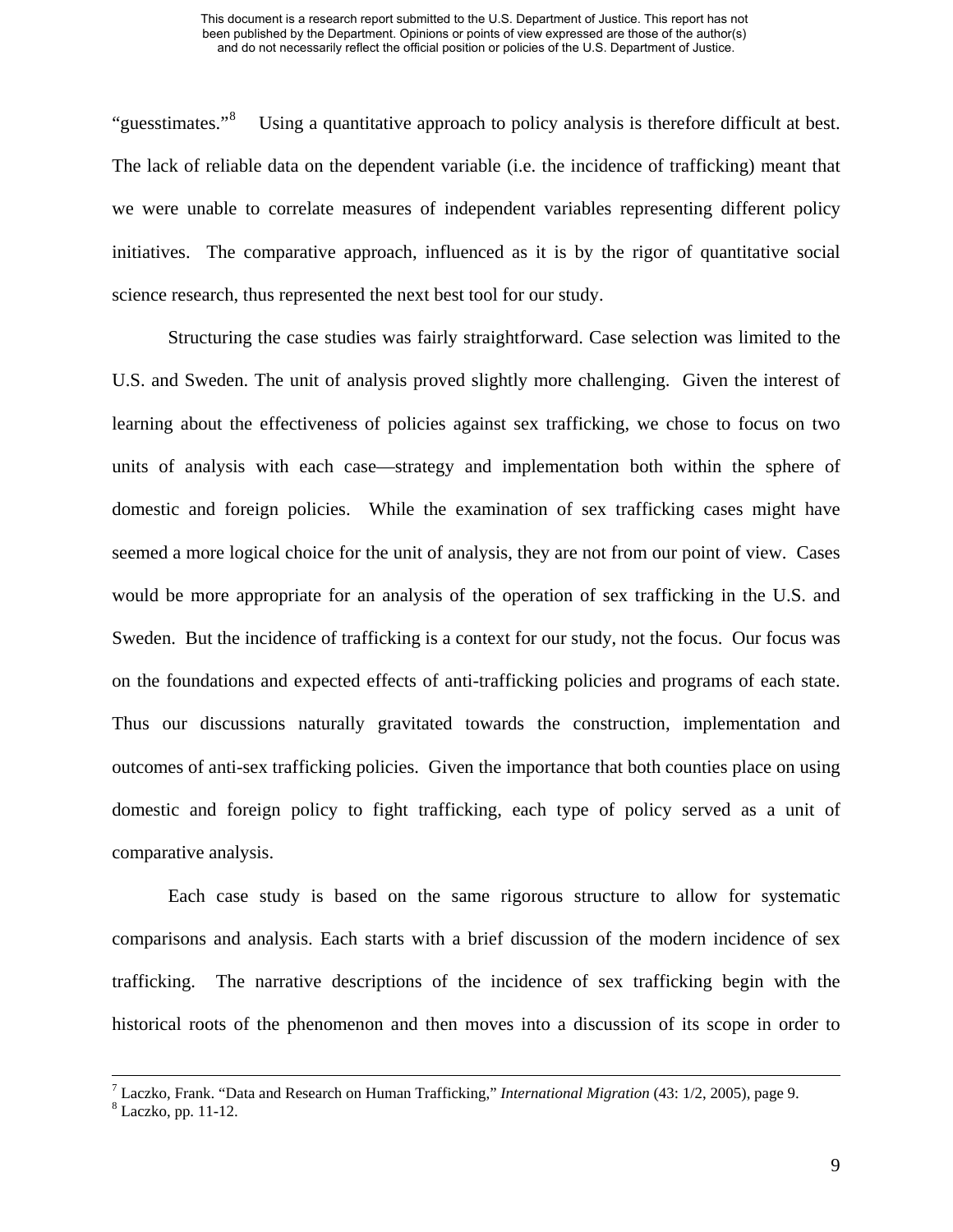identify its degree of "robustness." While each case utilizes what statistical information exists, it goes beyond this to focus on other measures like the geographical scope, the predominant forms and the involvement of the citizenry in sex trafficking. The descriptions of sex trafficking in each country serve to paint the contextual picture into which anti-trafficking policies venture.

 The remainder of each case focuses on anti-trafficking policies. Each starts with an overview of the main domestic and foreign policies the state uses to fight trafficking. Areas of focus in the domestic sphere will include legal codes, prosecutorial training and support, law enforcement training and structures, the collection of information and intelligence on trafficking, victims' assistance programs and interagency coordination. In the foreign arena, focus lies on the use of aid, diplomacy and other foreign policy tools to promote the fight against trafficking. Of special significance in this discussion are the key influences on anti-trafficking policies, such as the perceptions of root causes of trafficking and the form of law enforcement and judicial structures. Likewise, this discussion will identify impediments to the fight against trafficking, such as corruption or the hesitation of judicial or law enforcement officials to enforce antitrafficking codes.

 After providing the case narratives, we drew our conclusions by using the traditional comparative approach of identifying similarities and differences between the cases. The emphasis in our comparison was twofold. One was to compare the strategies of the U.S. and Sweden, while the second was to compare the policies that implemented these strategies. For the latter, we concentrated on comparing the legal codes, law enforcement procedures, victim assistance programs, foreign policies and other elements of both countries' anti-trafficking measures. We also sought to identify if the countries have run into similar roadblocks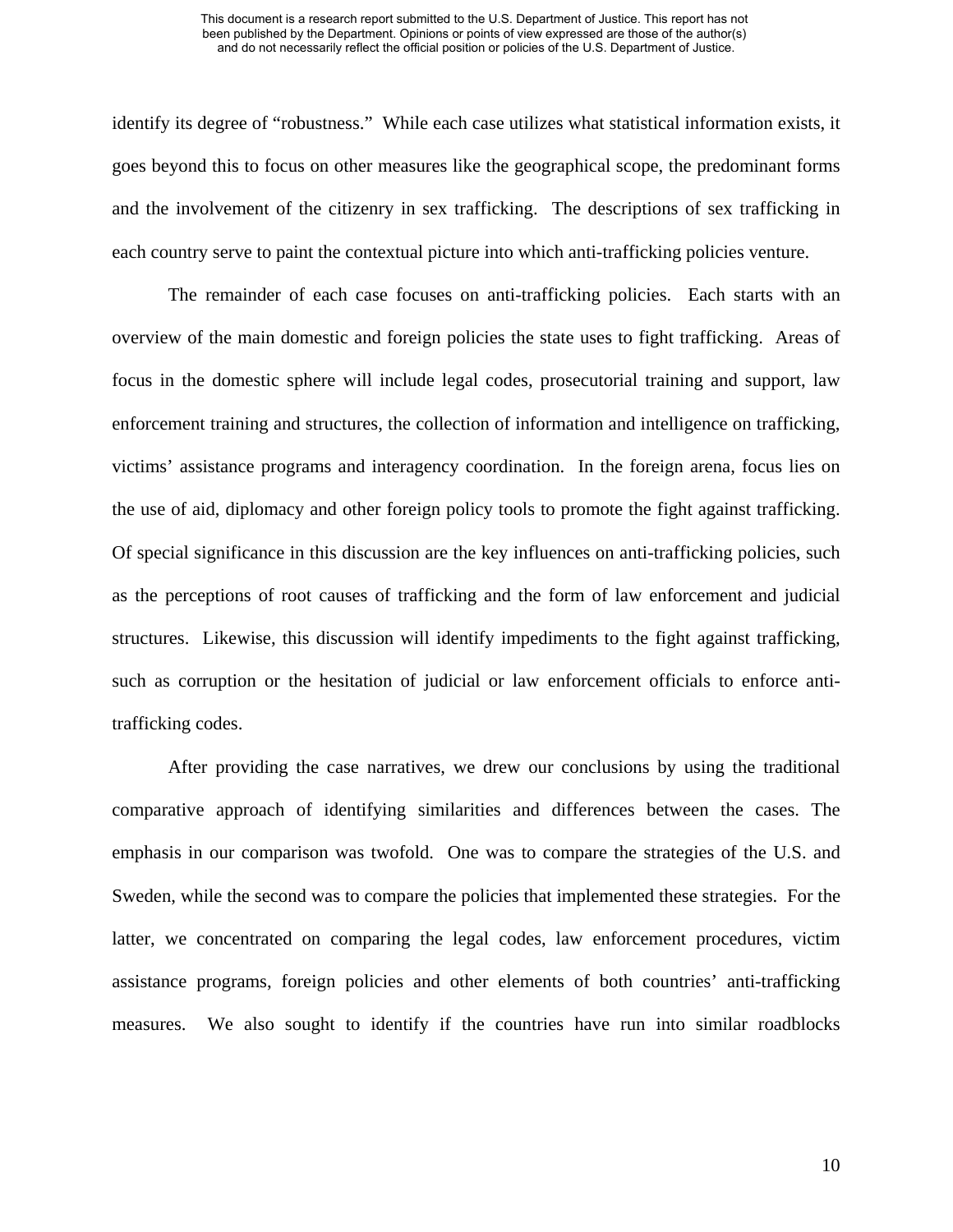implementing their anti-trafficking policies and how each country was coping them, regardless of success.

 In terms of data collection, the researchers relied primarily on information that they had collected on trafficking in the two countries for over a decade. The main part of this report was written in 2006. Some updates concerning the developments in Sweden for 2007 have been made. However for practical purposes it has not been possible to include the Swedish state's investigation of the Swedish human trafficking law which was published in late April 2008. However, Dr Jonsson has been following the work of the investigator appointed by the government and most of the aspects covered by the investigation is also covered in this report. For the U.S., the researchers were able to tap a database containing government briefs, scholarly papers, nongovernmental reports and other archival documents that stretched back to 1997. The Swedish case drew on similar literatures in both English and Swedish. Both primary and secondary archival sources were used to produce the cases. The archival sources were supplemented with interviews that both authors have conducted. For the cases, the authors pooled their collections of interviews and conference notes, supplementing these records as needed during the project. Some of these collections were significant, such as Dr. Picarelli's collection of close to 20 interviews with Swedish government officials and nongovernmental experts in March of 2006. Throughout the cases that follow, archival and interview records combine to provide the most unbiased estimates of how anti-trafficking efforts operate in the U.S. and Sweden.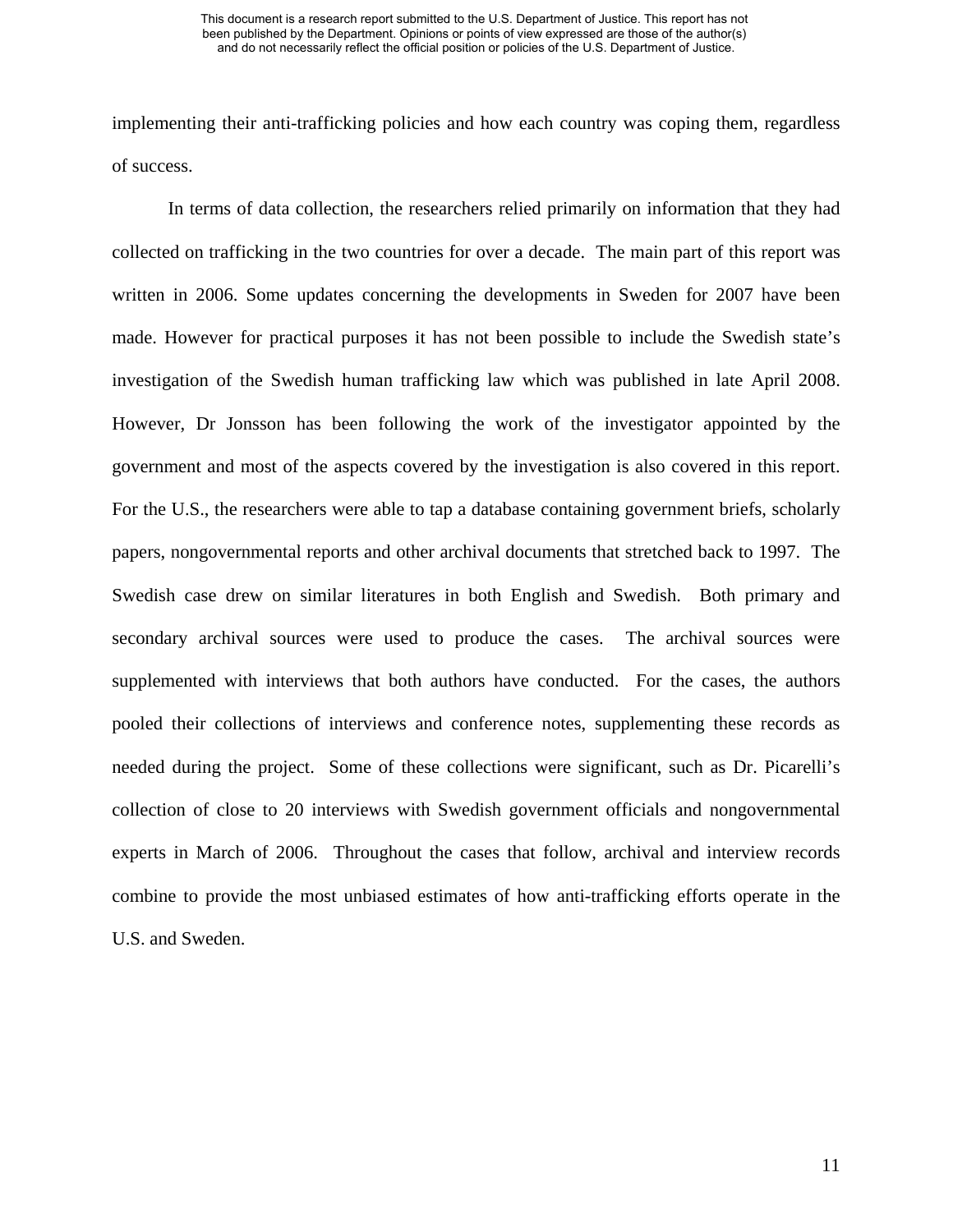## **The Cases of Sweden and the U.S.**

 $\overline{a}$ 

This section compares the efforts of the U.S. and Sweden to bring an end to sex trafficking. The section opens with a brief discussion of how sex trafficking operates in each country to be followed by an overview of each country's historical experience with prostitution and human trafficking. It then proceeds to detail their anti-trafficking efforts. The comparison goes beyond law enforcement efforts to consider how foreign policy, development aid and even security play a role in the fight against trafficking. The section concludes with a discussion of the difficulties each country continues to face when implementing anti-trafficking policies and programs.

# Sex Trafficking in Sweden and the U.S.

Sweden is foremost a destination country but to an increasing extent a transit country for trafficking of human beings to Norway, but also other European countries. Swedish police estimates do not provide any numbers as to how many smuggling or trafficking victims are detected in Sweden per year.<sup>[9](#page-16-0)</sup> Before the enlargement of the European Union in 2004 the Swedish National Investigation Department (NCID) at the Swedish National Police Board estimated that between 400 and 600 individuals were trafficked to Sweden per year. Most trafficking victims come from Estonia, Lithuania, Romania, Poland, Hungary and Russia. Trafficking victims from Estonia are often very young and they belong to the Russian speaking minority. Trafficking victims from Central and Eastern Europe often have common experiences of poor socioeconomic situations and abuse in their home countries in combination of them being the sole bread winner in the family.

<span id="page-16-0"></span> $9<sup>9</sup>$  A more recent development is that Sweden is being targeted by smugglers. Recent cases of human smuggling finding their way to Swedish courts are related to smuggling of children from China to Sweden and the smuggling of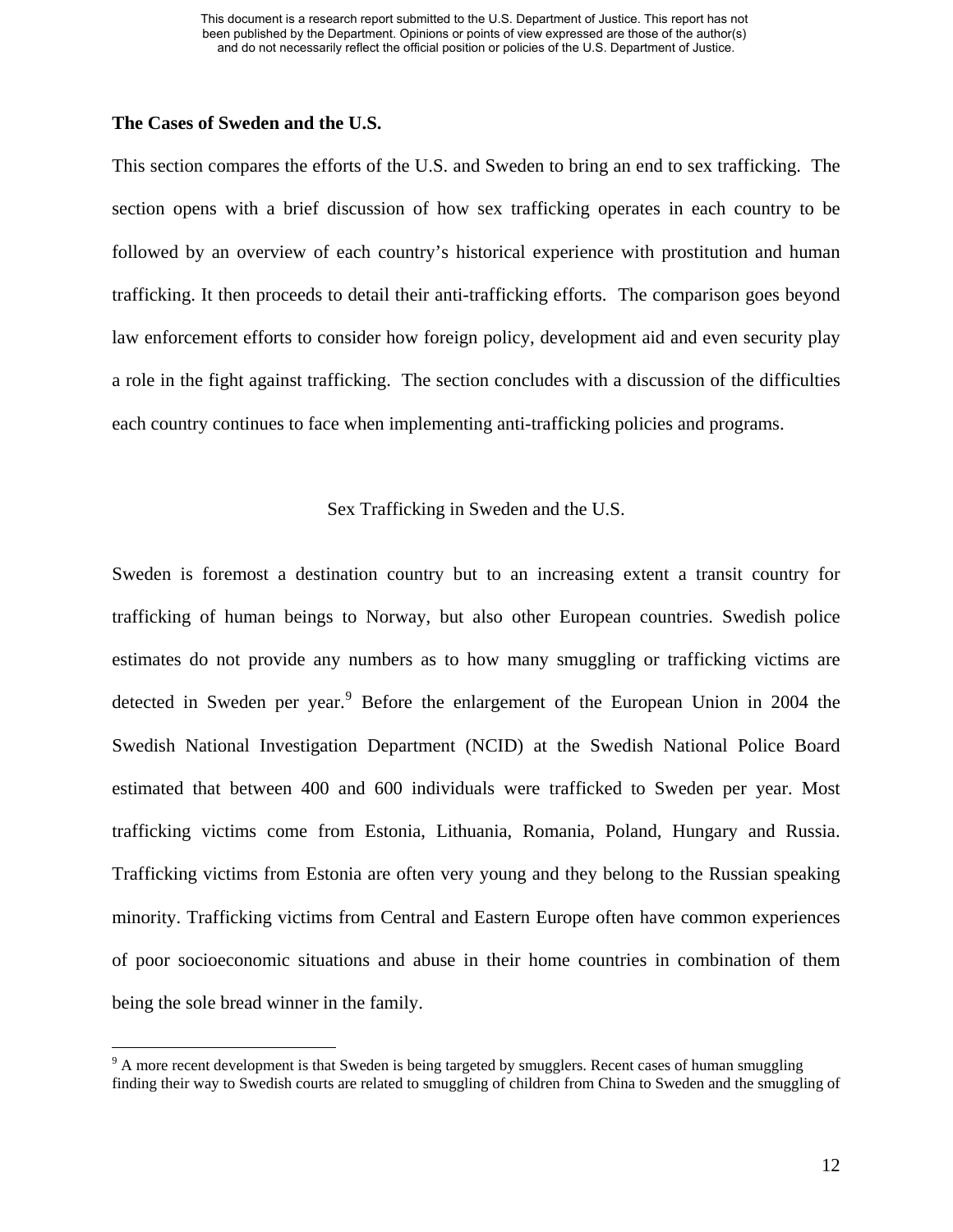Human trafficking, especially in Stockholm, often involves other crimes like drug trafficking and is closely associated with organized criminal networks.<sup>[10](#page-17-0)</sup> Yet human trafficking is not limited either to urban areas or large criminal groups. The networks involved in human trafficking in Sweden do vary considerably. Some of them do have strong connections to organized criminal networks from overseas, such as ethnic Russian crime groups located in Estonia. Others are more of a family character, often involving a married couple who makes a living on the prostitution of foreign girls. Regardless of type, all traffickers in Sweden have strong connections with, and knowledge of the living conditions in, the country from which the trafficking victims originate. In 2006, individuals found responsible for human trafficking originated from Estonia, Russia, Former Yugoslavia, Syria, Romania, Sweden, and Macedonia. Law enforcement also observed an increase in the number of women acting as pimps or traffickers. Most of them were at one time trafficking victims themselves.<sup>[11](#page-17-1)</sup>

The Swedish government has focused its resources mainly on trafficking for sexual purposes, although trafficking for other purposes is gaining increasing attention. Some information now suggests that trafficking for labor exploitation is on the rise in Sweden. Unconfirmed information suggests labor trafficking exists in sectors like domestic service, construction, and farming.<sup>[12](#page-17-2)</sup> In Stockholm it is estimated that 100 women from Latin America have been trafficked into the domestic service sector. There is also confirmed police reports that individuals from Romania, Bulgaria and Poland were trafficked to Sweden for begging and

supposedly Iraqi citizens to Sweden. In 2005 the Swedish Migration Board estimated that 100 unaccompanied children arriving in Sweden disappear every year.

<span id="page-17-0"></span><sup>10</sup> Jonsson, Anna *Lagföring av människohandel i Sverige. En rättsfallsstudie*, Working Papers 95, Department of East European Studies, Uppsala University,2005: 38. See also, *Människohandel*, RättsPM 2005: 19, Utvecklingscentrum Stockholm: Åklagarmyndigheten.

<span id="page-17-2"></span><span id="page-17-1"></span><sup>&</sup>lt;sup>11</sup> *Människohandel för sexuella ändamål*, Lägesrapport *9, 1 jan – 31 dec 2006*, Stockholm: NCID 2007:6. 7-8. <sup>12</sup> Interview with a prosecutor, March 7, 2006.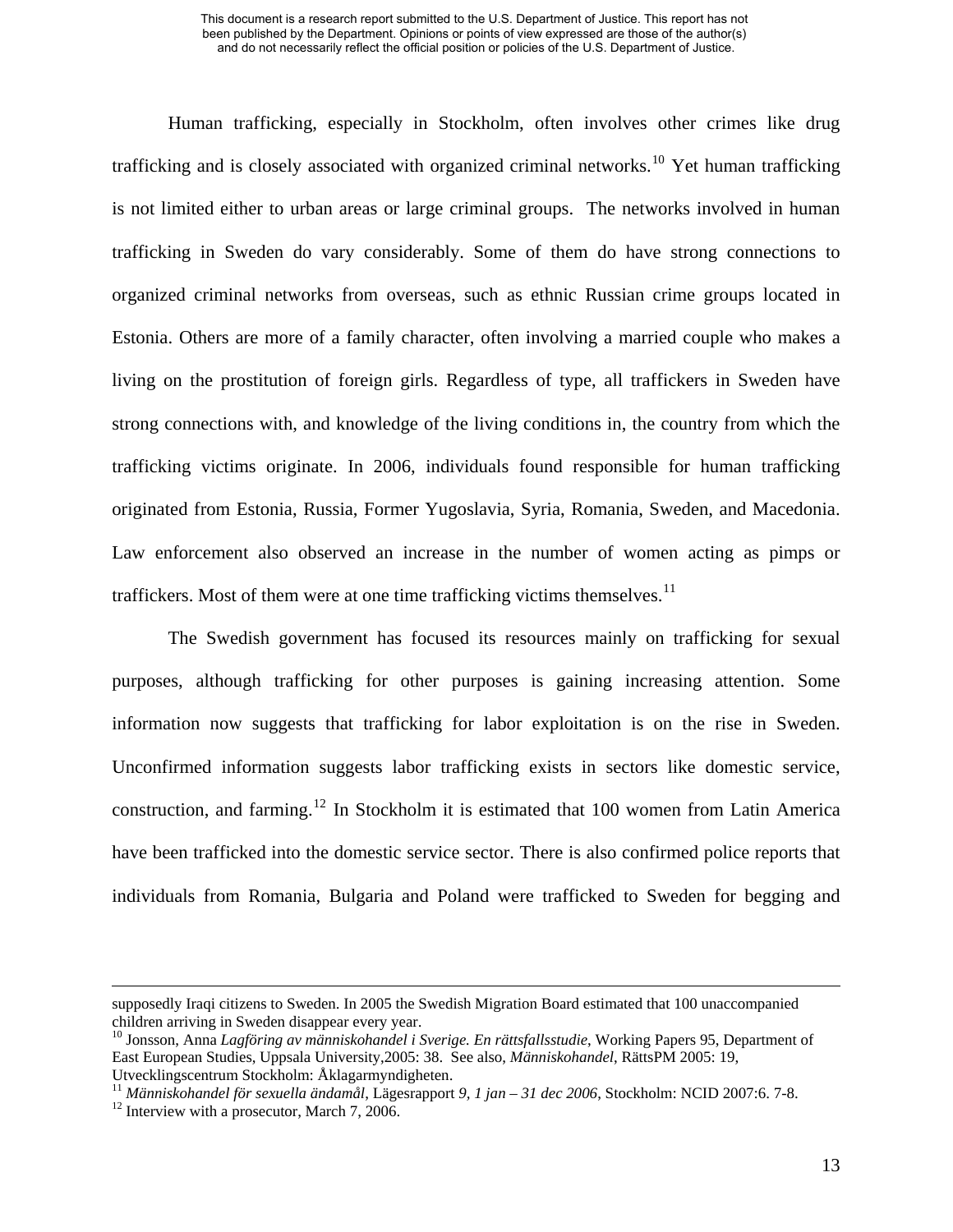organized petty theft / shoplifting  $13$  These victims are often children younger than 15 years old and tour Europe. The police suspect that these children have been sold by their parents to the traffickers. Should the child be taken into custody in for example Sweden, the traffickers will show up claiming that they are the parents or the legal guardians. The Swedish police have expressed a need of DNA-samples in these circumstances in order to identify the birth parents. An additional problem is the fact that these children often are under 15, which means that they are to be handed over to the social authorities. Often when this happens the police lose track of the case, which also means that it is difficult to detect national and regional patterns. The NCID concludes that it does not have enough information regarding child trafficking. Attempts have been made to investigate the size and nature of it, yet there remains a lack of research on the topic.[14](#page-18-1)

Most trafficking in persons in Sweden involves the Internet in some capacity. In the past, many ads for prostitutes were located on a website hosted in the Netherlands. However, there was a fee to put an ad on this site and nowadays free sites are more popular. Women and girls are identified and ordered from the Internet. Buyers call a booking central which is located somewhere abroad. The victim is then sent to the country of preference of the buyer. Directions to the buyer and the victim are given through text messages or via Internet. Half of the money is often deposed in advance and the other half paid upon the encounter. The higher echelons of the criminal networks engaged in this kind of trade almost never show up in Sweden themselves. The money is being handed over to middlemen in open and public locations. Taken together this makes it very difficult for the police to identify the traffickers and to secure evidence. In addition, should the girls be taken in for questioning by the police they are instructed to tell

<sup>&</sup>lt;sup>13</sup> Ibid. Interview with a social worker, March 8, 2006.

<span id="page-18-1"></span><span id="page-18-0"></span> $14$  Ibid.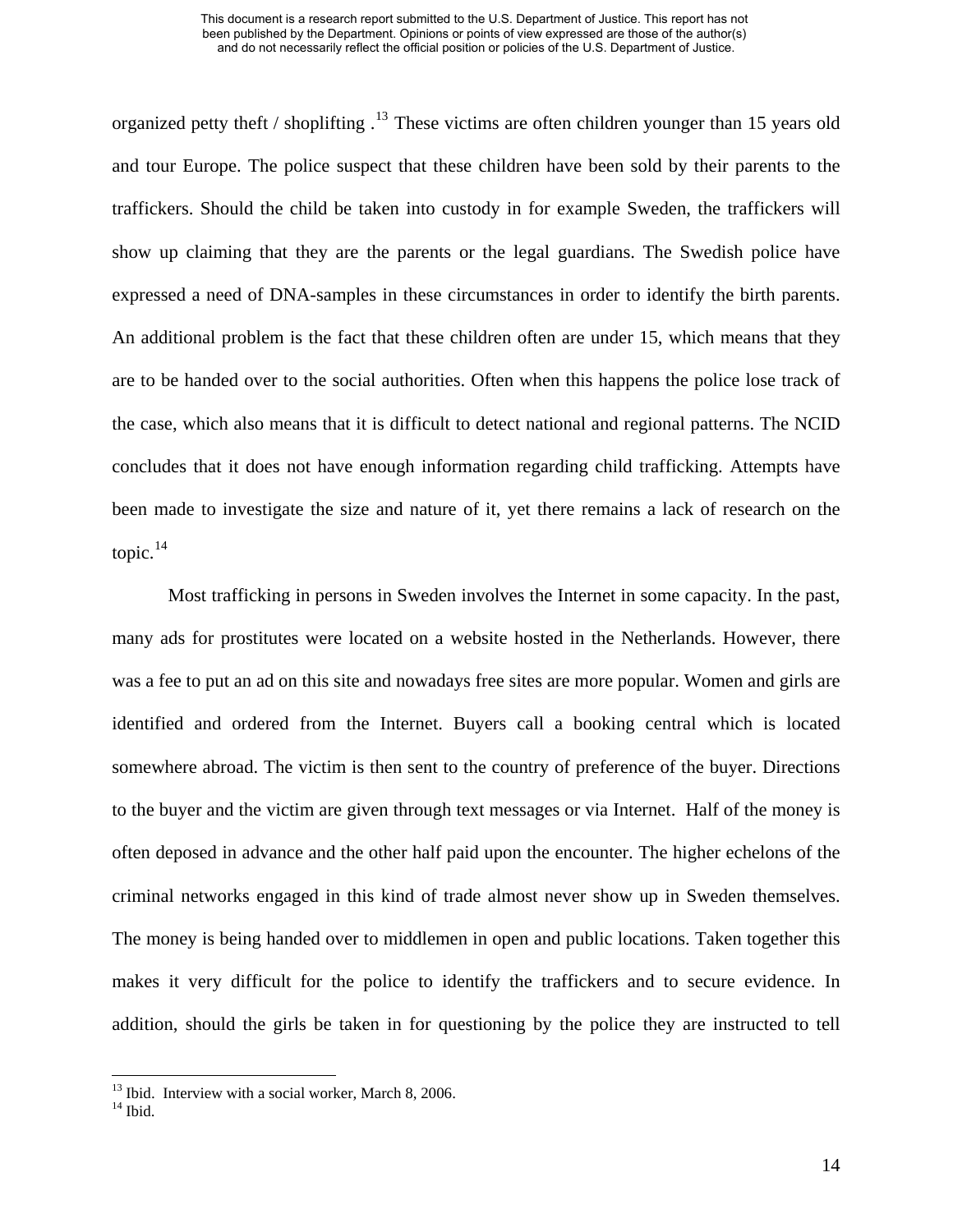buyers and the police that they are in the country voluntarily and that they have made all the arrangements themselves.<sup>[15](#page-19-0)</sup>

The U.S. is primarily a destination for international sex trafficking and is also plagued by a fairly active domestic sex trafficking market as well. The past decade has revealed that sex trafficking is a robust trade into the U.S., with victims from most every continent. In 1996, Alex Mishulovich and a handful of other traffickers employed psychological threats and violence to force five Latvian women into sexual exploitation as nude dancers in the Chicago area. In 1997 members of the Cadena-Sosa family led a sex trafficking ring that brought women and girls from Mexico to Florida and forced them into brothels run from portable homes. In 2001, the U.S. government convicted Lakireddy Bali Reddy, an Indian national, for among other crimes trafficking two Indian girls into the state of California for sexual exploitation. And in 2006, the U.S. government executed 18 search and 31 arrest warrants to break up a regional sex trafficking network that forced South Korean women into brothels located throughout the northeast U.S. Just this limited selection of cases from the last decade shows the heterogeneity of trafficking to the U.S.

Estimates of trafficking provide another indicator of the robust nature of sex trafficking into the U.S. The current official estimate of all trafficking victims into the U.S. stands at roughly 14,500 to 17,500 per annum, with sex trafficking accounting for an estimated 60% of that total. While estimates of trafficking remain an incomplete science, it remains important to note that estimates of trafficking into the U.S. are denominated in thousands per annum, numbers far larger than those of other countries. But one can also look beyond the numbers to obtain a sense of the scope of trafficking. Almost every state in the U.S. has experienced at least one trafficking case in the past decade, and major cities continue as the traditional ports of entry for

<span id="page-19-0"></span> $15$  Ibid., p. 9.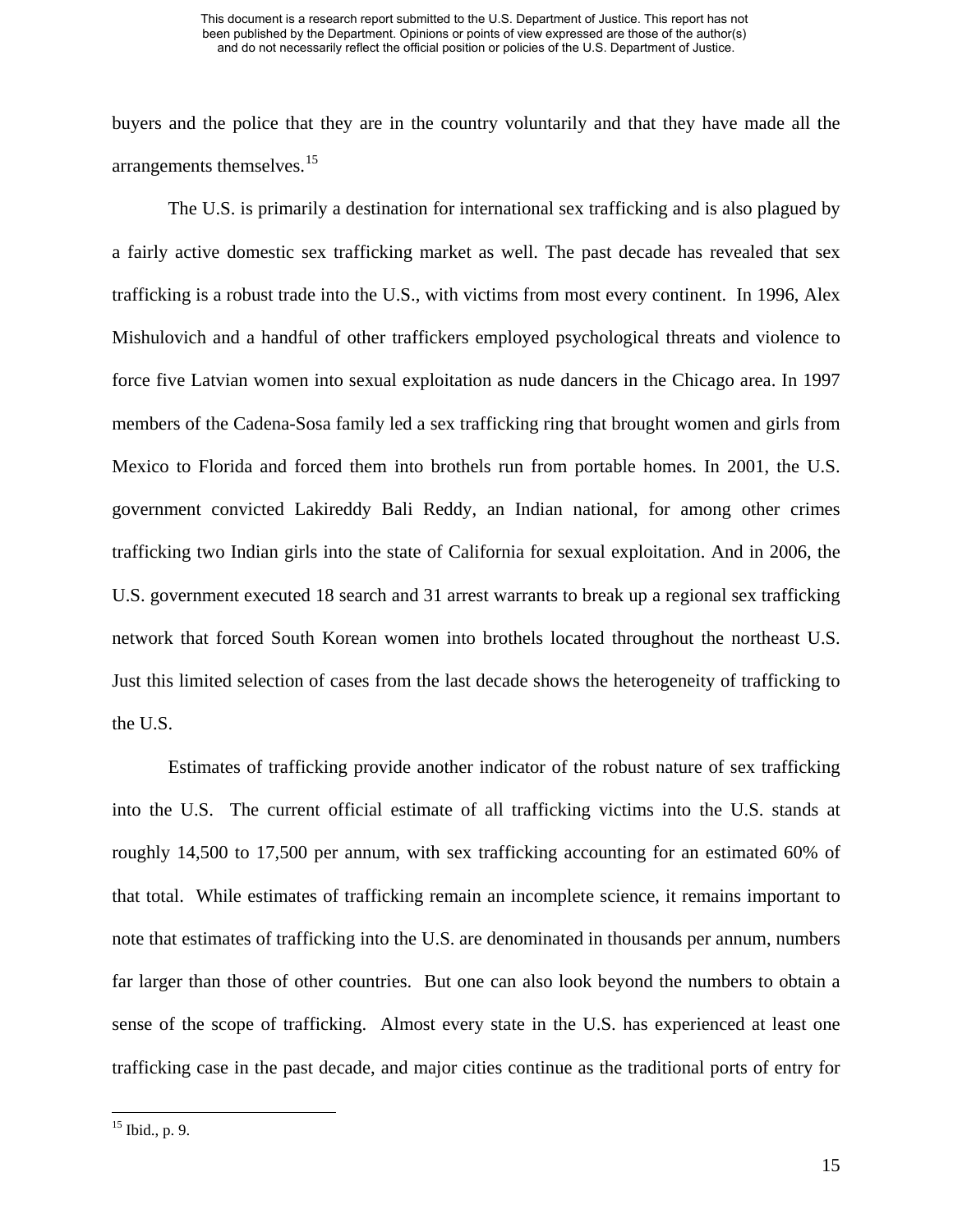trafficking victims. By December 2003, Federal authorities had brought forward cases of trafficking in 45 states and all U.S. territories.<sup>[16](#page-20-0)</sup> Nor is trafficking limited to one type of urbanized area as cases of sex trafficking have occurred in urban, suburban and rural areas of the U.S.. Finally, cases of trafficking span most every ethnic group and social class. In sum, trafficking is a widespread and robust criminal enterprise in the U.S..

# History of Prostitution, Sex Trafficking and Policy

During the 1800s Sweden, like many other European countries, regulated prostitution through the use of public health codes. Yet demand for purchasing sex during this time was limited to elites, as prostitution was not widely accepted in Swedish society. After a 1918 government investigation criticized the government regulatory model, prostitution was deregulated and decriminalized, but a stigma for both buyers and sellers of sex remained. The combination of low demand and regulated tolerance of prostitution led to low levels of sexual slavery through and after World War II.

The evolution of Sweden's relationship to sexuality, prostitution and sexual slavery also reflects the importance of government attitudes and interests. In Scandinavia and northern Europe, including Sweden, the Reformation left a severe attitude towards sexuality in general and extra-marital sex specifically.<sup>[17](#page-20-1)</sup> The strength of the Lutheran church in rural Sweden maintained this norm through the  $19<sup>th</sup>$  century, though Stockholm remained more liberal in its sexuality.<sup>[18](#page-20-1)</sup> Against this background, and faced with an increase in venereal disease, Sweden's Royal Health Committee sent physicians and police officers to Paris to learn about the French

<span id="page-20-0"></span><sup>&</sup>lt;sup>16</sup> Venkatraman, Bharathi, "A guide to Detecting, Investigating, and Punishing Modern-Day Slavery," *The Police Chief* 70:12 (2003), pp. 34-43.

<span id="page-20-1"></span><sup>&</sup>lt;sup>17</sup> Roper, Lyndal, *Holy household: Women and Morals in Reformation Augsburg* (Oxford: Clarendon Press), 1989.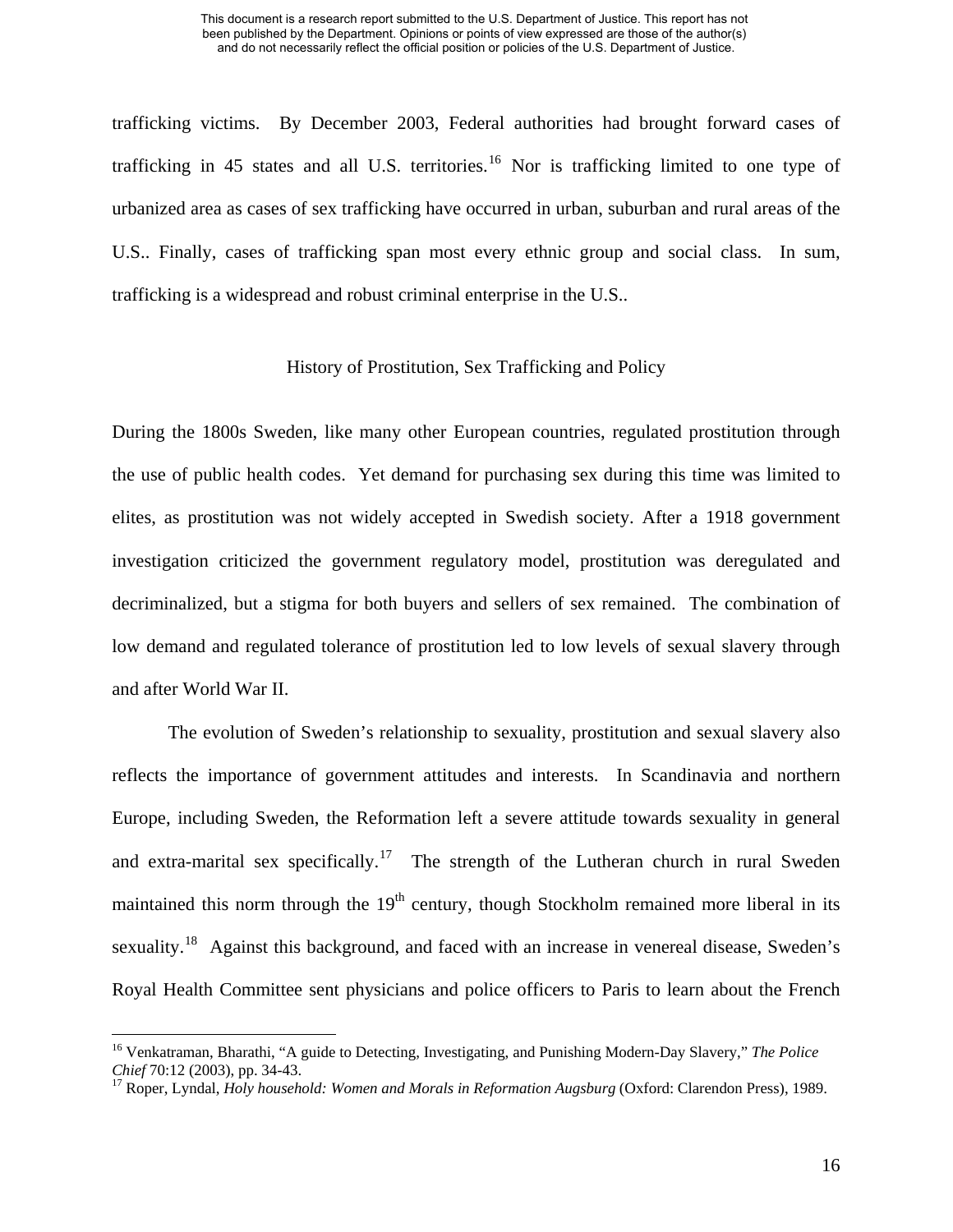regulatory approach to prostitution. The French system focused on registration of women suspected of being prostitutes and forcing them to submit to regular public health inspections while also opening brothels under the regulation of the state. Sweden adopted a mildly regulatory approach in 1812 by authorizing physicians to inspect women, and when it appeared that this policy did not halt the spread of venereal disease it enlisted the help of police to aid the physicians. Throughout the remainder of the  $19<sup>th</sup>$  century and into the  $20<sup>th</sup>$ , Sweden continued to tinker with its regulatory approach to prostitution. Indeed, Sweden was one of the last countries to reject the regulationist approach to prostitution, abolishing the laws in 1918.

During this regulatory period, it is difficult to identify specific instances of sex trafficking but it is easier to recognize significant amounts of exploitation of women in prostitution. Since Sweden had never legalized brothels, illegal brothel keepers were able to exploit those prostitutes who worked indoors. Numerous inns, taverns and coffee houses functioned as clandestine brothels during this time throughout Sweden, and the use of practices approximating debt bondage were common. The following passage was from an 1843 pamphlet on the status of prostitutes working from coffee-houses:

The so-called waitresses at the coffee-houses have no pay at all, on the contrary they are themselves to pay the owner 4 Rd Bco [Riksdaler Banco] every week, or yearly 208 Rd Bco; when to this is added expenses for clothing, shoes, make-up, alum etc. necessary accessories for such [a woman], substantial income is indeed required for the honour of being a public harlot.<sup>[19](#page-21-0)</sup>

Building owners also charged significantly higher rent to prostitutes to allow the latter use of the building as a brothel.

Sweden's policy towards prostitution changed dramatically as the government abandoned the regulation of prostitution in 1918. After 1918, two parallel forces drove government policy

<span id="page-21-0"></span> <sup>18</sup> Svanstrom, Yvonne, *Policing Public Women: The Regulation of Prostitution in Stockholm 1812-1880* (Stockholm: Atlas Akademi), 2000.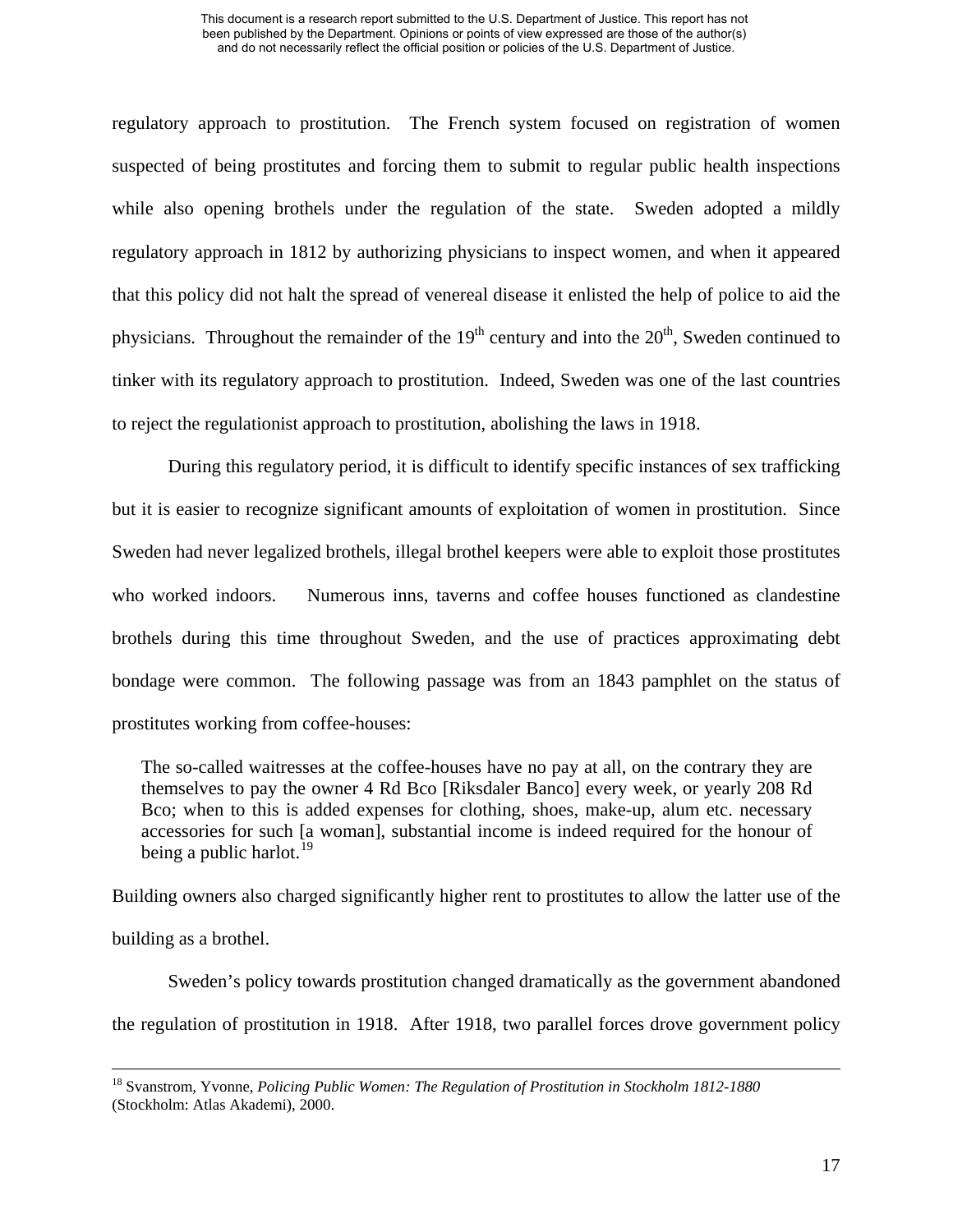into the 1970s. First was the loosening of sexual mores, starting in the 1930s and gaining momentum after the war, as the influence of the Lutheran church declined. One expert noted that the government introduced mandatory sexual education in the 1950s for the first time, a clear sign of the government's liberalizing view of sexuality.<sup>[20](#page-22-0)</sup> More important, however, was the Swedish adoption of the welfare state and a view that government policy should improve the lives of "those at the margins."[21](#page-22-1) The government increasingly approached social issues like prostitution through the lens of equality. As a result, in the 1960s the Swedish government sought to eliminate the last of the legal codes used to regulate prostitution, that of loitering and vagrancy.

The result of this confluence of events was a brief period of sexual slavery. The growth of the welfare state and the loosening of sexual mores beginning in the 1930s led the Swedish government to decriminalize pimping and allow public displays of pornography and erotica by the 1960s . Simultaneously, American pimps arrived in Sweden from Copenhagen and began to organize the newly opened Swedish sex market. The pimps were predominantly American men that had settled in Copenhagen to avoid military service in the Vietnam War, or were otherwise affiliated with U.S. bases in Europe, and had built a system of prostitution that one expert called "ghetto pimping."<sup>[22](#page-22-2)</sup> Working closely with Swedish sex club owners, the pimps recruited women from Yugoslavia, Hungary and Turkey and subjected them to sexual slavery. The Swedish government cracked down on this sex trade in 1974, arresting scores of pimps and closing the sex clubs and brothels associated with them. By 1978, the pimps were a thing of the past.

 <sup>19</sup> Ibid., p. 288.

<span id="page-22-0"></span><sup>&</sup>lt;sup>20</sup> Interview with an academic expert, March 9, 2006

<span id="page-22-1"></span> $21$  Ibid.

<span id="page-22-2"></span> $22$  Ibid.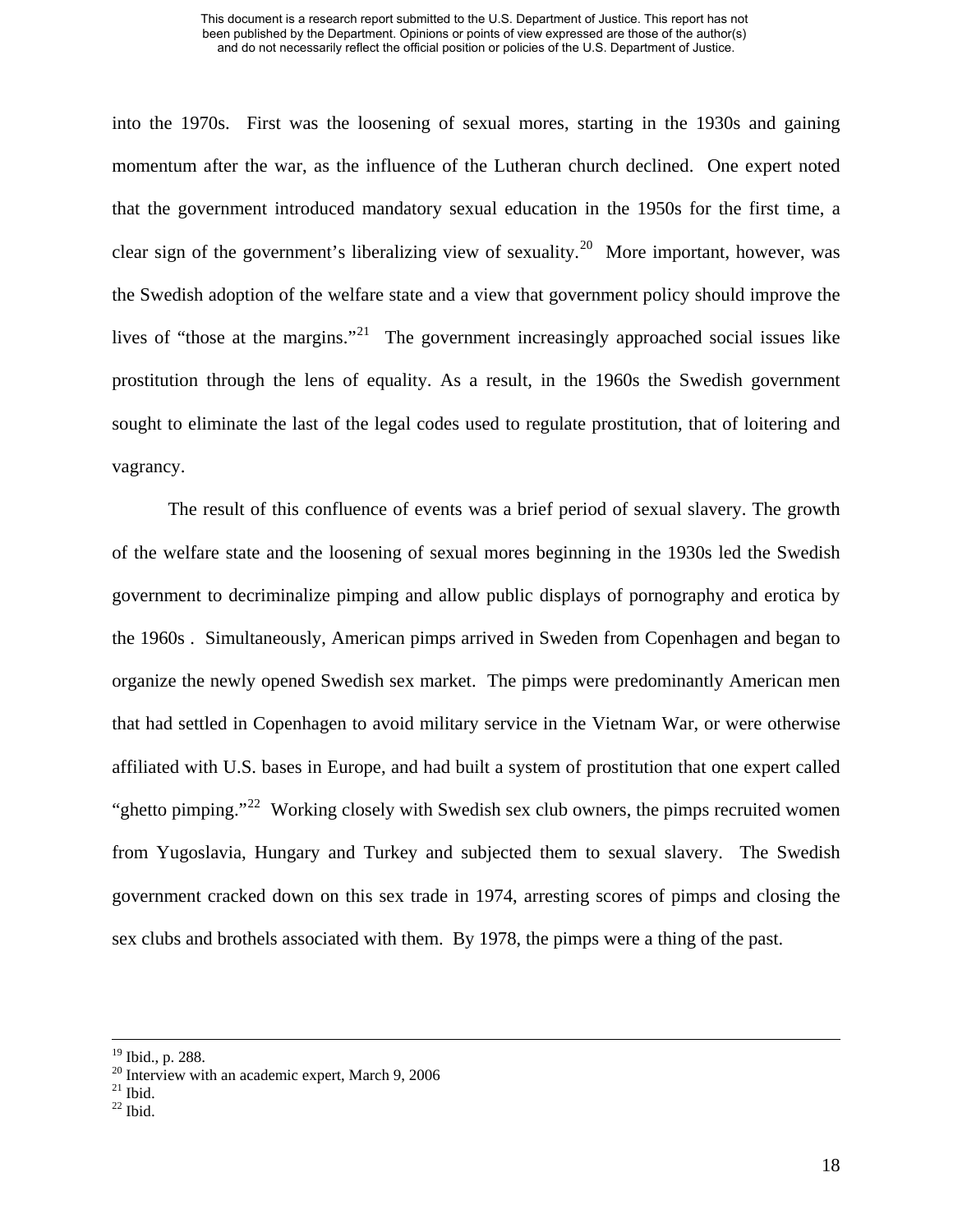It was during this brief period of sex trafficking that the Swedish government arrived at an important crossroads. A report titled *Svarta Affarer* (Black Business) brought forward concerns about the responsibility of Sweden's welfare state in handling prostitution and how it gave rise to sexual slavery. For a government that had felt the welfare state would eliminate the reasons for women to enter prostitution, the revelations in the *Svarta* report were revelatory. Swedish women were not entering prostitution due to poverty or need. Rather, the report cited a desire to earn money as a factor but placed more emphasis on the mental and family problems found in most all the women interviewed for the study. The report also cited a "slave trade" that brought women into Sweden for sexual exploitation.

The importance of the *Svarta* report was to insert prostitution into the policy debate concerning the welfare state and to create a new approach to prostitution and sex trafficking. Rather than go the way of the Netherlands and legalize prostitution, Sweden chose to take a different path. Sweden's emphasis on gender equality drove policy on prostitution. In 1977, a government study supported using equality promotion to address prostitution and remove the imbalance in power between male customers and prostitutes. The emphasis on equality also led to the establishment of a Ministry of Gender Equality, which took up the issue of prostitution and, by the 1990s, had enacted new legislation that criminalized the purchase of sex and pimping while offering generous benefits to women who wished to leave prostitution.

Sexual slavery first arose as a tangible social issue for the U.S. in the late 1800s. Most often, sex trafficking during this era is examined through the lens of the white slave moral panic.<sup>[23](#page-23-0)</sup> In the latter part of the 19<sup>th</sup> century, "white slavery" became a part of the national conscience. Newspapers, books and magazines began a campaign to expose the white slavery

<span id="page-23-0"></span><sup>23</sup> Lagler, Amy, *"For God's Sake Do Something": White-slavery Narratives and Moral Panic in Turn-of-the-Century American Cities*, Dissertation, Michigan State University, 2000.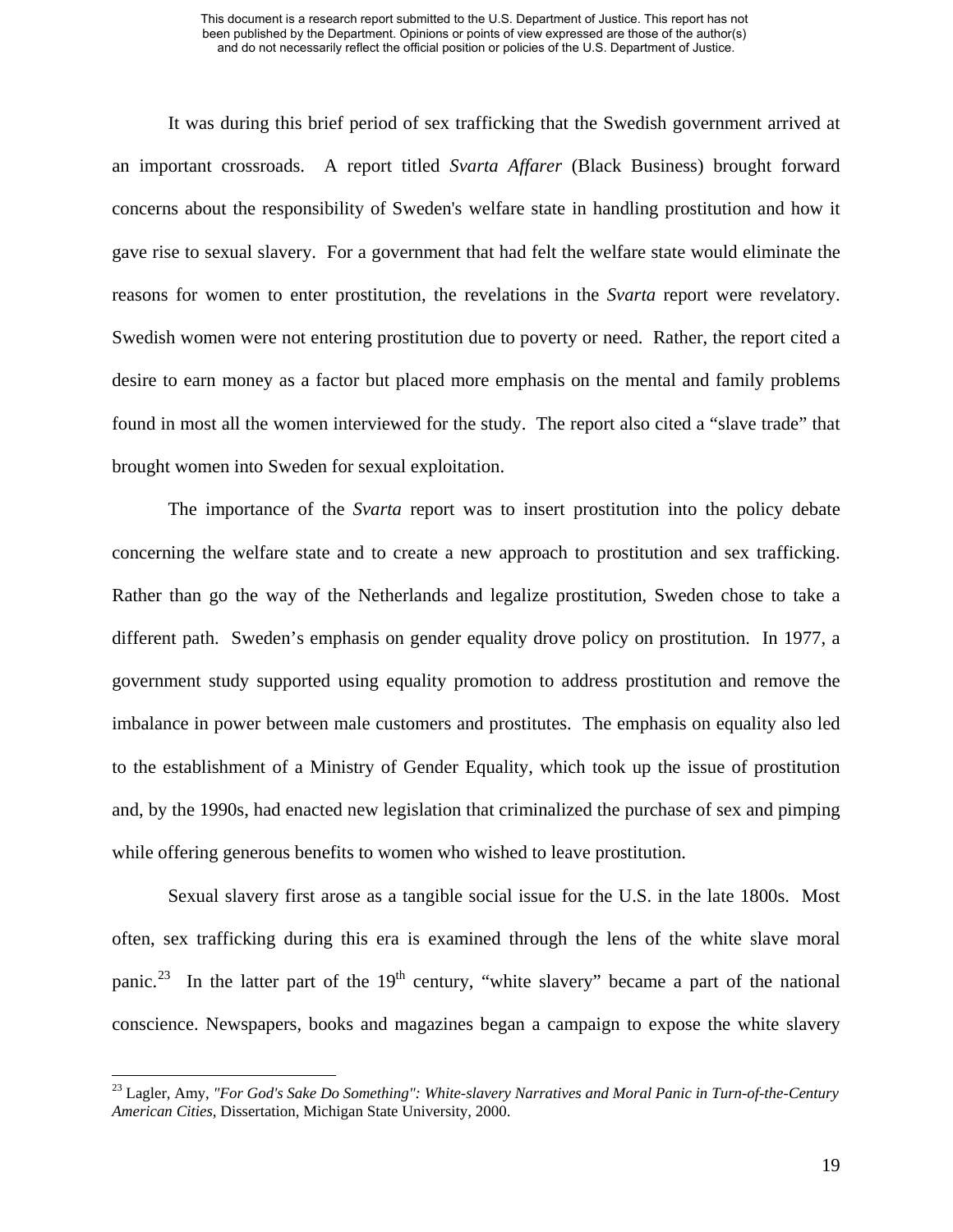"menace," which quickly became a term synonymous with foreign prostitutes, pimps and procurers.<sup>[24](#page-24-0)</sup> Many identified cases of white slavery were closely associated with Jews, Italians and other major immigrant groups classes—an unfortunate association that was not lost on community leaders of the day. $25$ 

Yet these studies often gloss over the fact that U.S. Immigration Service investigators found credible evidence of sexual slavery in the U.S. Women were recruited, transported and placed into slave-like conditions for the purpose of sexual exploitation. New York City provides one example. In the late 1880s, criminal groups from the burgeoning migrant communities of the day worked alongside the Tammany Hall political machine and used these patronage links to cover a number of criminal activities. Prostitution was foremost among these criminal enterprises, centered on brothels that the crime groups controlled in migrant neighborhoods. The groups began procuring women for brothels from overseas, bring them to New York and then force them to work in the corruption-protected brothels that they controlled in the city. The "Vice Trust" of 1912 was reported to have hundreds of women ensconced in forty-three brothels between West  $16<sup>th</sup>$  and  $40<sup>th</sup>$  streets in Manhattan. The women were forced into debt bondage, paying madams five dollars per day in rent, three dollars for board and only receiving a snack during each eight hour shift. The trust used payouts to police and local government officials of four hundred thousand dollars a year to protect their interests.<sup>[26](#page-24-2)</sup>

Women were also recruited and trafficked from countries like Japan, France, Italy, Austria-Hungary, Poland and Russia into the U.S.. A 1909 USIS memo detailed a number of brothels he located in Fort Worth, TX, including a case where two Japanese women were

<span id="page-24-0"></span> $24$  Ibid.

<span id="page-24-2"></span><span id="page-24-1"></span><sup>25</sup> Bristow, Edward, *Prostitution and Prejudice: The Jewish Fight Against White Slavery 1870-1939* (New York: Schocken Books), 1982; Vincent, Isabel, *Bodies and Souls: The Tragic Plight of Three Jewish Women Forced into Prostitution in the Americas* (New York: William Morrow), 2005.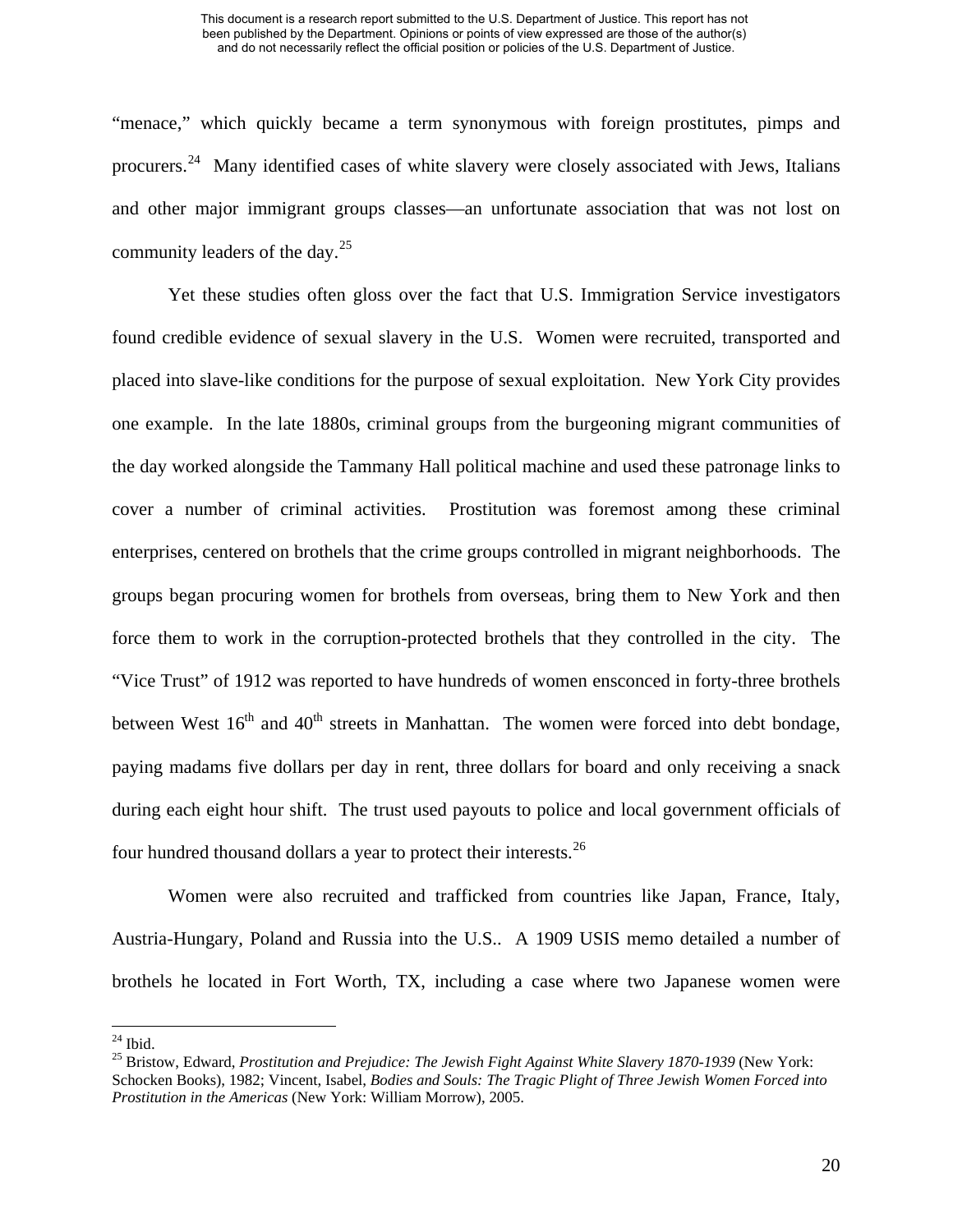trafficked via New Orleans and a French trafficker used fake citizenship papers from Los Angeles.<sup>[27](#page-25-0)</sup> In another case, a Japanese woman was brought to Portland, Oregon in October 1906 and held in sexual slavery through a debt bondage scheme. Other U.S. immigration investigations from the time took place in Chicago, Atlanta, San Francisco and Philadelphia.

In the early  $20<sup>th</sup>$  century, a new community of traders in human beings arrived in the U.S. and began to operate in the major cities. Traders in women for sexual exploitation formed underground communities with beliefs very similar to their brethren trading in debt bondsmen or sustaining the sharecropper regime in the south. One investigation in New York City in 1909 detailed a number of saloons, betting parlors and taverns that served as meeting places for pimps, procurers and members of crime groups:

[T]he club on  $6<sup>th</sup>$  Ave. ... is called the "Faverdale Club" and is located at 425 Sixth Ave., and is next to Mouquin's restaurant. August Frings above referred to is one of its moving spirits [slang for trader in human beings], and others are Armand, Jean l'Italian, etc. It is aa headquarters for the old procurers and new ones from France go there on arrival…. The men who compose this Club used, a year and a half ago, to frequent various public saloons and "Cafes Chantants," but since the efforts of the Government to secure their arrest and conviction have been successful in so many cases. They have confined themselves principally to the Club and to private meeting places where they are safe from observation<sup>[28](#page-25-1)</sup>

Records from this time detail similar meeting houses in other major American cities, and go so far as to detail circuits along which prostitutes and sexual slaves were sent from brothel to brothel.

After World War II, prostitution policy mainly resided at the State level of government.

All but two states chose to criminalize the sale of sex (prostitution) as well as the organization of

prostitution (pimping). The majority view of prostitution was that it was a public nuisance and

 $26$  Bristow 1982.

<span id="page-25-0"></span><sup>27</sup> Kraut, Alan, *Records of the Immigration and Naturalization Service*: *Part 5, Prostitution and "White Slavery,"*  1902-1933 (Bethesda: University Publications of America), 1996. Microfiche 52484/8, p. 11.

<span id="page-25-1"></span><sup>28</sup> Kraut 1996, p. 19, 52484/3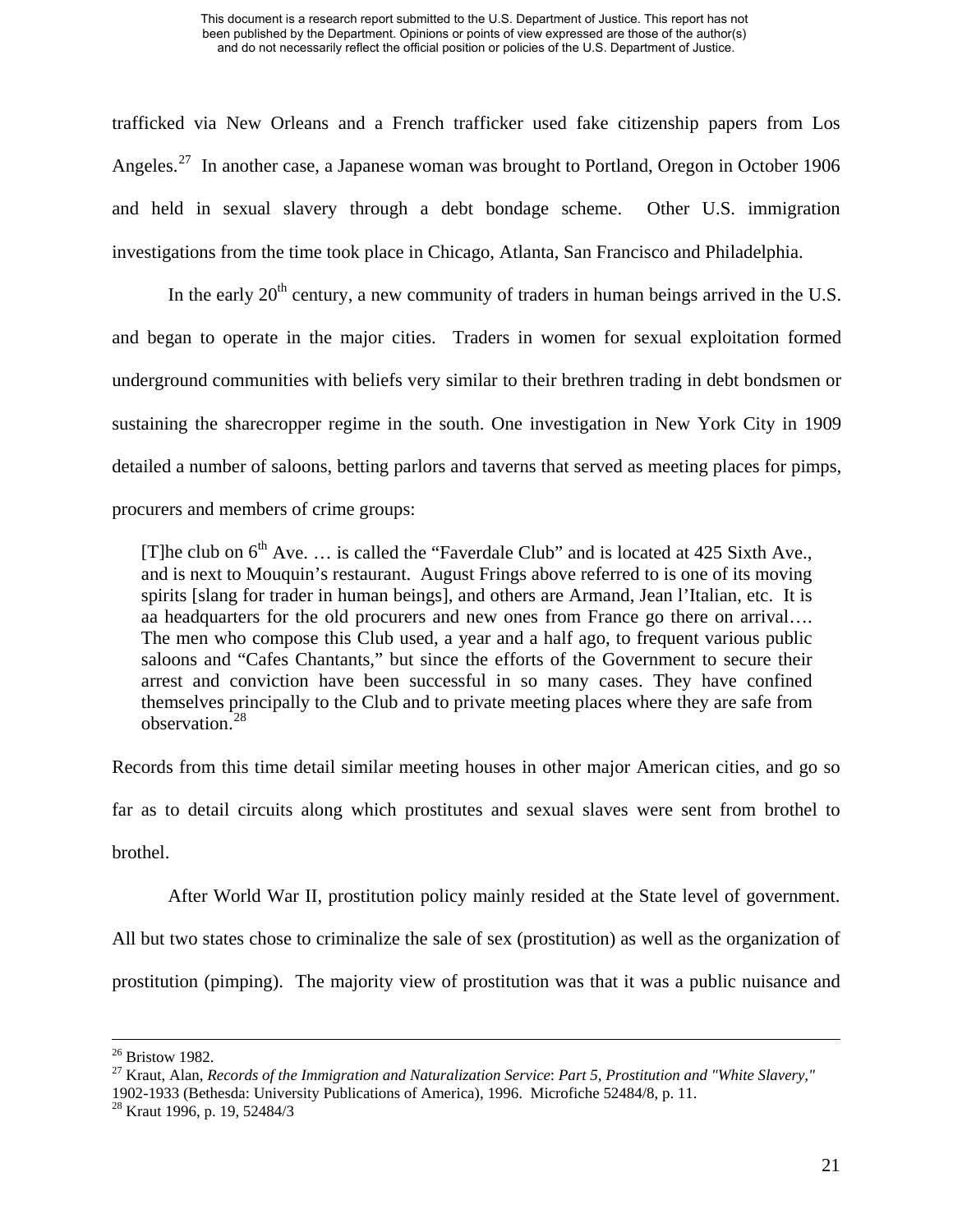undermined the social order. Yet sex trafficking continued to dog the U.S. after the Second World War. The Korean and Vietnamese wars established the links necessary to facilitate Asian sex trafficking to the U.S.. For example, a longstanding method for trafficking Korean women into the U.S. was by posing as the spouse of a U.S. serviceman.<sup>[29](#page-26-0)</sup> In the 1970s, American authorities began to uncover Thai women who arrived in the U.S. and entered prostitution in order to fulfill the term of their debt contracts. The debt bondage scheme quickly earned a sobriquet, the "269 plan," as the contracts stipulated the women service two hundred sixty nine clients in order to obtain their release.<sup>[30](#page-26-1)</sup>

# Contemporary Sex Trafficking Policies

The Swedish policy on human trafficking constitutes an important part of the overall gender equality policy. The Swedish welfare state that arose from the 1920s quickly adopted the view that government policy should improve the lives of "those at the margins". The government approached social issues through this equality lens, and thus prostitution policy began to focus on promoting gender-driven solutions. First came the elimination of legal codes used to regulate prostitution. Next Sweden commissioned a study that supported using equality promotion to address prostitution and remove the imbalance in power between male customers and prostitutes. Last, after the establishment of a Ministry of Gender Equality, the Swedish government enacted new legislation that criminalized the purchase of sex and the organization of sex markets (i.e. pimping) while offering generous benefits to women who wished to leave prostitution.

<span id="page-26-1"></span>Sweden considers sex trafficking an inevitable consequence of prostitution, which in turn is seen a form of violence against women that results from an imbalance of power between men

<span id="page-26-0"></span> $29$  Interview with a law enforcement official, May 18, 2001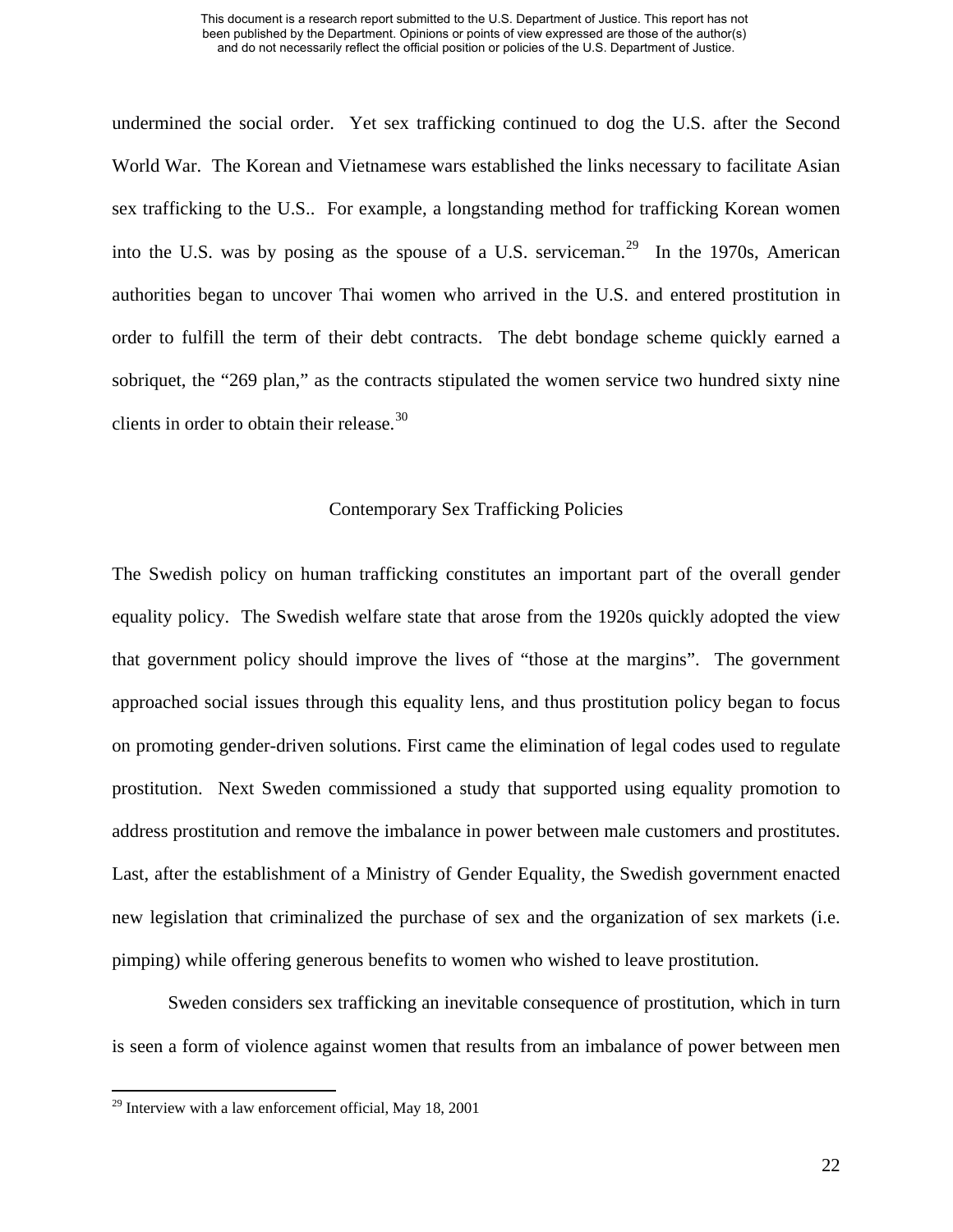and women. Therefore, one of the initial legislative anti-trafficking measures taken was to criminalize the purchasing of sexual services. The law entered into force in 1999 after a heated political debate. In Sweden, the buying of sexual services is punishable by a fine or up to six months imprisonment.<sup>[31](#page-27-0)</sup> The NCID, in their latest report on prostitution and sex trafficking, recommended that Sweden increase its penalties for buying sexual services to a maximum punishment of one year in prison. The argument was that this would more accurately reflect the severity of the crime. Swedish prosecutors have expressed the same wish for an extended punishment based on the argument that a crime which renders a possible punishment of one year imprisonment does allow for the police to use investigation methods otherwise not possible, for example to take a suspect into custody while searching his or her home for evidence.<sup>[32](#page-27-1)</sup> The buying of sexual services from a person who is not yet 18 years old is a separate crime which renders a maximum punishment of two years imprisonment.<sup>[33](#page-27-2)</sup> In the end of 2007 still no one had been sentenced to prison for buying sexual services.

The very aim of this law, as is the case with the criminalization of procurement, is to protect the public interest. However, both acts are closely related to sexual crimes like rape and sexual abuse of minors whose purpose is to protect the individual and his or her sexual self determination.<sup>[34](#page-27-3)</sup> Nevertheless, the selling of sexual services is not criminalized, which is rational taking into consideration that the person selling sex, often women, is considered a victim. There is a strong political consensus in Sweden concerning the understanding of prostitution and its root causes, as well as its connection with transnational human trafficking. Reports from the Swedish police and the Swedish prosecutor's office stress repeatedly that the criminalization of

 $30$  Ibid.

<span id="page-27-0"></span> $31$  Swedish penal code Chapter 6, Section 11.

<span id="page-27-3"></span><span id="page-27-2"></span><span id="page-27-1"></span><sup>&</sup>lt;sup>32</sup> Åklagare vill ha skärpt sexköpslag, *Dagens nyheter*, 20 december 2007.<br><sup>33</sup> Swedish penal code Chapter 6, Section 9.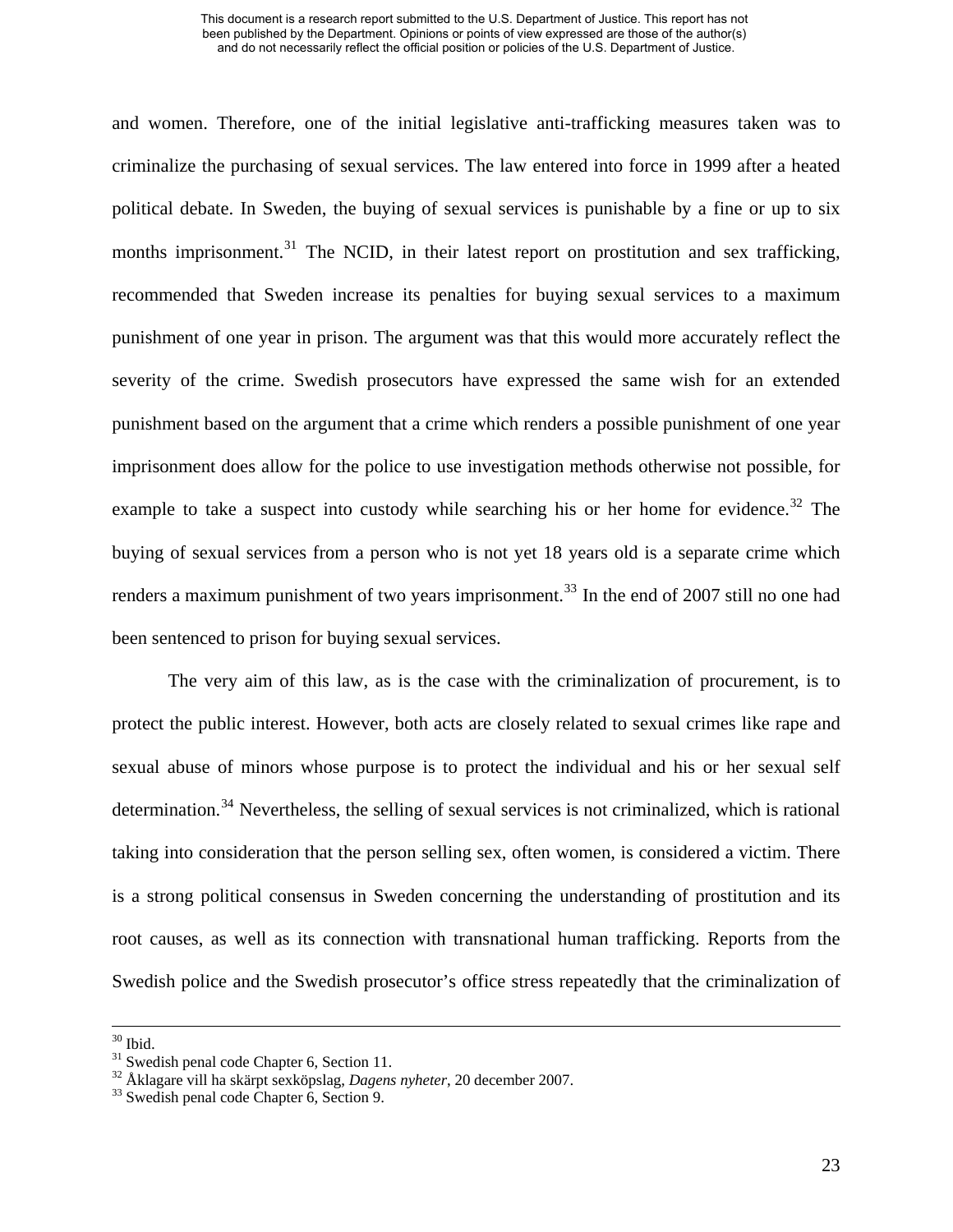the buying of sexual services has made Sweden a less attractive destination country for traffickers. This conclusion was supported by Latvian criminal investigators in interviews as well. Currently, the Swedish government is promoting its anti-trafficking solution to neighboring states with the aim to decrease, and in the long run abolish, the demand for sexual services. The response thus far has been receptive.

Nevertheless, a recent report by the National Board on Health and Welfare shows that street prostitution does still occur in Sweden. Soon after the Swedish government enacted the law criminalizing the buying of sexual services, street prostitution had almost disappeared. By the end of 2007, prostitution has returned to the same level as before the law was adopted in 1999. Mostly it involves drug addicts and migrants—the most exposed and vulnerable groups in society. In addition, the report shows that the threshold that individuals will have to surpass in order to get involved in prostitution has decreased due to the increasing use of mobile phones and the Internet. Police sources state the enlargement of the European Union as another important explanation, as an increasing number of women from Eastern Europe are being found in prostitution. Migrants who are involved in prostitution tend to stay longer than Swedish prostitutes. The same report also refers to interviews with both prostitutes, sex buyers, and law enforcement personnel in which the argument is put forward that the law criminalizing sex buying enhance the role and power of the pimps in parallel with sex buyers being more reluctant to report suspicions of human trafficking to the police afraid of being charged with a crime themselves.[35](#page-28-0)

An interdepartmental working group has drafted a proposal for a National Action Plan that is currently under negotiation within the government. The action plan will be composed of

<sup>&</sup>lt;sup>34</sup> Preparatory Works, Prop. 2004/05:45, En ny sexuallagstiftning.

<span id="page-28-0"></span><sup>35</sup> *Kännedom om prostitution 2007*, Socialstyrelsen, artikelnr. 2007-131-48.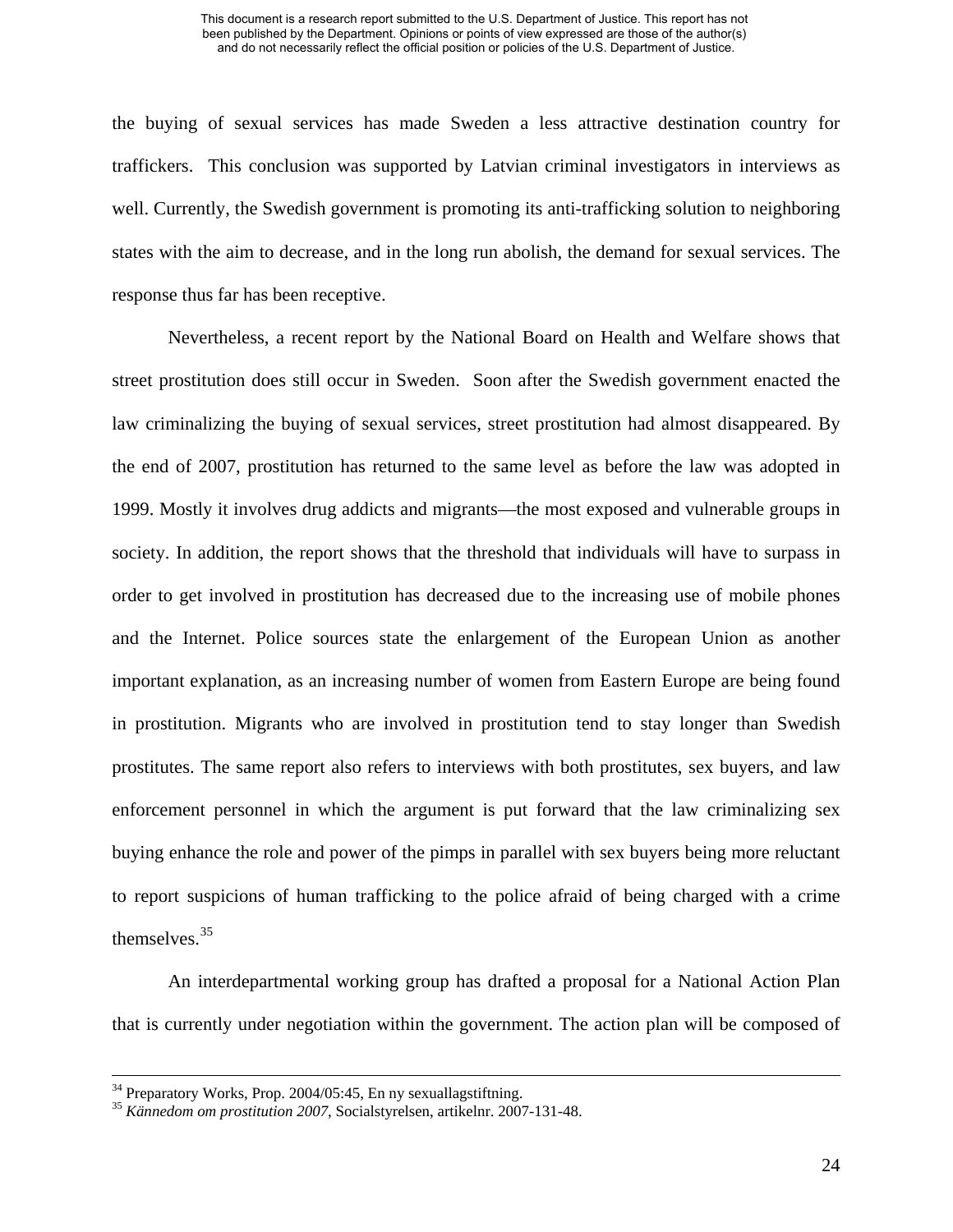two parts: one for combating prostitution and trafficking in human beings for sexual purposes, with particular focus on women and children, and one for combating trafficking in human beings for the purposes of forced labor, removal of organs and other forms of exploitation. The implementation and follow-up of the National Action Plan for combating prostitution and trafficking in human beings for sexual purposes is coordinated by the Division for Gender Equality. The preparation of a National Action Plan for combating trafficking in human beings for the purposes of forced labor, removal of organs and other forms of exploitation will be coordinated by the Division for Labor Market Policy at the Ministry of Industry, Employment and Communications.

Like Sweden, the U.S. has a well-stated and implemented anti-trafficking policy. Known rhetorically as the "three Ps," the U.S. anti-trafficking response seeks to balance the prevention of trafficking with the prosecution of traffickers and the protection of victims. Prevention programs focus on exposing the hazards of trafficking as well as reducing the numbers vulnerable to recruitment into trafficking syndicates. The prosecution plank supports law enforcement efforts, prosecution support, judicial training and legal code reform. And last, protection seeks to establish shelters, provide clinical and legal services and ensure victims can re-enter society either in the U.S. or at home.

The U.S. has arrayed its domestic and foreign programs around this strategy, and has promoted this strategy around the globe. Implementing this strategy has proven a complex undertaking. At the Federal level, the U.S. effort delegates major roles to six cabinet-level agencies (State, Labor, Health and Human Services, Homeland Security, Justice and Defense). At the State and Local levels, law enforcement and prosecutors work with victims service providers. And interagency task forces bring together Federal, State and Local agencies in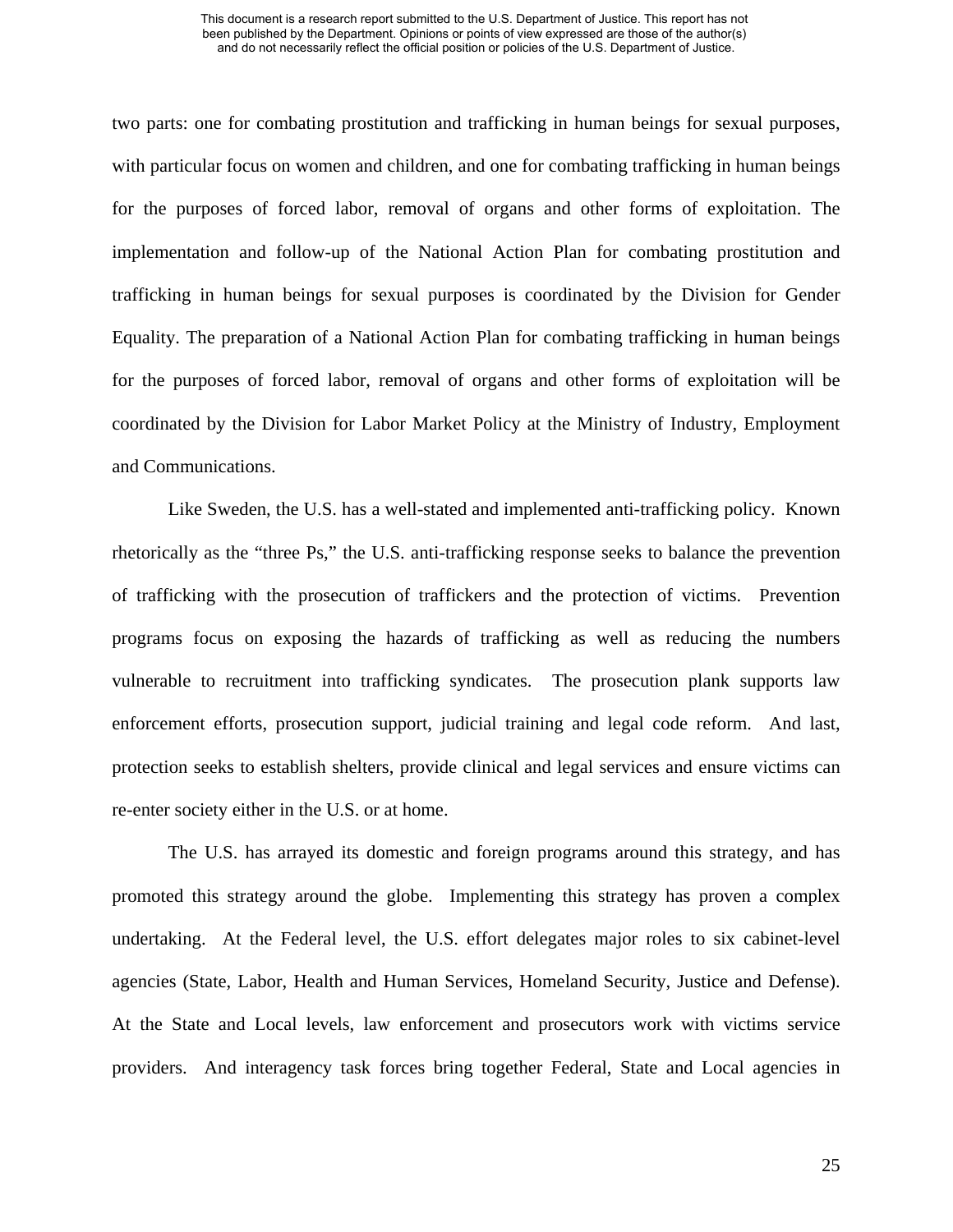regions across the country. The result is a distributed, overlapping and constantly evolving response to the issue of sex trafficking.

# Criminal Law and Human Trafficking

Human trafficking is recognized as a special crime according to the Swedish penal code. Human trafficking is found under the Chapter on crimes against freedom and peace; hence it is considered a crime against the individual. In 2002, the criminal law added the charge of *transnational* human trafficking sexual exploitation. In 2004, the Swedish penal code was amended, as a result of Sweden ratifying the UN Protocol. The trafficking crime now includes trafficking for other purposes than sexual exploitation, for example forced labor and involuntary organ donation. In addition, trafficking within the Swedish borders, i.e. internal trafficking is criminalized.[36](#page-30-0)

According to the Swedish Penal Code, criminal liability for human trafficking extends to anyone who through the use of unlawful coercion or deception, by exploiting a person's vulnerability or by any other similar improper means recruits, transports, harbors, receives or takes other similar actions towards a person and thereby gains control over that person, in order for that person to be:

- subjected to sexual offences such as rape, sexual abuse, casual sexual relations or other forms of sexual exploitation,
- subjected to active service or forced labor or other similar forced conditions,
- exploited for the removal of organs, or
- in other ways exploited in ways that causes distress for the exploited person.<sup>[37](#page-30-1)</sup>

<span id="page-30-0"></span><sup>&</sup>lt;sup>36</sup> Swedish penal code Chapter 4, Section 1 a.

<span id="page-30-1"></span><sup>&</sup>lt;sup>37</sup> The Swedish Penal Code, Chapter 4, Section 1 a.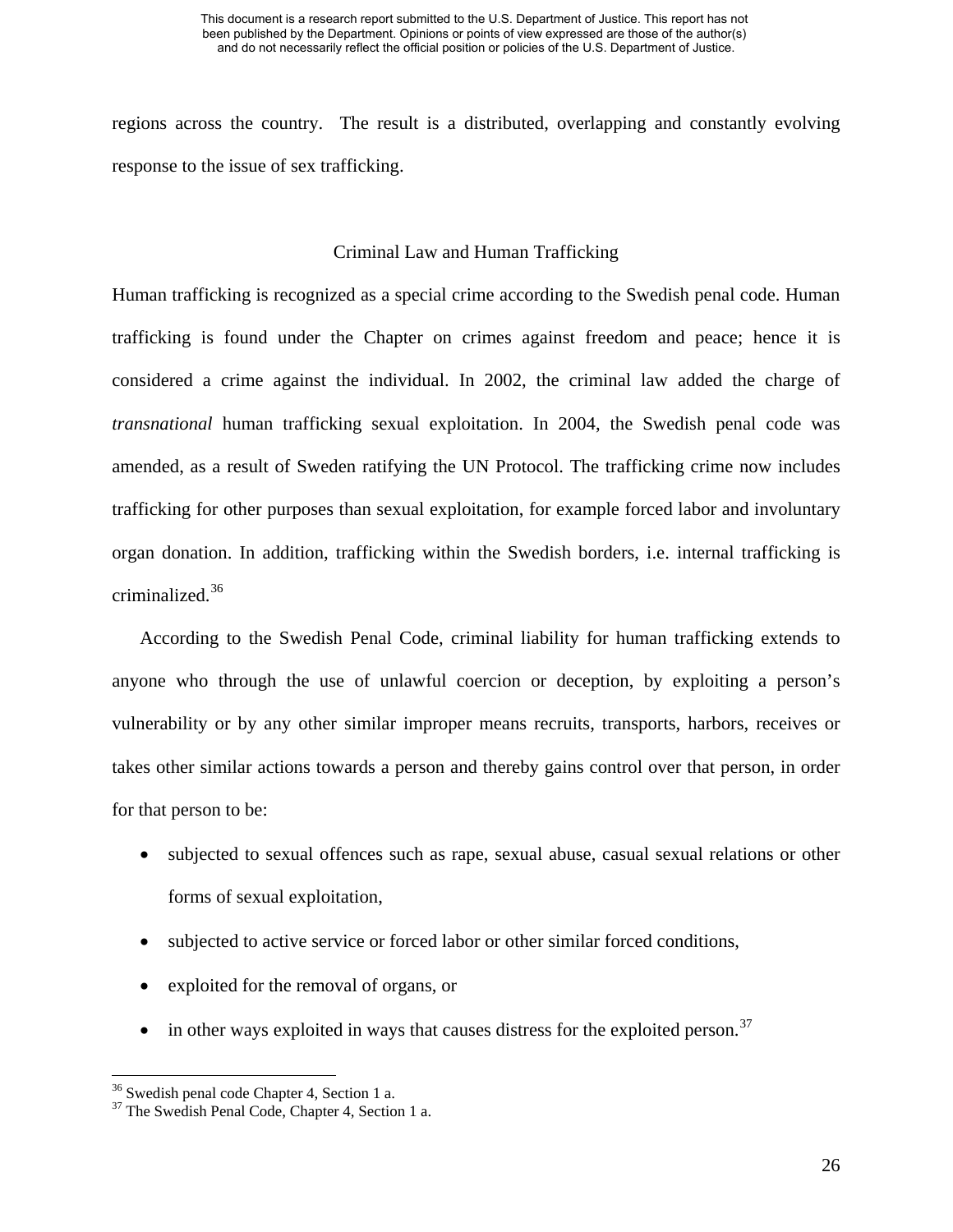If found guilty of human trafficking the person in question can be sentenced to a minimum of two years imprisonment and a maximum ten years. The fact that the use of improper means for recruiting is required for criminal liability to be imposed for human trafficking has put a heavy burden on the law enforcement agencies. It has been difficult to prove the use of improper means concerning girls older than  $18^{38}$  $18^{38}$  $18^{38}$ . As a consequence, most of the human trafficking cases involving adults have led prosecutors to use the lesser count of procuring rather than trafficking in persons.<sup>[39](#page-31-1)</sup>

An additional burden on prosecutors is their need to prove that a potential victim's vulnerability has been explored. These difficulties arise in situations when the socioeconomic situation of the victim is the main reason for his or her vulnerability. As such, prosecutors are increasingly turning to expert witnesses who can testify to the social, economic, political and legal circumstances of the country from which the victim originated. Expert witnesses who can explain the psychological mechanisms that determine how a trafficking victim acts in order to qualify what from a shallow point of view can be seen as voluntary behavior is also used by the prosecutors.[40](#page-31-2) Both of these are examples of the impressive learning curve amongst law enforcement personnel and prosecutors when it comes to trafficking cases. The measures adopted in order to adopt law enforcement methods to the legislative framework and the difficult reality in which sex trafficking takes place points to a high level of adjustability within the Swedish law enforcement in combination with a sincere understanding of the root causes and driving forces of the trade in human beings.

According to Swedish law, procuring is a charge used for anyone who promotes or encourages or improperly exploits for commercial purposes casual sexual relations entered into

<span id="page-31-2"></span><span id="page-31-0"></span><sup>&</sup>lt;sup>38</sup> Interview with a prosecutor, March 10, 2006.

<span id="page-31-1"></span><sup>39</sup> Jonsson, A. *Lagföring av människohandel i Sverige. En rättsfallsstudie*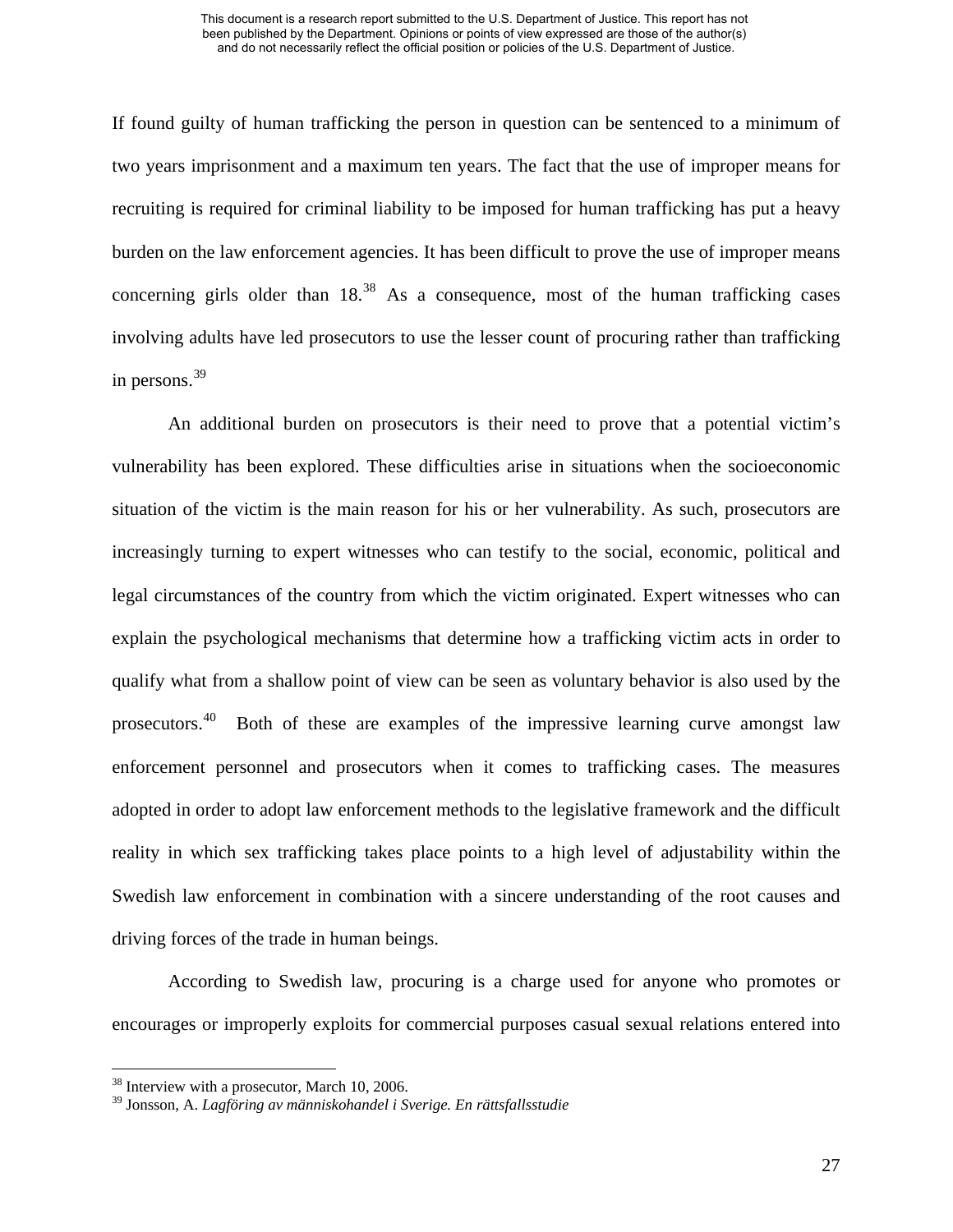by someone else in exchange for payment. Procuring carries a maximum of four years in prison, and more aggravated cases carry a two to eight year sentence due to an amendment to the Swedish penal code in April 2005. Maximum time in jail used to be four years for aggravated cases of procuring.<sup>[41](#page-32-0)</sup> This amendment was motivated by the fact that the section of procurement could be applicable to crimes, which are similar to trafficking but that do not fall under the human trafficking section of the penal code, for example for the reasons stated above. Procuring is considered to be of an aggravated kind should it be well organized, extended over time, and particularly ruthless.  $42$ 



**Figure 1:Convictions (Source: NCID)** 

Since the late 1990s, Sweden has witnessed an increase in both complaints and convictions for prostitution and sex trafficking offences. Figure 1 shows that charges for the buying of sexual services were rare after the 1999 law, but have recently increased due to increased enforcement. Human trafficking convictions remain low but are again increasing due to an increased commitment to provide the resources to see these complex cases through to the end. Complaints have mirrored this trend, as seen in Figure 2.

<span id="page-32-0"></span><sup>40</sup> *Människohandel för sexuella ändamål, Lägesrapport 9, 1 jan – 31 dec 2006*, Stockholm: NCID 2007:6: 9. 41 The Swedish Penal Code, Chapter 6, Section 12.

<span id="page-32-1"></span> $42$  Preparatory Document, prop. 2004/05:45, En ny sexuallagstiftning.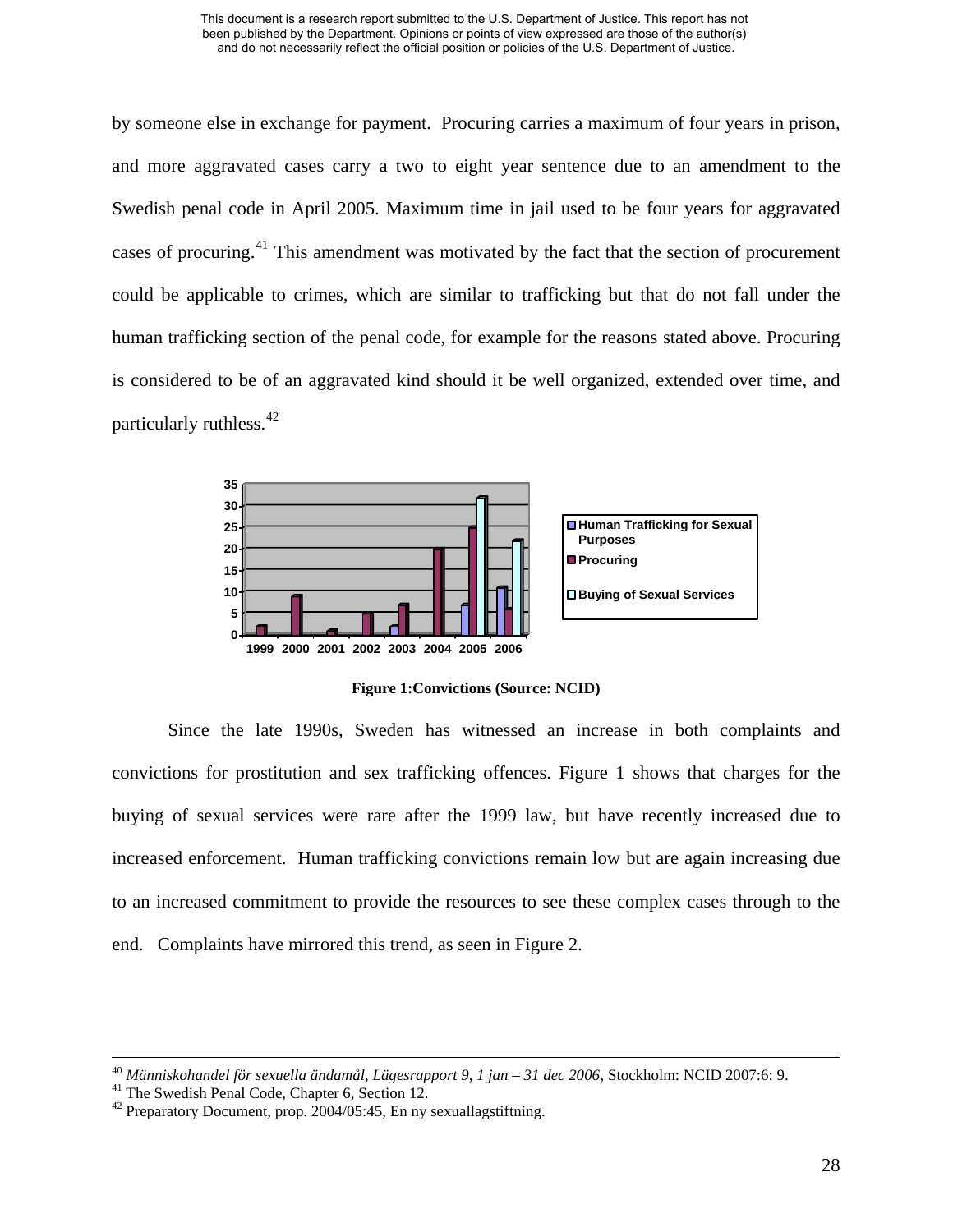

**Figure 2: Complaints (Source: Swedish National Council for Crime Prevention)** 

The laws used against sex trafficking in the U.S. reflect the complexity of the issue. For example, the contemporary legal code reflects the historical origins of the sex trade. One of the more frequently employed laws in Federal prosecutions dates to 1910. In the early  $20<sup>th</sup>$  century, anxiety amongst native-born Americans over the influx of migrants led to the aforementioned moral panic. The panic arose from a narrative born of unfounded rumors of newcomers fomenting a new form of slavery by luring American (i.e. "white") women away from their homes and forced them into prostitution.<sup>[43](#page-33-0)</sup> In 1910, Congress responded to the panic by passing the White-Slave Trade Act, since known as the Mann Act for its author and strongest proponent, U.S. Representative James Robert Mann of Illinois. The act prohibits the transportation of a woman across state lines for "immoral purposes." The Act remains in force today, and is frequently used by Federal prosecutors in trafficking cases.

<span id="page-33-0"></span><sup>43</sup> Donovan, Brian, *White Slave Crusades: Race, Gender, and Anti-Vice Activism, 1887-1917* (Urbana: University of Illinois Press), 2006.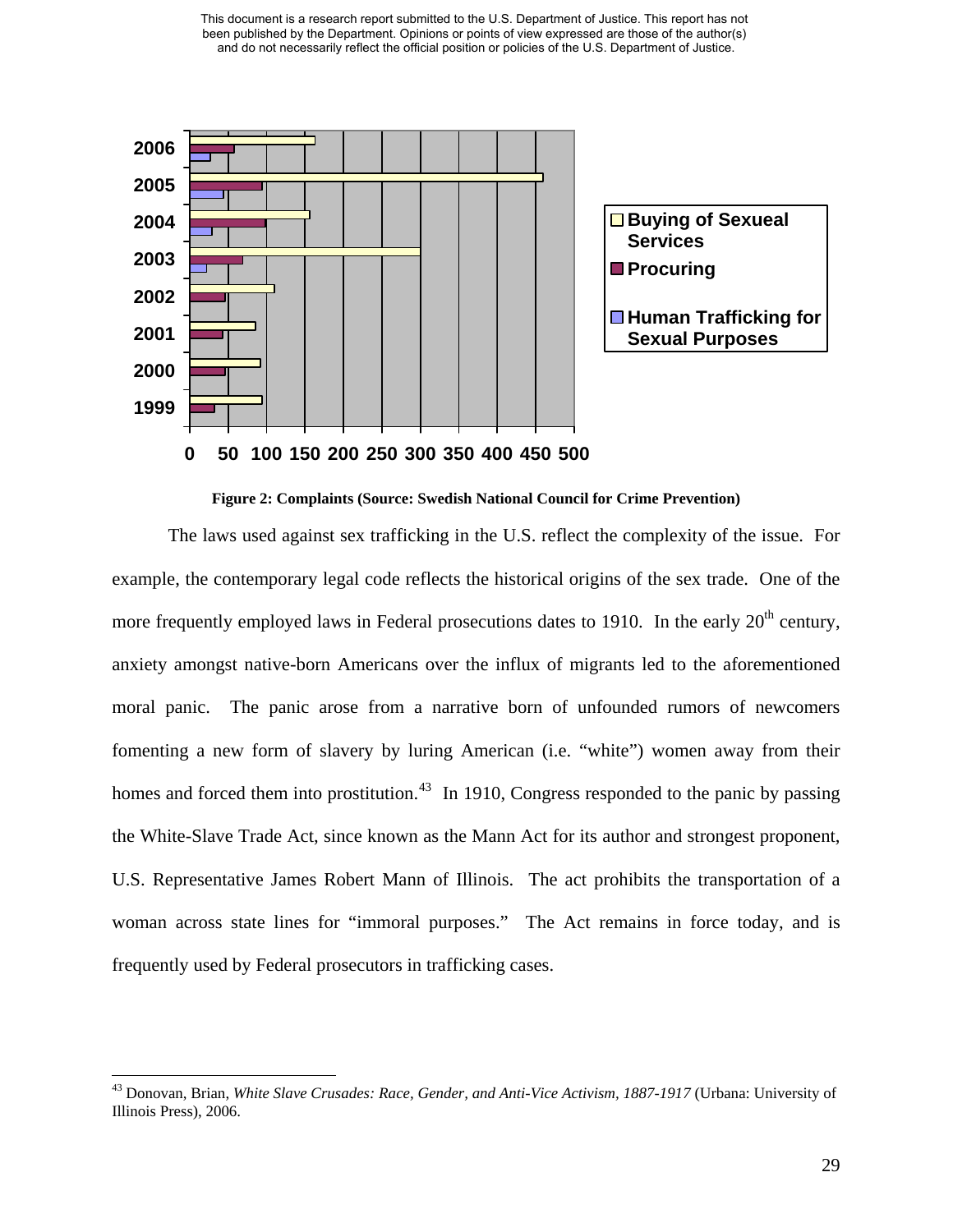The complexity of the issue of sex trafficking has led to a wide range of criminal codes

that prosecutors have employed in trafficking cases. The sections of the criminal code that

Federal prosecutors have employed in the prosecution of trafficking cases include:

- 8 USC § 1324(a) Alien Smuggling (and associated offenses)
- 18 USC § 2 Aiding and Abetting
- 18 USC § 241 Conspiracy Against Rights
- 18 USC § 371 Conspiracy
- 18 USC § 894 Extortionate Collection of Extensions of Credit
- 18 USC § 1201 Kidnapping
- 18 USC § 1546(a) Document Fraud
- $18$  USC  $\S$  1581 Peonage
- 18 USC § 1584 Involuntary Servitude
- 18 USC § 1592 Seizure of Documents
- 18 USC § 1951 Interference with commerce by threats or violence (Hobbs Act)
- 18 USC § 1961 Racketeer Influenced and Corrupt Organizations (RICO)
- 18 USC § 2421 Transportation for illegal sexual activity (Mann Act)
- 29 USC § 1851 Migrant and Seasonal Agricultural Worker Protection Act
- 29 USC § 201 Fair Labor Standards Act

One study of selected trafficking cases in the U.S. found that involuntary servitude, alien smuggling and conspiracy were the most frequently employed charges.<sup>[44](#page-34-0)</sup> Another study of all Federal prosecutions between 2001 and 2005 found that involuntary servitude was the most prominent lead charge with 28% of all the 555 cases investigated.<sup>[45](#page-34-1)</sup>

 In an attempt to both update and streamline these charges, the Federal government passed the Trafficking Victims Protection Act of  $2000<sup>46</sup>$  $2000<sup>46</sup>$  $2000<sup>46</sup>$  The TVPA, as it is known, served several purposes but none more important than updating the legal codes of the U.S. pertaining to trafficking in persons. First, the TVPA provided a clear definition of contemporary trafficking, stating that sex trafficking was "the recruitment, harboring, transportation, provision, or

<span id="page-34-0"></span><sup>44</sup> Bales, Kevin and Stephen Lize, *Trafficking in Persons in the United States* (Croft Institute for International Studies: Oxford MS), 2005, p. 110. Available: [http://www.ncjrs.gov/pdffiles1/nij/grants/211980.pdf.](http://www.ncjrs.gov/pdffiles1/nij/grants/211980.pdf)<br><sup>45</sup> Motivans, Mark and Tracey Kyckelhahn, "Federal Prosecution of Human Trafficking, 2001–2005," Data Brief.

<span id="page-34-1"></span>Washington, DC: U.S. Department of Justice, Bureau of Justice Statistics, October 2006. 46 U.S. Public Law 106-386.

<span id="page-34-2"></span>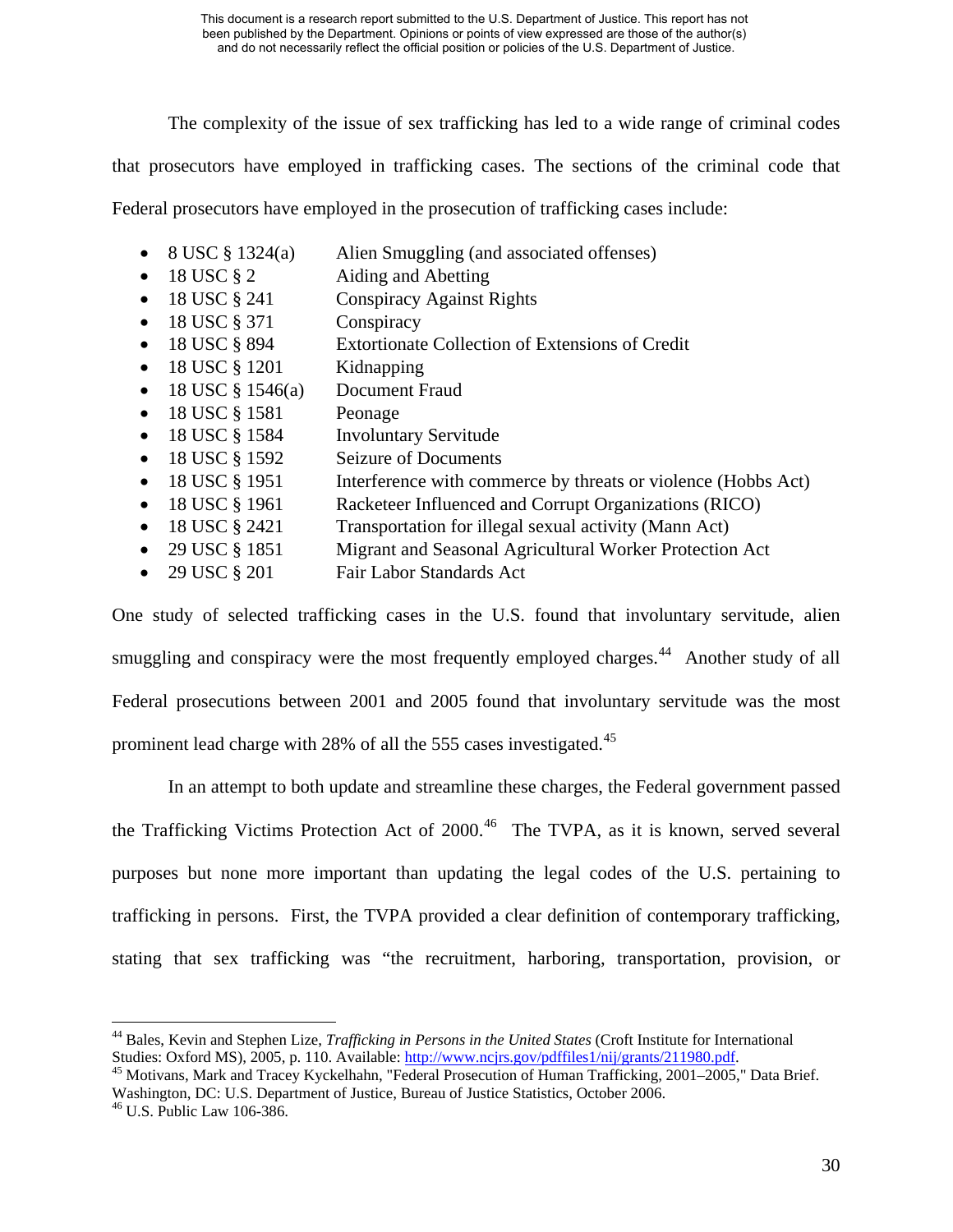obtaining of a person for the purpose of a commercial sex act" and that sex trafficking "induced by force, fraud, or coercion, or in which the person induced to perform such act has not attained 18 years of age" was a severe form of trafficking. The TVPA used this definition to update a number of criminal codes in terms of their clarity and length of sentences. For example, those found guilty of severe trafficking are eligible for life imprisonment, while others found guilty of trafficking are eligible for 40 year sentences. The TVPA also used the definition to create new criminal codes like 18 USC § 1589 (Forced Labor), § 1590 (Trafficking), § 1591 (Sex Trafficking of Children) and § 1592 (Trafficking-related Seizure of Documents). The TVPA also introduced the use of asset forfeiture as a major tool in fighting sex trafficking. For the specific offenses the TVPA created as well as many of the prior criminal codes that prosecutors employed, the TVPA authorized prosecutors to seize the tangible and monetary assets of traffickers.

In 2003 and 2005, the U.S. government enacted new bills that re-authorized the original TVPA and updated certain elements therein. The 2003 Trafficking Victims Protection Reauthorization Act (2003 TVPRA) further streamlined the Federal criminal code, adding trafficking as a predicate offence for the Federal money laundering and racketeering statutes (e.g. RICO). More importantly, the TVPRA opened another legal avenue for efforts to bring sex traffickers to justice. Starting in 2003, trafficking victims can bring civil lawsuits in U.S. District Court against their traffickers. Victims can sue for both actual and punitive damages, and thus expand on the mandatory restitution they are due under the TVPA. The combination of asset forfeiture and civil restitution has become a powerful one-two punch for the prosecution of traffickers in the U.S..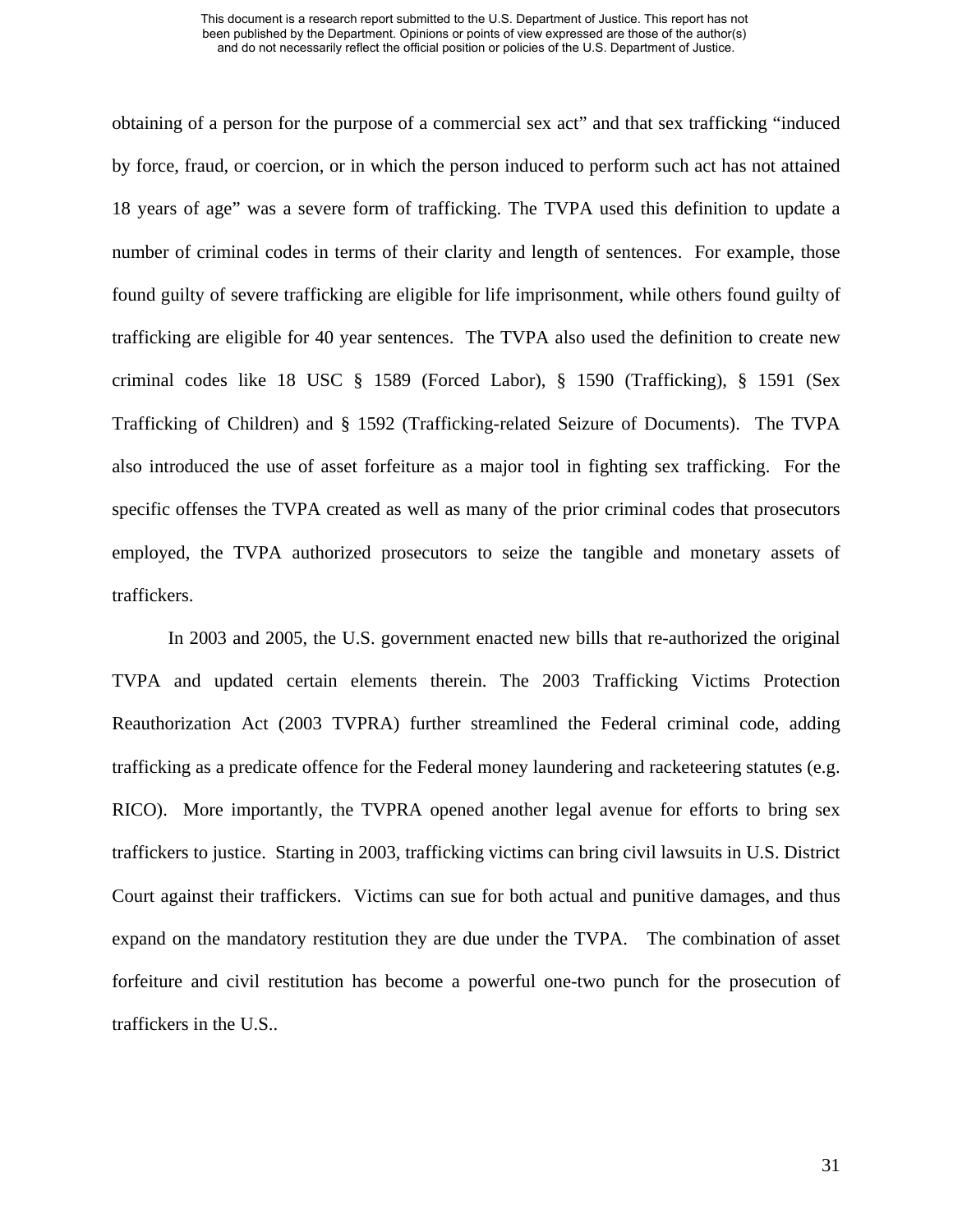The 2005 TVPRA expanded the jurisdiction of U.S. legal codes overseas, allowing prosecutors to file charges against U.S. citizens committing trafficking overseas, and brought an added emphasis to the issue of domestic sex trafficking. The 2005 TVPRA was unique in that it for the first time made a direct connection between prostitution and other forms of the sex industry and the demand for sex trafficking. In seeking to reduce the demand for sex trafficking, the TVPRA of 2005 sought to increase efforts at the State and Local levels of government to arrest and prosecute purchasers of commercial sex acts. Domestic trafficking serves as a major focus of the 2007 TVPRA, currently working its way through the legislative process.

The introduction of domestic trafficking highlights a final layer of complexity concerning the legal codes applicable to sex trafficking in the U.S.. While the investigation and prosecution of sex trafficking remains primarily a Federal responsibility, State and Local law enforcement and judicial agencies have begun to adopt legal codes allowing them to prosecute sex trafficking cases. To date, 32 of the 50 U.S. states have enacted legislation criminalizing sex trafficking and allowing for State prosecution thereof. Other states are in the process of developing and enacting this legislation, and still others have dedicated criminal justice personnel to work within joint task forces with Federal authorities.

The penalties for trafficking in the U.S. are strong. Those convicted of involuntary servitude (18 USC 1854) face a minimum of 20 years imprisonment and are eligible for life imprisonment in cases involving kidnapping, sexual abuse of a minor or death. Cases that involve the death of a victim are also eligible for consideration for the death penalty. Other sections of the legal code that the TVPA updated set 20 years imprisonment as a mandatory minimum sentence. Other charges like visa fraud or seizure of documents (18 USC 1592) carry shorter sentences but prosecutors can charge defendants with multiple counts, thus extending the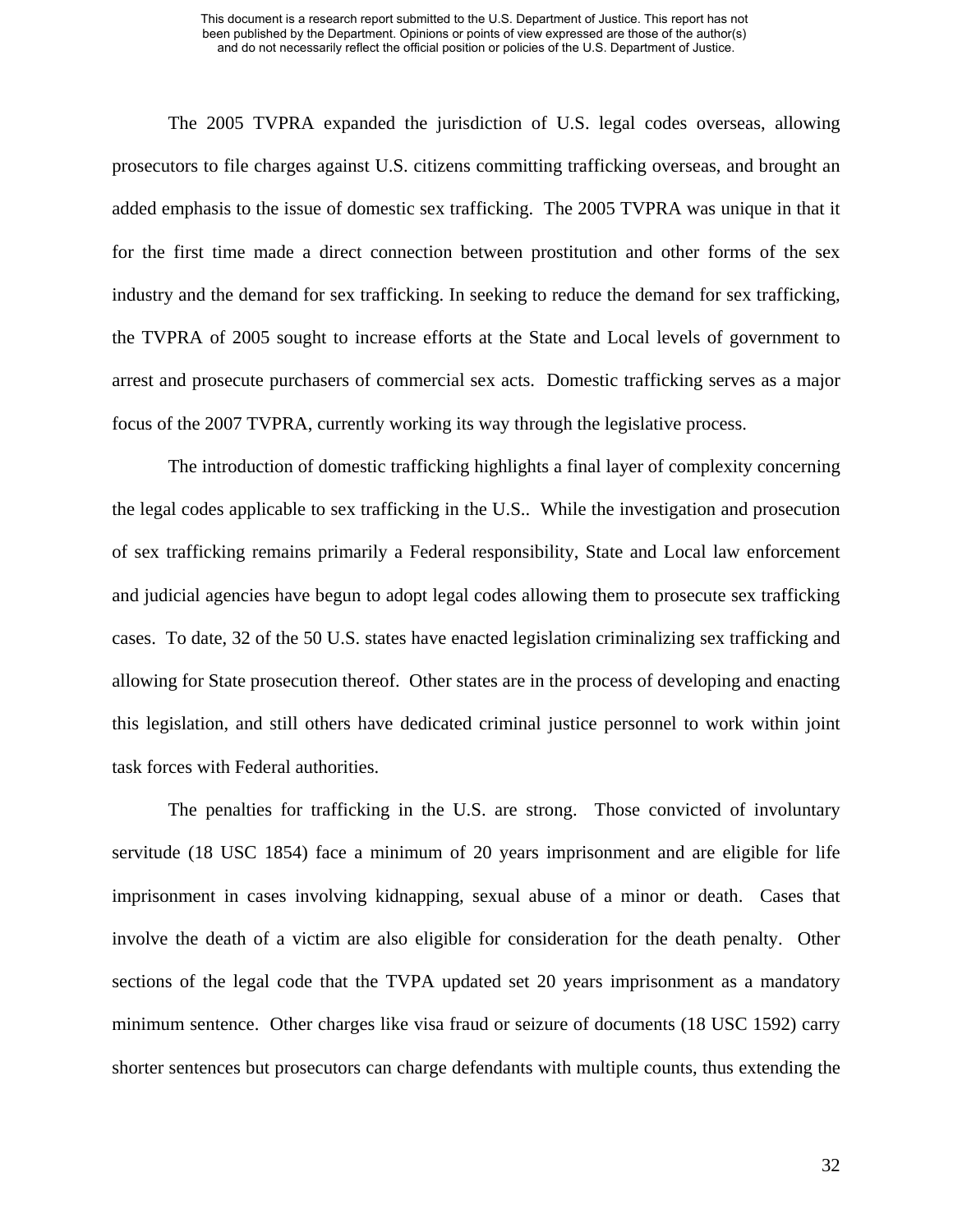potential imprisonment. One study of 37 criminal cases involving TVPA-related statutes found that sentences ranged from 9 months to 51 years and that the average sentence was 18.25 years imprisonment.<sup>[47](#page-37-0)</sup> Fines are another important component in the penalty phase, with potential fines often in the hundreds of thousands of dollars for trafficking cases.

One final tool in the penalty phase is asset forfeiture. A large number of U.S. criminal statutes invoked in trafficking cases carry with them authorization to seize the assets of those found guilty. Such assets go well beyond the profits that traffickers obtain from their victims. For example, those found to be using property to harbor or facilitate trafficking can have that property seized. To this end, ICE has established the Asset Identification and Removal Group to identify the monetary and tangible assets of traffickers eligible for seizure. The Treasury Department often aids in the recovery of assets in these cases as well.

# Law Enforcement Methods

The Swedish police are composed of the National Police Board (NPB) and twenty-one local police authorities. The NCID, which is a part of the NPB, provides investigation and criminal intelligence support in cases involving crimes with nationwide or international ramifications. The local police authorities are responsible for police work at the local level, such as responses to emergency calls, crime investigations and crime prevention. Due to the earmarked money for human trafficking prevention between 2004 and 2006 the NCID has built an expertise on trafficking crimes which also benefits the local police authorities.

Police investigations of trafficking are often initiated after a suspicious activity report from the public, reconnaissance activities by the police or through reports filed by social workers out on the field. The general awareness about human trafficking is relatively high in Sweden due

<span id="page-37-0"></span> $47$  Bales and Lize 2005.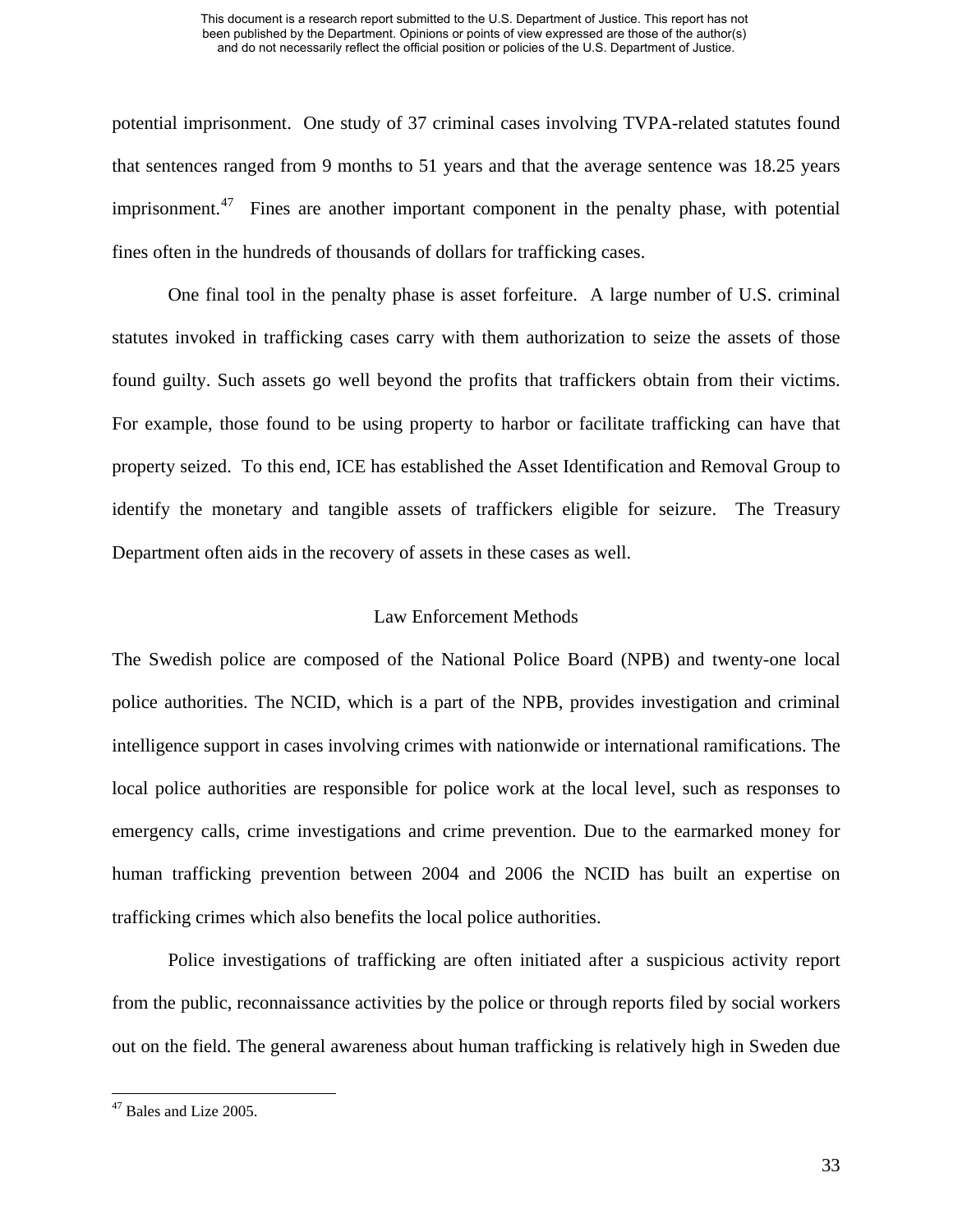to frequent coverage of the issue by the media. Several of the local police authorities have created special human trafficking teams. In the Western parts of Sweden and in Stockholm this has proven to be very successful. The prosecutor is in most cases involved in the investigation at an early stage and when he or she becomes involved will take the lead of the investigation.

Often these investigations are very slow and time consuming. Investigations will involve surveillance of both persons and listening in on the suspects phones. The NCID has expressed the need for being able to use secret electronic surveillance in human trafficking cases in order to take the pressure of the victim during the court proceedings. According to one prosecutor who has handled multiple trafficking cases, it takes an average of six months for the investigation of a trafficking case and a cumulative average of five months in court to prosecute the case and hear appeals.[48](#page-38-0)

Currently, the most important evidence in a court of law is the testimony of the victim. Clearly, this puts a heavy burden on the victim. As will be more elaborated upon below Swedish law do allow for temporary residence permits to be issued to victims in order for them to be able to cooperate with law enforcement bodies. However, it takes time to convince victims that their own and their relatives' security can be guaranteed throughout and after the court proceedings. Increasingly, prosecutors are turning to wiretapped information and other forms of surveillance to bolster sex trafficking cases.<sup>[49](#page-38-1)</sup>

According to Swedish law it is possible for Swedish law enforcement personnel to form part of joint investigation teams within the European Union. At this point there has been no such formal investigation team. However, the Swedish police do have experience of forming part of informal European joint investigation teams.

<sup>&</sup>lt;sup>48</sup> Interview with a prosecutor, March 10, 2006.

<span id="page-38-1"></span><span id="page-38-0"></span> $49$  Ibid.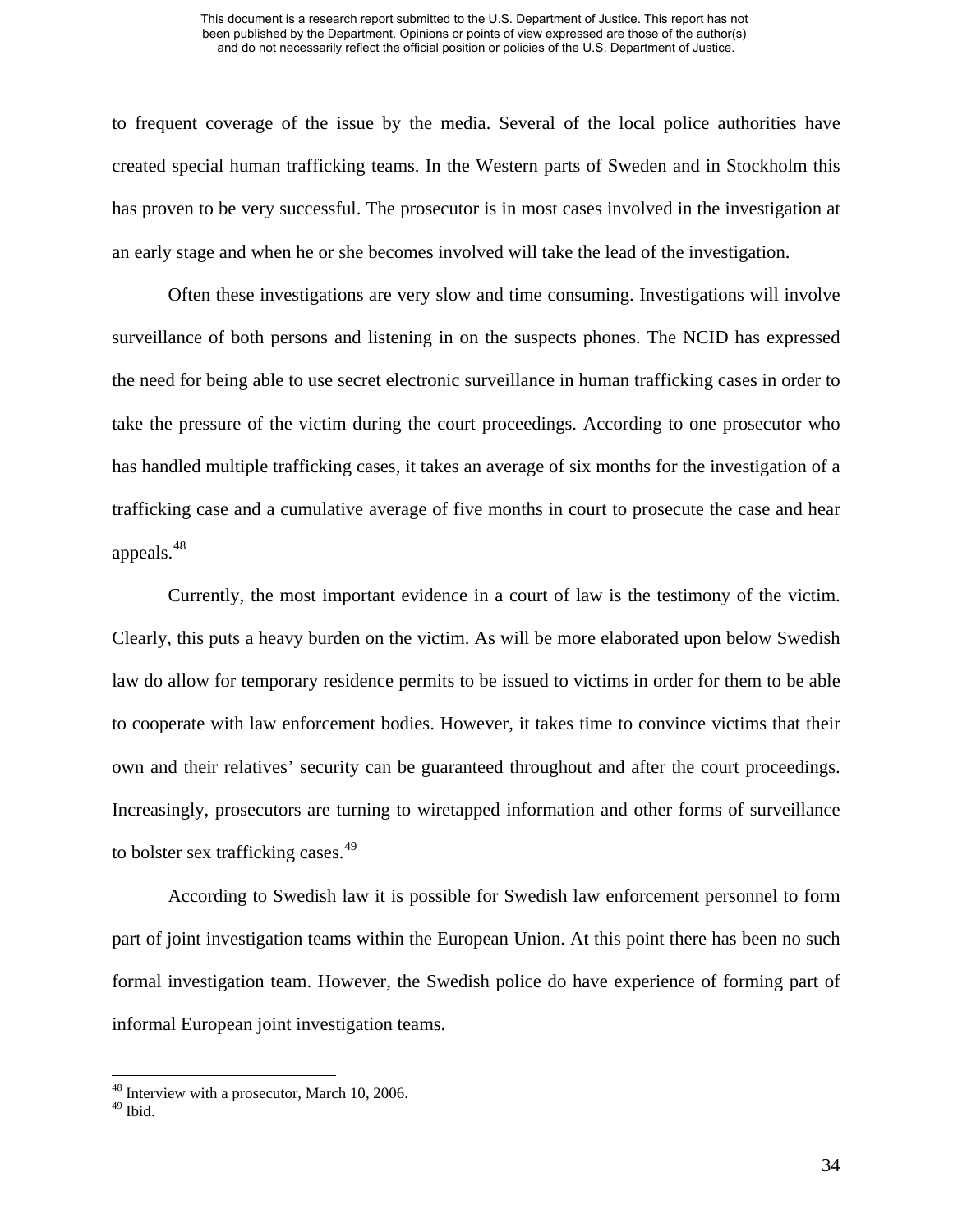On a more general level it is noteworthy that the NPB has instructed the Police Academy to provide special teaching concerning human trafficking and prostitution.

In the U.S., law enforcement efforts against sex trafficking are concentrated at the Federal level. The responsibility to investigate sex trafficking at the Federal level is split between two agencies. The Civil Rights Unit of the Federal Bureau of Investigation (FBI) brings its long history of anti-mafia investigations to the fight against sex trafficking. The FBI has undertaken a number of specific initiatives to target sex traffickers, dedicating both financial and human resources to investigations. For example, the Human Trafficking Initiative tasks field offices to assess the threat of trafficking in their region, to participate in regional task forces against trafficking, undertake victim-centered investigations and reporting all developments to the headquarters of the FBI for further intelligence generation.

The other major investigative body that undertakes sex trafficking cases is the Office of Investigations of the Bureau of Immigration and Customs Enforcement (ICE). Agents from ICE conduct their own investigations of sex trafficking, focusing not only on the criminal aspects of trafficking but also the immigration violations that traffickers commit. Like the FBI, ICE delegates authority for investigations of trafficking to the field office level with strong coordination with central headquarters units. ICE often coordinates with the U.S. Department of Justice's Civil Rights Division when conducting trafficking operations as well.

 Overall, both the FBI and ICE have been increasingly active in fighting trafficking. Between Fiscal Year (FY) 2005 and 2006, cases of trafficking increased  $20\%$ .<sup>[50](#page-39-0)</sup> In FY 2006, the FBI investigated 126 cases and made 140 arrests of traffickers and their accomplices. ICE was equally active in FY 2006, investigating 299 cases and arresting 184 suspects. Most of these

<span id="page-39-0"></span><sup>50</sup> All statistics in this paragraph drawn from: U.S. Department of Justice, *Attorney General's Annual Report to Congress on U.S. Government Activities to Combat Trafficking in Persons: Fiscal Year 2006*, May 2007, pp 12-5.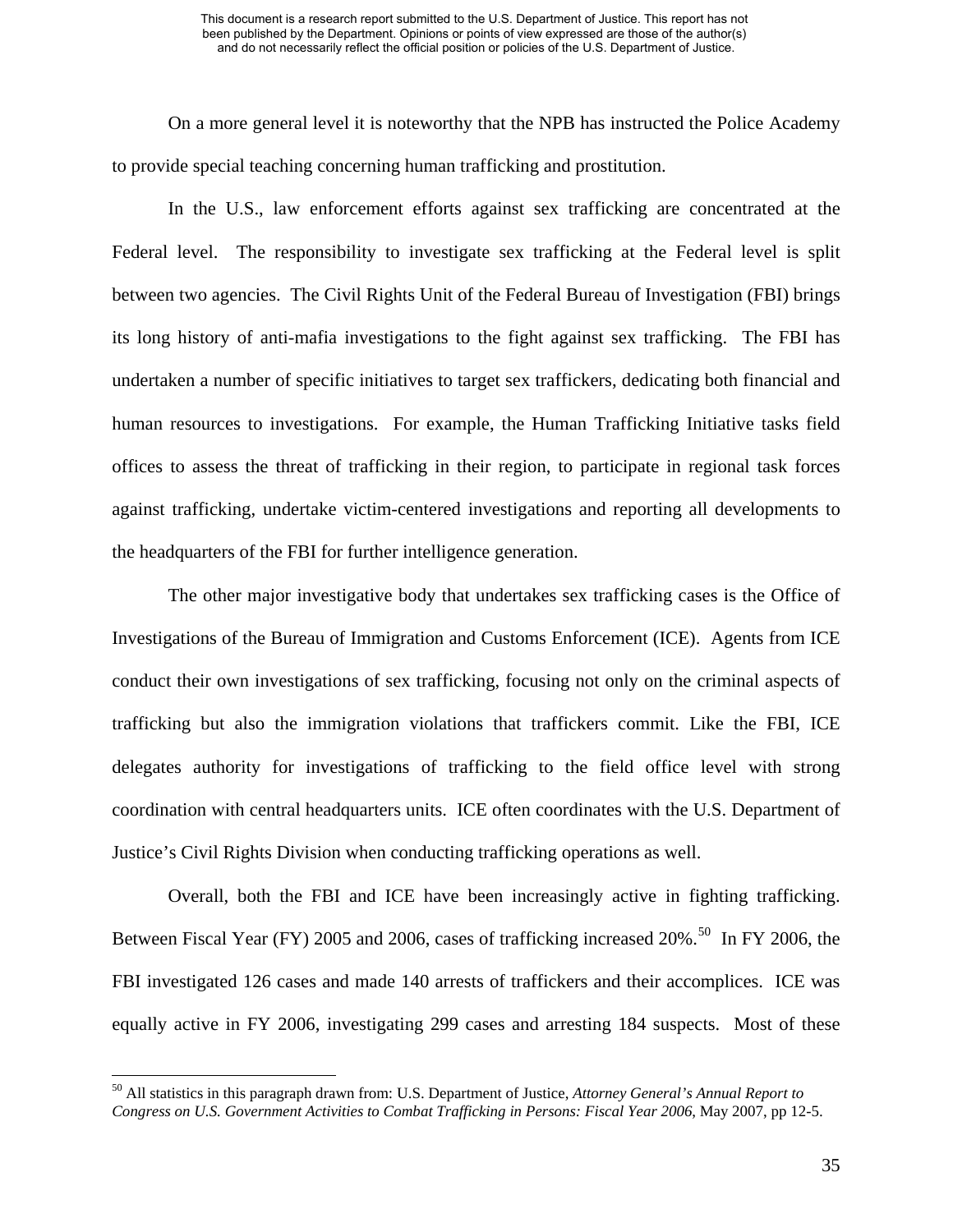cases were for sex trafficking. For example, of the 299 ICE trafficking cases, 214 cases or 71.5% were related to sex trafficking while the remaining 85 cases were related to labor trafficking. Overall, FBI and ICE trafficking arrests led to 171 convictions by the end of the reporting period.

Increasingly, State and Local law enforcement agencies have begun to investigate and prosecute their own trafficking cases. As from more active forms of collaboration, the Federal government continues to encourage states to adopt their own laws against trafficking and to train law enforcement officials on how to investigate trafficking cases. Given their heightened contact with citizens, local law enforcement are vital to locating trafficking cases. For example, a 2006 nationwide survey of local law enforcement personnel that found that those who had investigated trafficking cases most often learned of the cases through ongoing investigations or from tips generated through community outreach.<sup>[51](#page-40-0)</sup>

Two important organizational structures support Federal, State and Local law enforcement efforts to fight sex trafficking. First are regional anti-trafficking task forces. All told, the Federal government supplies funds to support 42 regional task forces around the nation. The task forces bring together Federal, state and local law enforcement, prosecutors and nongovernmental service providers. The task forces allow for the coordination of law enforcement and prosecution efforts and ensure that victims' needs are considered prior to law enforcement interdictions. The task forces also serve as an important mechanism for assessing the frequency of trafficking in these regions. The task forces have proven successful, generating a number of cases and, more importantly, providing for the needs of victims.

<span id="page-40-0"></span><sup>51</sup> Clawson, Heather et al., *Law Enforcement Response to Human Trafficking and the Implications for Victims: Current Practices and Lessons Learned* (Caliber: Fairfax VA), 2006, pp. 28-9. Available: <http://www.ncjrs.gov/pdffiles1/nij/grants/216547.pdf>.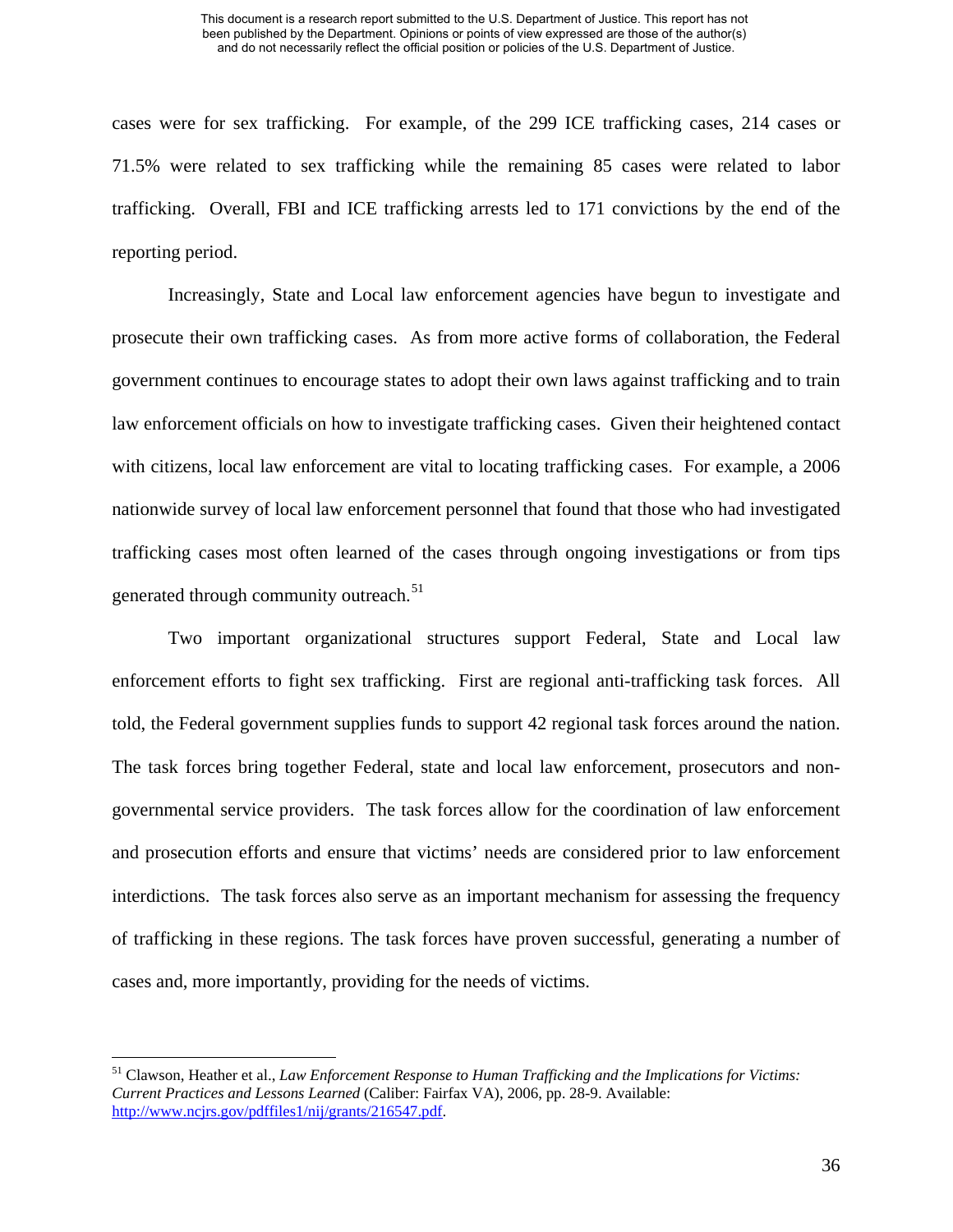Another important initiative supporting the law enforcement effort in the U.S. is the Human Smuggling and Trafficking Center (HSTC). The HSTC is an intelligence clearinghouse that includes representatives from numerous Federal agencies as well as liaisons with antitrafficking task forces across the country. The organizational composition of the center allows for a fusion of intelligence concerning both smuggling and trafficking. In 2006, for example, the center examined over 500 foreign cables and domestic intelligence reports to develop proactive and actionable intelligence on trafficking cases involving the U.S..<sup>[52](#page-41-0)</sup> The HSTC also serves as the point of contact for INTERPOL, EUROPOL, the UN Office of Drug and Crime Prevention and other international law enforcement organizations concerning human trafficking cases.

Investigating human trafficking cases in the U.S. involves many techniques that are standard to other forms of crime. Investigators have used standard techniques to collect evidence for trails, including common tactics like interviews and physical or electronic surveillance. Law enforcement and prosecutors also stress the need to protect victims after interdiction is made, thus the emphasis on coordinating with service providers. Local and Federal agencies have also established dedicated telephone hotlines that informants can call anonymously and leave information concerning potential cases of trafficking. This form of community outreach has proven rather successful; over one quarter of trafficking cases the Federal government opened in FY06 began with tips to the Department of Justice's Trafficking in Persons and Worker Exploitation Task Force complaint line.

<span id="page-41-0"></span><sup>52</sup> U.S. Department of Justice, *Attorney General's Annual Report to Congress on U.S. Government Activities to Combat Trafficking in Persons: Fiscal Year 2006*, May 2007, 15.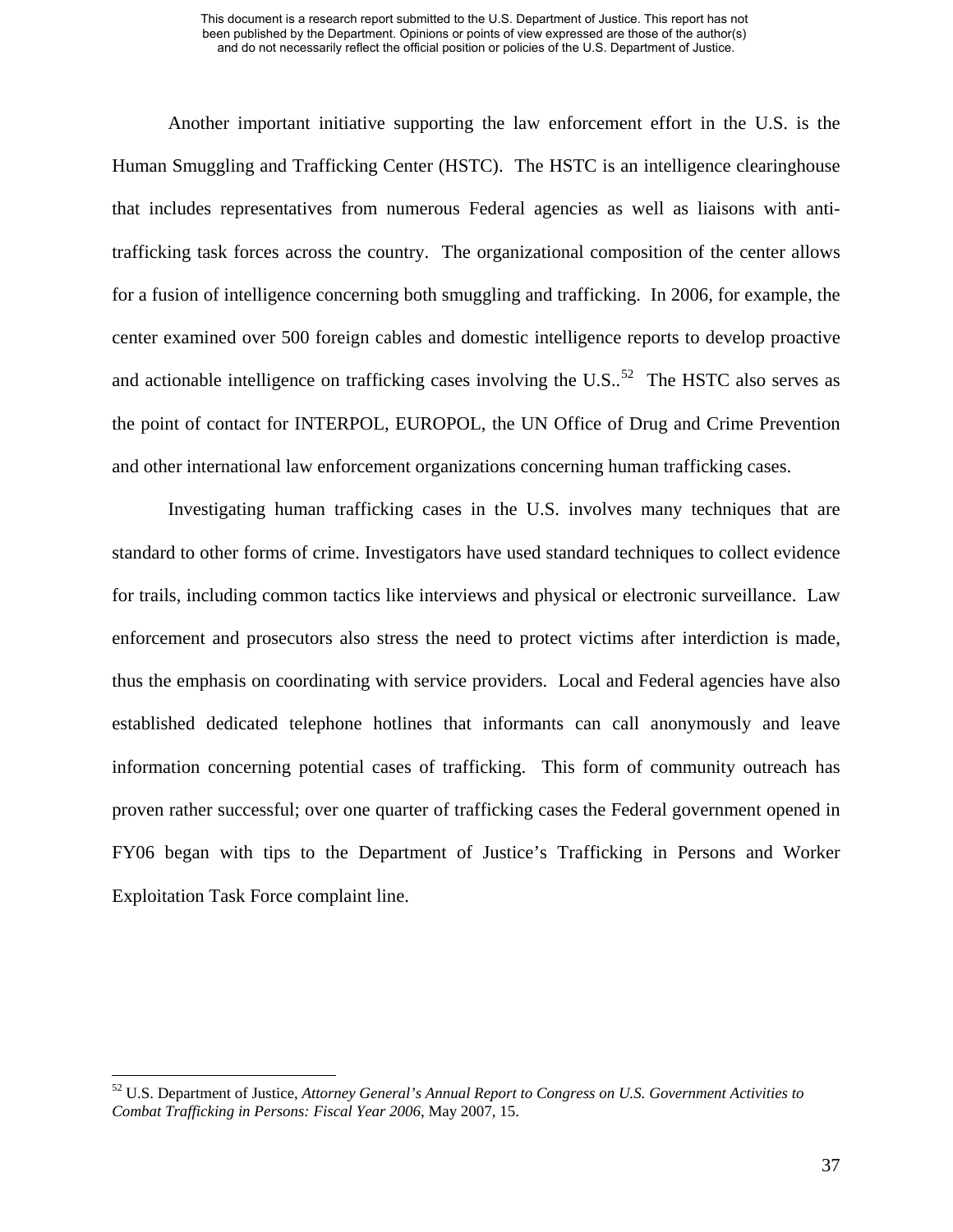### Protection of Victims

Due to recent changes in the Swedish Aliens Act, victims or witnesses who do not reside in Sweden can be provided with a temporary residence permit when deemed necessary in order for the criminal investigation and court procedure to be successful.<sup>[53](#page-42-0)</sup> In 2006 the Swedish Migration Board awarded such residence permits in twenty-one cases.<sup>[54](#page-42-1)</sup> In order for a victim or witness to get a temporary residence permit, he or she must cut all ties to the criminal network under investigation and fully cooperate with the law enforcement agencies. The person involved does have the right to a period of 30 days for taking a decision on whether to work with the authorities or leave the country.

Should the victim decide to stay in Sweden, the social authorities on the local level will provide shelter and health care. Currently the inter agency cooperation in Sweden on both the national and local level functions ad hoc and depends on personal contacts. In order for this cooperation to function more smoothly in the future and hence for the quality of the victim protection to improve, some degree of institutionalization of cooperation will be needed. Stockholm County is a front runner in this perspective due to the actions of the NGO Kvinnoforum. With the help of EU-funding, Kvinnoforum has put together a working group composed of representatives from NGOs, the prosecutor office, the local social authorities, and the police. Together this group has created a working manual for how to deal with human trafficking victims on an interagency level.

According to information from both the police and the Migration Board, there are great difficulties concerning the repatriation of victims. Often it is very difficult to find a counterpart to the Swedish social authorities in the country of origin. This can mean that the victim will be

<span id="page-42-0"></span><sup>53</sup> Utlänningslagen (2005:716) 5 kap. 15 §.

<span id="page-42-1"></span><sup>54</sup> Människohandel för sexuella ändamål, Lägesrapport 9, 1 jan – 31 dec 2006, RKP KUT Rapport 2007:6.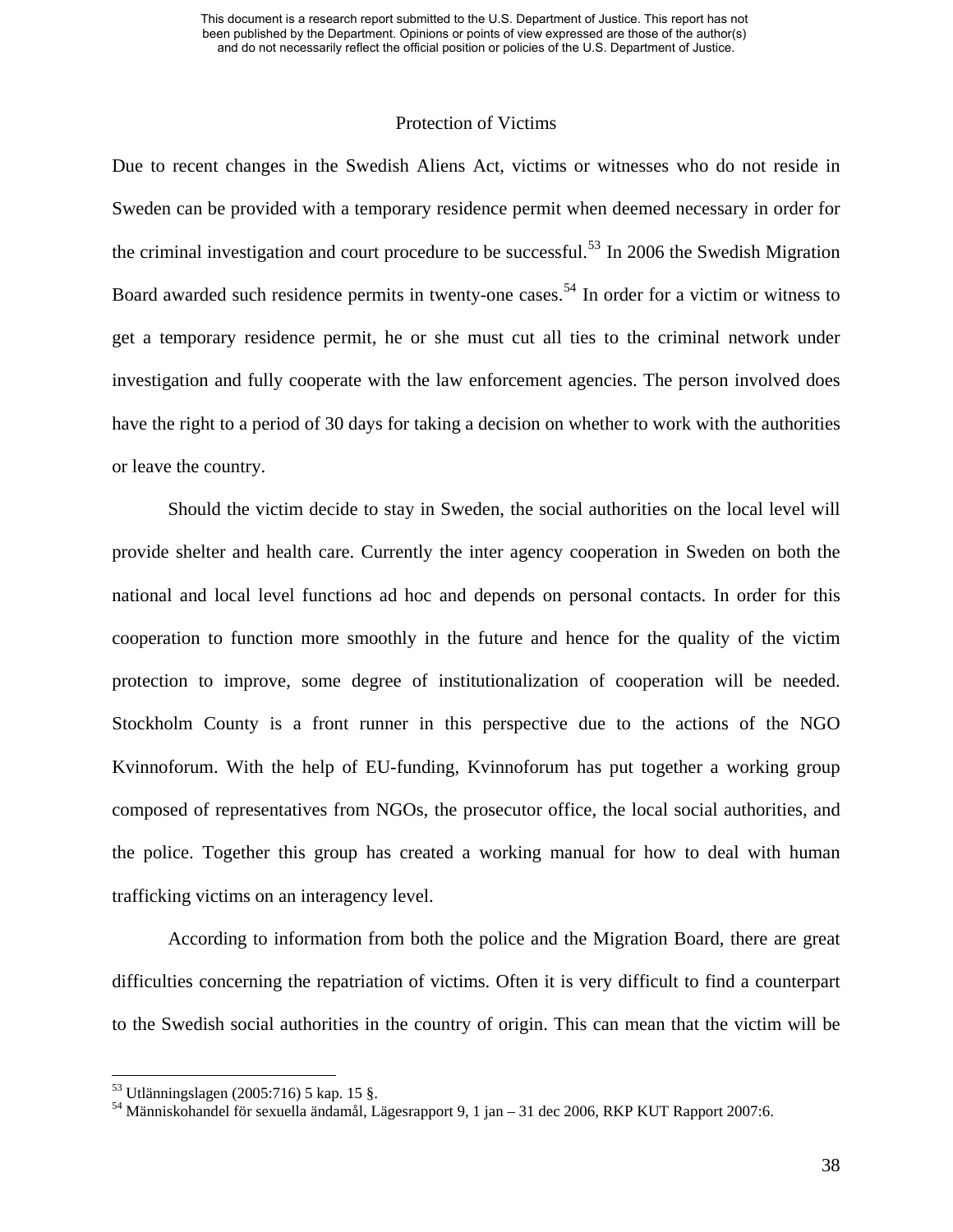"dropped off" at the airport only to be sent back to the same social environment that first led the victim to the arms of traffickers.<sup>[55](#page-43-0)</sup> There have also been cases in Sweden where the media has revealed the identity of the victim, her home country and even village. Clearly this puts both the victim and her relatives in great danger.

Turning then to the U.S., the TVPA was a central document for numerous aspects of the effort against sex trafficking in the U.S., including the protection of victims. The TVPA outlined a three-pronged effort to protect certified victims of sex trafficking. The first two planks of this effort were related to the provision of services to victims. First was the provision of funding to nongovernmental organizations to provide services and shelter to victims of sex trafficking. The TVPA established the funding of nonprofit organizations to provide services and outreach to victims of sex trafficking, including but not limited to housing, legal assistance, employment counseling and job training, English language courses, medical and mental health services. The U.S. government distributed close to \$25 million in grants to support these programs between 2001 and 2005, and the programs cover most of the U.S. To date, only a handful of shelters have been established in the U.S.

 The second was to provide trafficking victims access to Federal programs and benefits. Under the TVPA, the U.S. Department of Health and Human Services (HHS) is tasked to coordinate victims services and is specifically charged to provide trafficking victims access to services equivalent to those offered to refugees in the U.S. To that end, the Office of Refugee Resettlement in HHS formed the Campaign to Rescue and Restore Hope. The central thrust of this effort is the provision of funds for comprehensive victims support services, which the U.S. Conference of Catholic Bishops now coordinates for HHS. The Rescue and Restore Campaign

<span id="page-43-0"></span><sup>55</sup> Interview with a law enforcement official.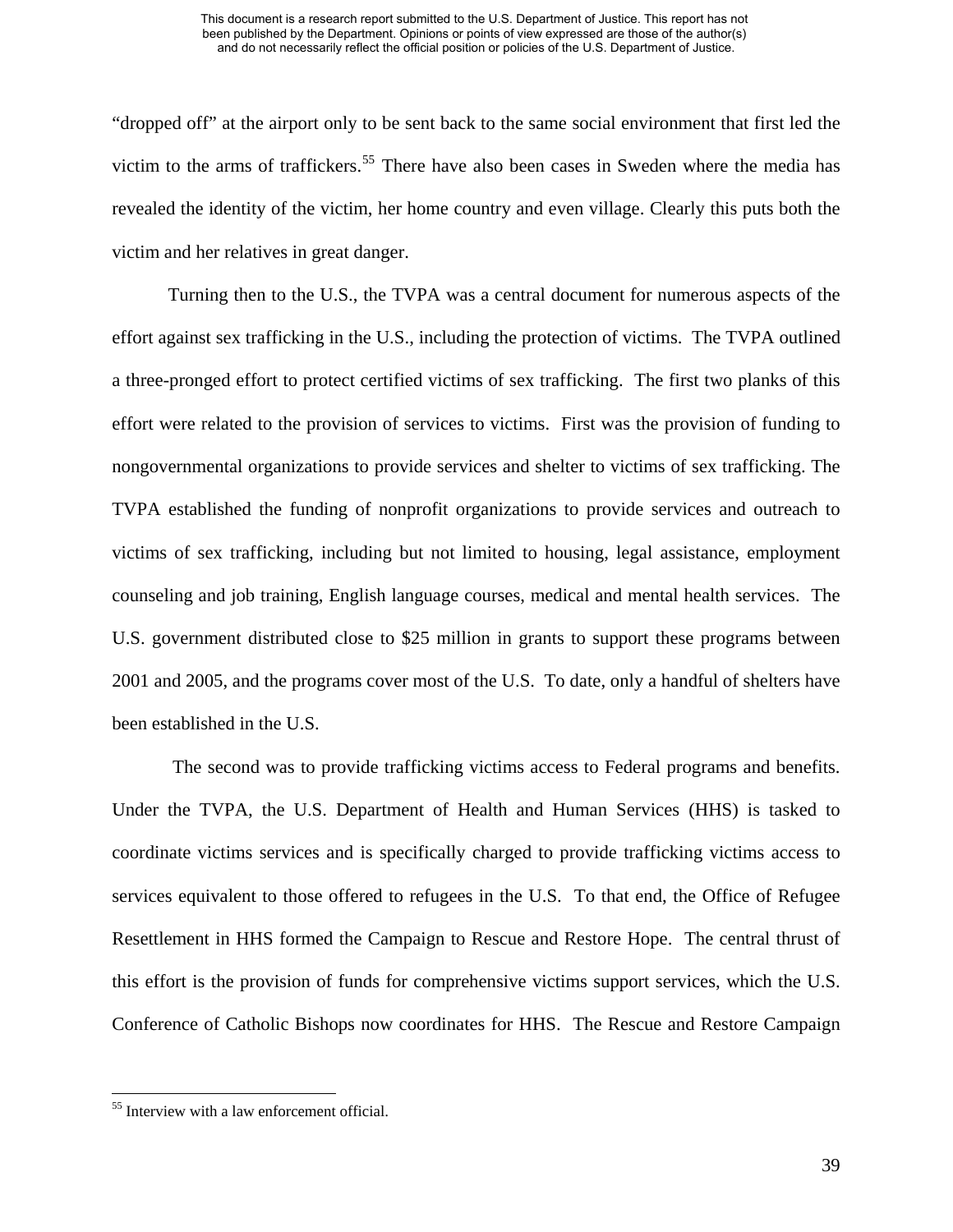also funds outreach programs targeting at risk domestic populations in over 18 cities around the country as well as domestic awareness campaigns nationwide.

 The third and most critical element of the TVPA's victims' protection element was the establishment of "continued presence" and the T-Visa program. The continued presence policy allows U.S. authorities to grant undocumented trafficking victims a stay in the U.S. while cooperating with authorities on investigating and prosecuting their case. Continued presence is therefore temporary, but does allow for the victim to work during that time. In order to make the continued presence more long-term or permanent, the U.S. created the T Visa program in 2000. A special class of non-immigrant visa, the T Visa lasts for 3 years and also authorizes the holder to work in the U.S. A T visa is open to victims of sex trafficking that complies with reasonable requests for assistance from law enforcement or prosecution and who have well-founded fears of retaliation should they return to their home country. Between 2001 and 2005, some 675 T Visas were issued to victims of trafficking in the U.S.

# Trafficking, Foreign Policy & Development

In Sweden human trafficking related issues are dealt with by the Ministries of Health and Social Affairs, Justice, Employment, Foreign Affairs and Integration and Gender Equality. The latter has the coordination responsibility concerning questions related to prostitution and gender equality domestically and from abroad. The main responsibilities of the Ministries of Justice and Health and Social Affairs are related to issues concerning the legal code as well as overlaps between trafficking and migration and asylum issues. Both Ministries draft and propose new legislation on the topic. The Ministry of Employment has just recently been involved in the antitrafficking efforts of the Swedish government. Currently, this Ministry investigates the frequency of human trafficking for labor exploitation in Sweden.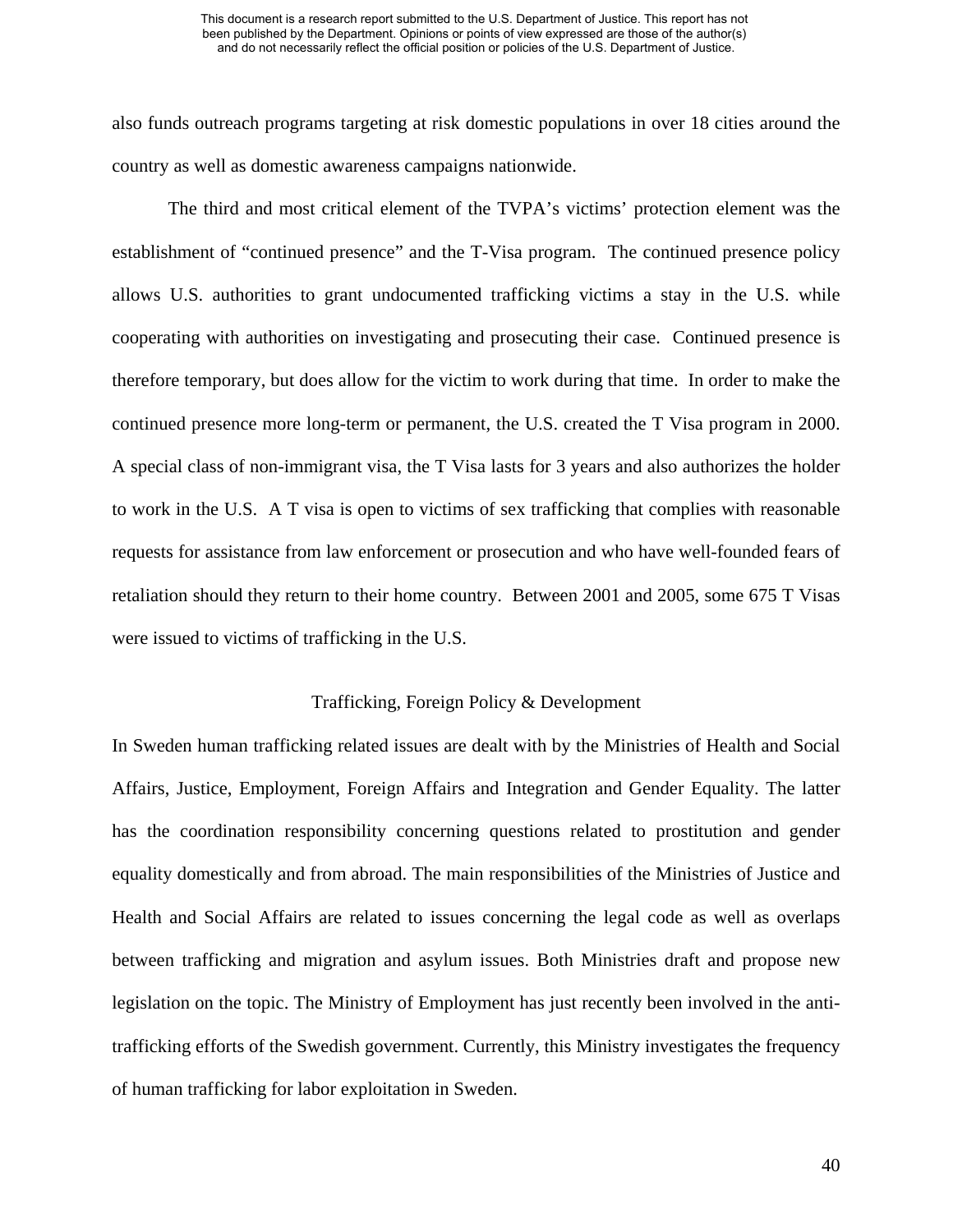The Ministry of Foreign Affairs' responsibility includes development aid, as well as foreign and security policy. The appointed ambassador for human trafficking is with the Ministry of Foreign Affairs. In addition, the NCID is the Swedish National Rapporteur on human trafficking issues in Sweden. The Swedish government has been and continues to be involved in both bilateral and multilateral anti-trafficking projects within the framework of Swedish foreign policy and international development cooperation. The former Swedish foreign minister Anna Lindh initiated in 2002 a Nordic-Baltic Action group against trafficking in human beings. Sweden has also been working hard for the realization of actions plans against trafficking in Asia and in Africa within the framework of EU's regional cooperation. In 2001 Asem's foreign ministers adopted such a plan. Sweden is active within organizations such as the OSCE, EU and UN. The former government had as its main focus in the multilateral context, on preventive measure, focus on the root causes and the essence of gender equality in the fight against human trafficking.

In 2003 the Swedish Foreign Ministry adopted an anti-trafficking strategy which basically takes its starting point in poverty reduction. The Swedish International Development Cooperation Agency (SIDA) is responsible for the implementation and evaluation of the strategy. In a development context, human trafficking is seen as a consequence of poverty, which hits women and young people the hardest. In order to fight trafficking, the root causes of poverty need to be addressed. The current right-centrist government is conducting a fundamental reform of Swedish development cooperation. As a result increasing focus has already been put on women's role in development and poverty reduction through economic empowering, democratization and protection of human rights for all. Gender inequality and feminization of poverty is seen as one of the root causes of trafficking.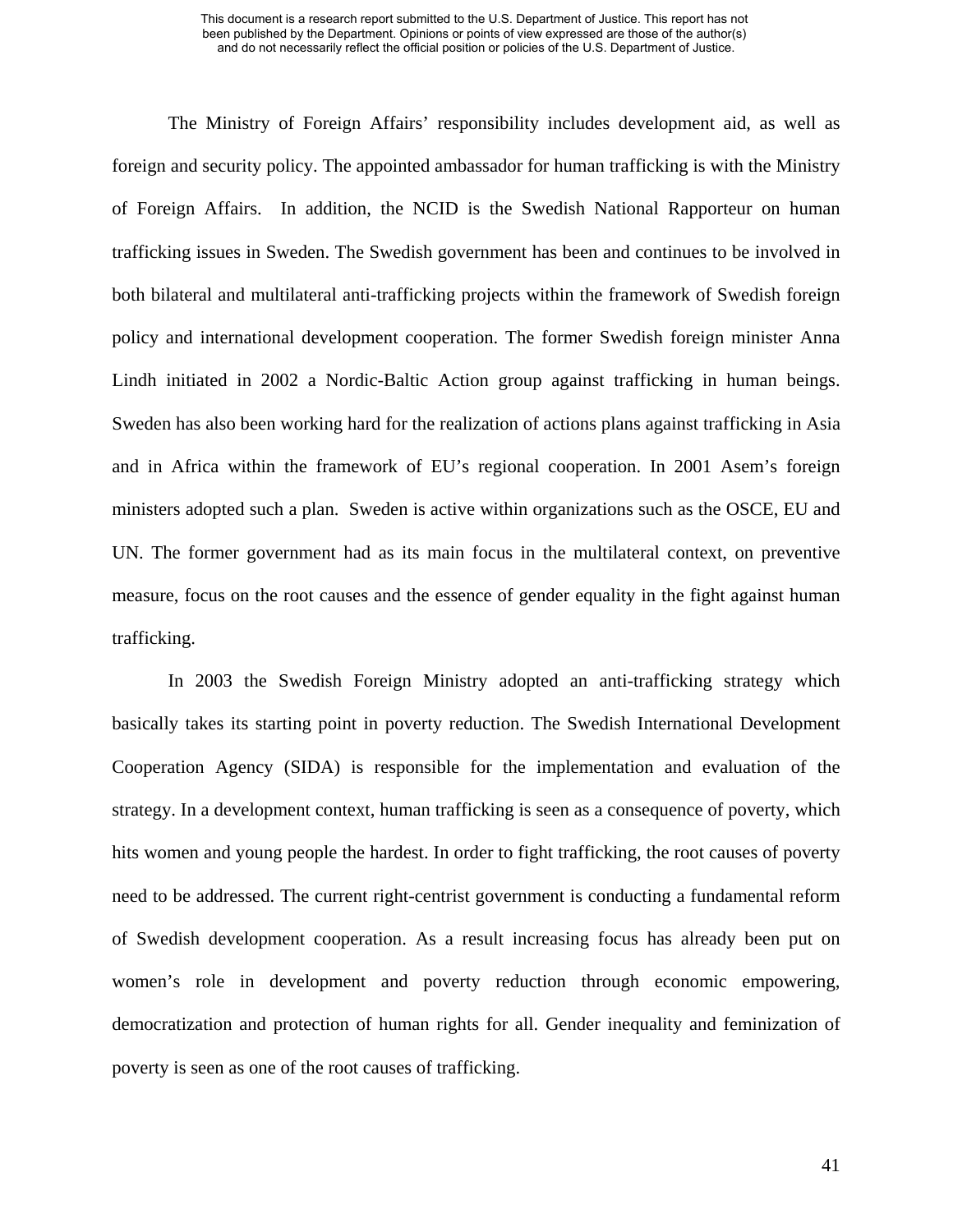In order to make Sweden's policy on human trafficking more visible internationally the Swedish government in 2006 appointed an ambassador for international cooperation against human trafficking, Mr Anders Oljelund. The ambassador's main task is to coordinate the Swedish government's anti-trafficking measures taking into consideration all the aspects of trafficking including migration policy, security policy, and the development policy. During the former government the main responsibility for anti-trafficking policies laid with the Ministry of Enterprise, Energy and Communication and it was then mainly considered a gender equality issue. The Swedish aid in these matters is often channeled via international organizations such as IOM, UNICEF, ESCAP and ECOWAS, but also trough individual organizations, such as Kvinnoforum. Geographical areas of focus have been Central and Eastern Europe, Western Balkan, South East Asia and West Africa.

The fight against sex trafficking has become a central part of U.S. foreign policy as well. The 2000 TVPA formed a special office in the State Department to coordinate U.S. efforts to fight all forms of trafficking. Since 2000, the Office to Monitor and Combat Trafficking in Persons, often referred to as the TIP Office, has overseen numerous efforts to promote antitrafficking measures worldwide. Led by an Ambassador, the office seeks to use the tools of diplomacy to implements the 3 Ps strategy. Among other initiatives, the TIP Office works with foreign governments to improve law enforcement and judicial capacities to increase prosecutions, promotes a victims-centered approach to anti-trafficking worldwide to foster protection and supports awareness campaigns to prevent trafficking from occurring. The TIP Office is able to tap its own budgetary funding, authorized in the TVPA and its follow-on bills, in order to implement these and other programs. Since Fiscal Year 2001, the U.S. government has funded \$450 million in international anti-trafficking programs.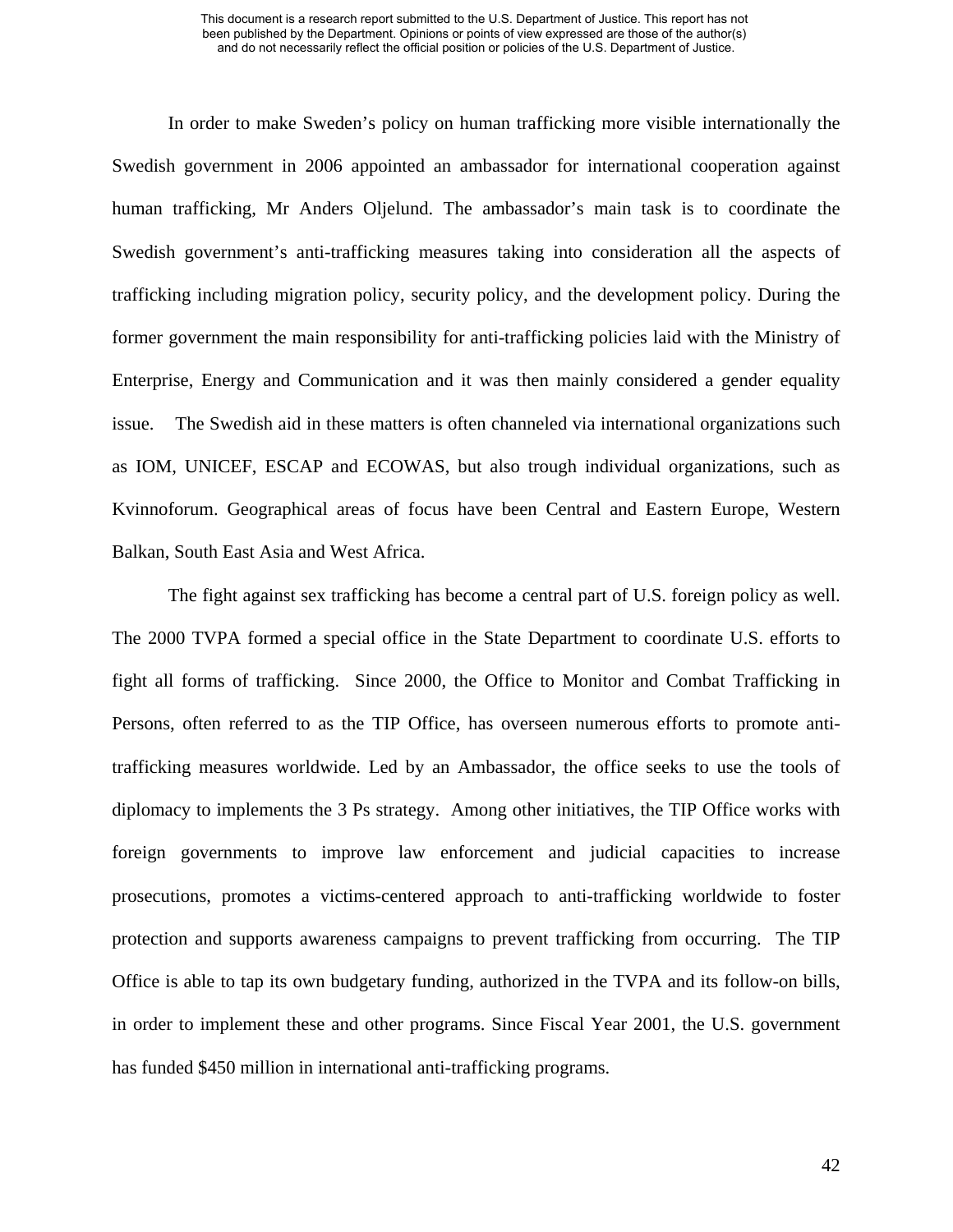One of the most important efforts of the TIP Office is the annual production of a report cataloguing the anti-trafficking efforts of states worldwide. In the TVPA, the U.S. Congress mandated that the TIP Office prepare a report that rated the efforts of governments to eliminate sever forms of trafficking. Originally, countries were slated into 3 tiers based on their efforts, but that was later expanded into four tiers. Using this tool, which examined 164 countries in 2007, the TIP Office has met with success in improving the anti-trafficking policies and responses of numerous countries. The report highlights best practices as well as areas where countries can improve. The report also serves as the basis for economic sanctions which the TVPA authorizes the President to administer in order to penalize those countries that are not making sufficient progress in the fight against trafficking.

The U.S. maintains an active presence in numerous multilateral organizations and initiatives designed to coordinate the fight against sex trafficking. The U.S. actively supports anti-trafficking efforts in large multilateral organizations like the UN, INTERPOL and the OSCE and regional bodies like the OAS and the EU. Moreover, the U.S. has made anti-trafficking a key component of its efforts to strengthen international law enforcement capacities against transnational organized crime. For example, the U.S. offers law enforcement training courses on anti-trafficking investigation and prosecution through its International Law Enforcement Academies in Budapest, Bangkok and Gabarone. On a more bilateral level, the U.S. has used its Mutual Legal Assistance Treaties to coordinate joint investigations into sex trafficking worldwide. The Legal Attaché program also fosters bilateral coordination of legal cooperation into anti-trafficking efforts.

Development policy is another part of the U.S. anti-trafficking effort. In the rubric of the U.S. strategy for fighting trafficking in persons, development is viewed as a central mechanism

43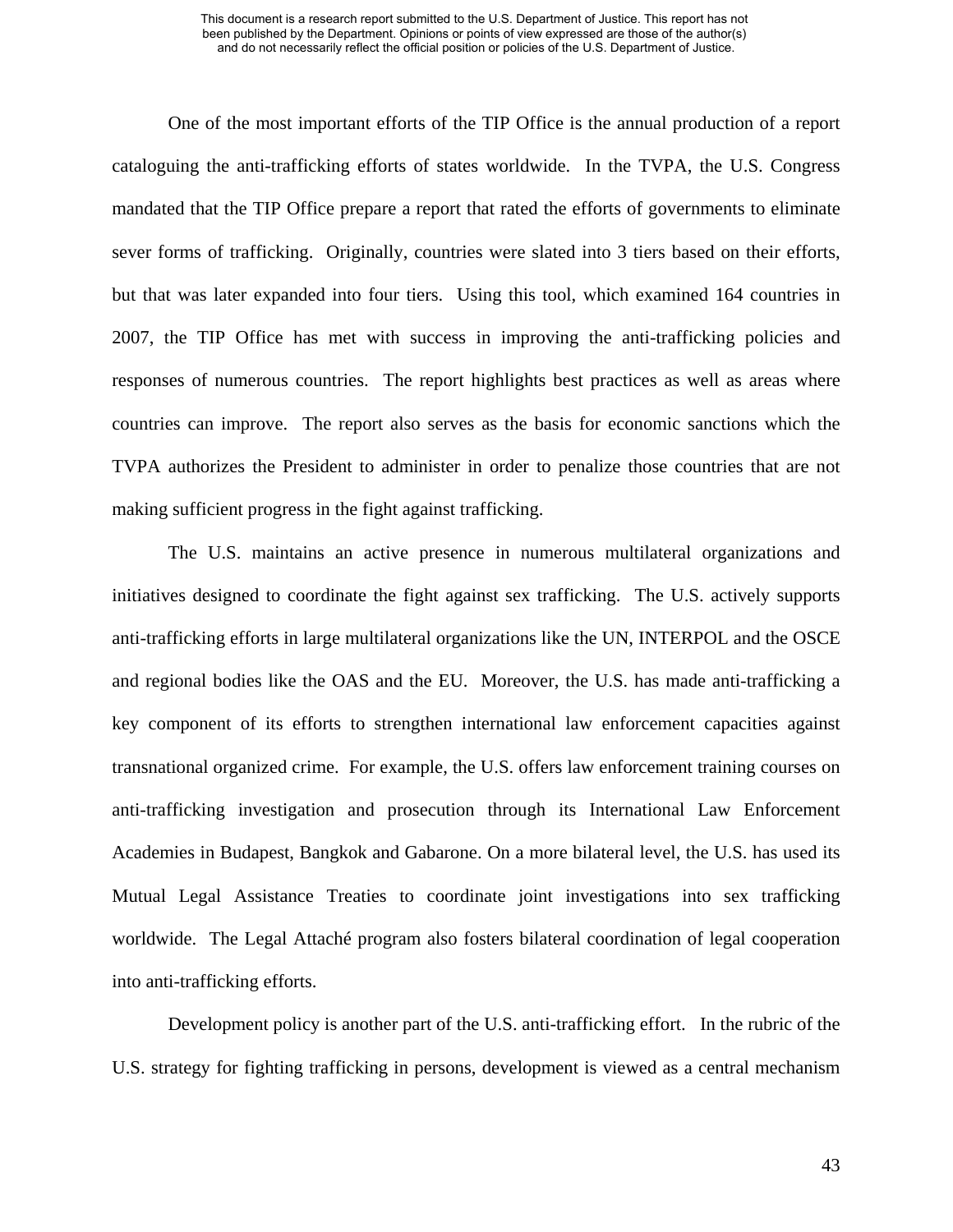for preventing trafficking. For example, the TVPA cited the foreign promotion of microcredit programs, business development, skills training and job counseling as important ways to prevent trafficking. U.S. policy also supports the involvement of women in the economy and the promotion of women in education as ways to reduce the gendered nature of poverty, a significant risk factor for trafficking. Development continues as a key thrust of U.S. anti-trafficking policy. In late 2007, Ambassador Mark Lagon, Director of the TIP Office, gave a speech to the World Bank examining trafficking as a development issue. He cited the TIP Office's funding of the World Bank IFC Grassroots Business Department development project as key to preventing trafficking and re-integrating trafficking victims.

 The U.S. Agency for International Development is also a key agency in the U.S. efforts to fight trafficking through development programs. Mirroring many of the programs that the TIP Office conducts, USAID has supported anti-trafficking efforts in over 70 countries since 2001. In FY 2005 alone, USAID distributed \$21.3 million to foreign anti-trafficking programs. In South Asia, for example, USAID is sponsoring job training for women left jobless after the expiration of the Multi-Fiber Agreement. In Belarus, a USAID project identifies women vulnerable to sex trafficking and offers them job and entrepreneurial training to reduce their vulnerability. In Moldova, USAID is funding numerous projects to reduce the economic disparities that lead to displacement and trafficking. Other USAID programs focus on public awareness, NGO support and law enforcement capacity construction. In all, the TIP Office and USAID remain key players in the use of development aid to combat trafficking before it occurs.

# Trafficking and Security Policy

In Sweden, human trafficking has not been framed primarily as a security issue. As stated above, trafficking was initially and is still very much framed as a gender equality issue. However, as the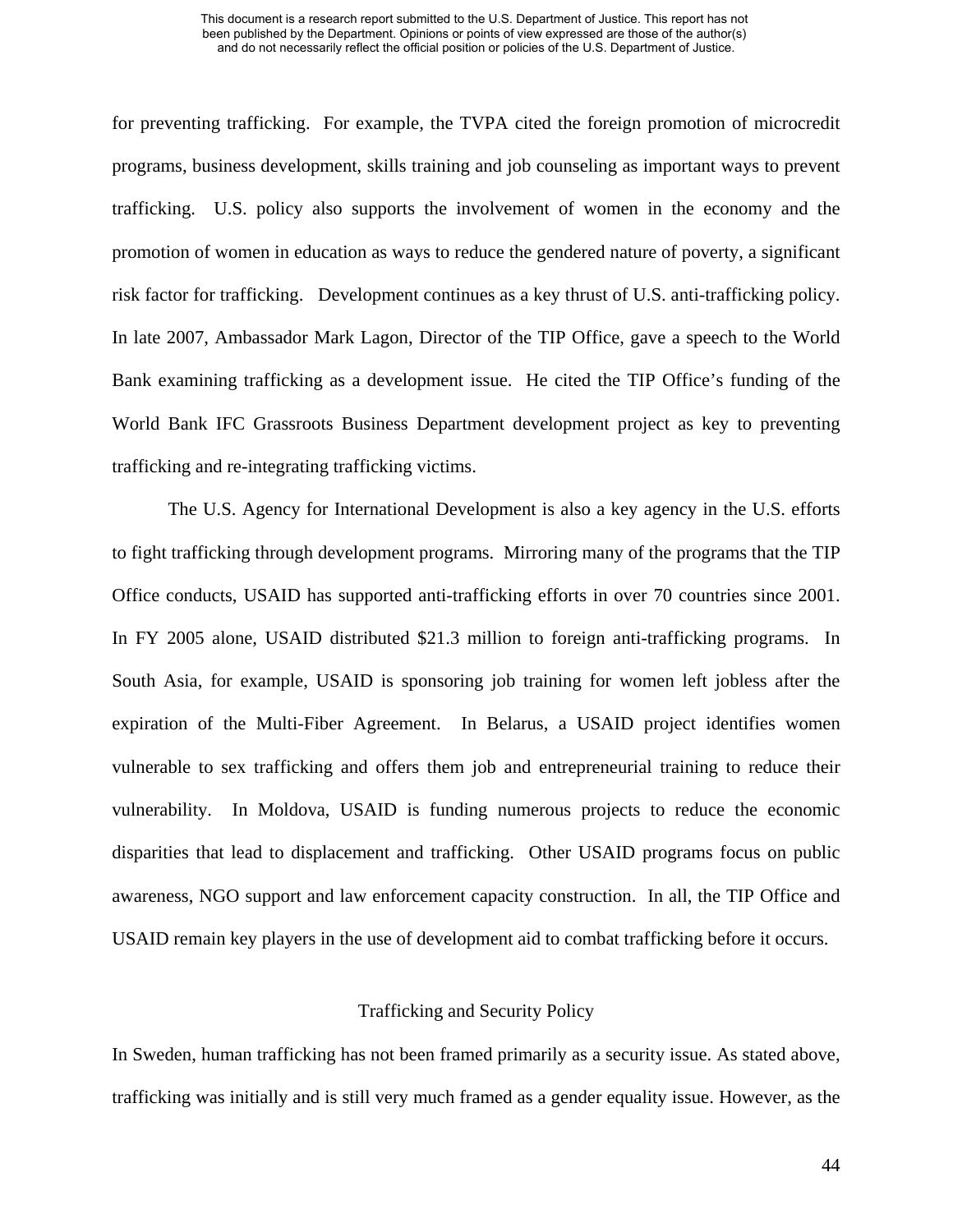smuggling of migrants and unaccompanied children from Iraq, China and Vietnam has increased, it is becoming more difficult to separate trafficking from smuggling and both from concerns about migration's overlap with national security. Sweden is a member of the Schengen agreement which means that the Swedish border and custom control in relation to other members of the Schengen agreement has been lifted. Recently Estonia, Latvia and Lithuania, joined the Schengen cooperation, which means that EU's external borders now lay astride Russia and Belarus. Taking into consideration the historical experience of these states and the corruption that still affects the Baltic States negatively, there has been some concern that opening up the borders might allow organized crime to work more effectively in the Baltic Sea Region.<sup>[56](#page-49-0)</sup>

One important consequences of the opening up of the borders is that the border police must readjust their working methods. Currently the Swedish border police are enhancing its capacity to enforce internal alien control. However, for the Swedish police to be successful in this endeavor will require close cooperation with their counterparts in Estonia, Latvia and Lithuania is required. Regional cooperation within the Baltic Sea Region most often takes place on a bilateral level and in the form of short term projects. At this point there is no institutionalized cooperation. Exchange of information and joint investigations takes place on an ad hoc basis and is very much depending on personal connections.

Although EU's security policy is still very much a work in progress there are common strategy papers and declarations. Organized crime, human smuggling and human trafficking have been identified by the EU as important challenges to EU's internal security. Hence regional agencies such as the Eurojust and the Europol have strengthened their capacity in relation to these areas. Human trafficking and human smuggling are transnational crimes and the main task

<span id="page-49-0"></span><sup>56</sup> Jonsson Anna, et al, *[The Baltic States Joining Schengen: Opportunities and Challenges](http://www.isdp.eu/files/publications/cr/08/The_Baltic_States_Joinng_Schengen.pdf)*, Stockholm: ISDP, 2008.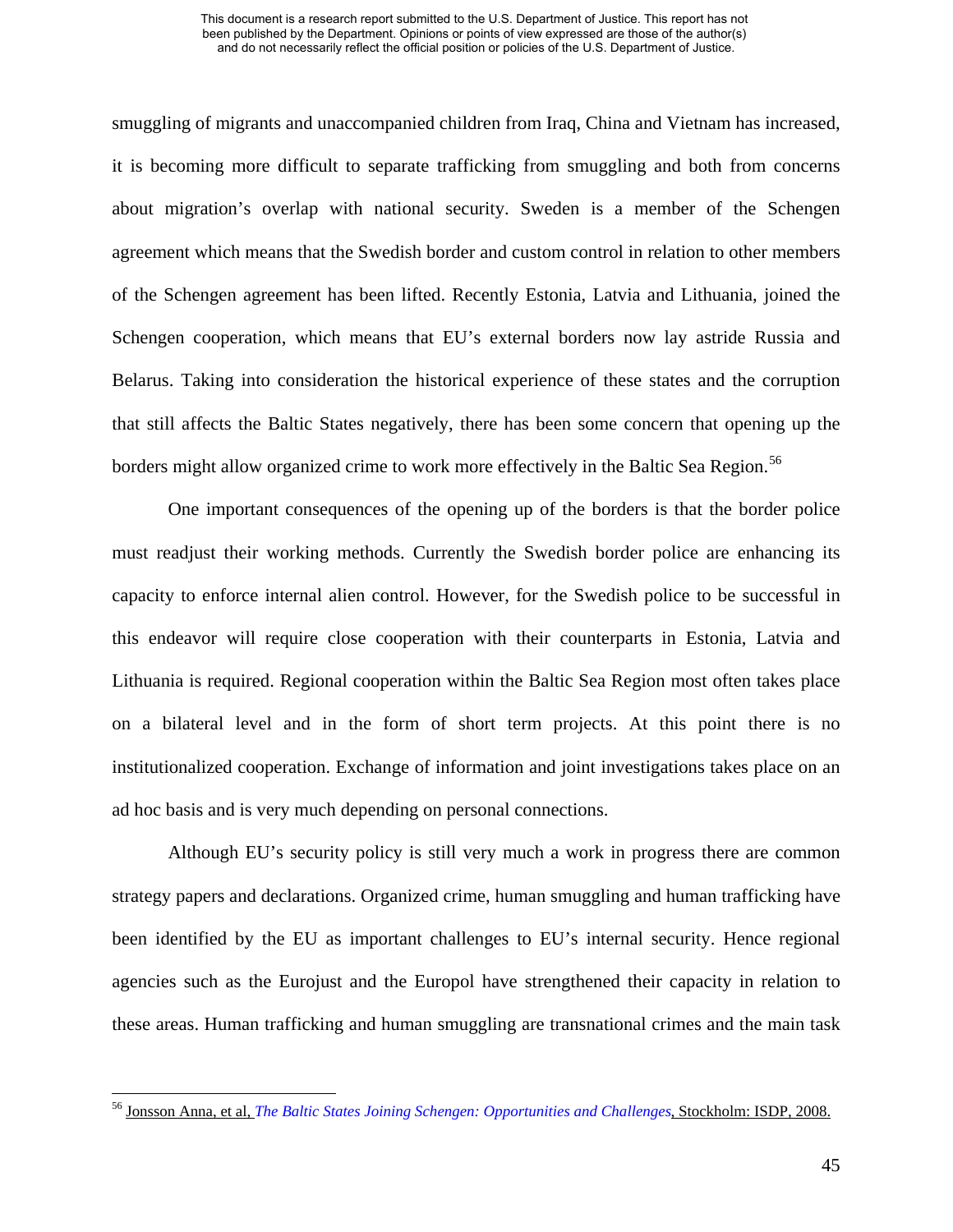of the Eurojust and the Europol is to assist national law enforcement agencies in transnational and sometimes joint investigations.

On the other hand, the U.S. considers human trafficking a national security threat. In October of 1995, President Clinton issued Presidential Decision Directive 42, which assigned international organized crime as a national security threat. Human trafficking was one of the forms of international organized crime listed in the document. On 25 February 2002, President Bush signed National Security Presidential Directive 22 which identified trafficking in persons as a national security threat. By signing an NSPD, President Bush authorized government agencies not traditionally tapped to fight transnational issues to bring their resources to bear. For example, the NSPD tasked the intelligence community with aiding in the gathering of information on trafficking and its threat to the rule of law in the U.S. and abroad. The NSPD also set a zero-tolerance policy for involvement in trafficking activities for all U.S. military personnel, civilian contractors and other government employees stationed overseas.

One significant results of the national security thrust of anti- trafficking in the Clinton and Bush Administrations is the International Emergency Economic Powers Act (IEEPA). Enacted in 1977, the law gives the President the ability to seize the assets and freeze all transactions of entities deemed an extraordinary threat to the U.S. With PDD 42, President Clinton expanded the IEEPA into the realm of transnational crime, focused mainly on the trade of narcotics. With NSPD 22, President Bush added human traffickers as a class to the list of entities eligible for IEEPA sanctions. Combined with the TVPA's authorization of sanctions against countries found deficient of meeting minimum standards against trafficking, the IEEPA's sanctions provide another important mechanism for bringing traffickers to justice.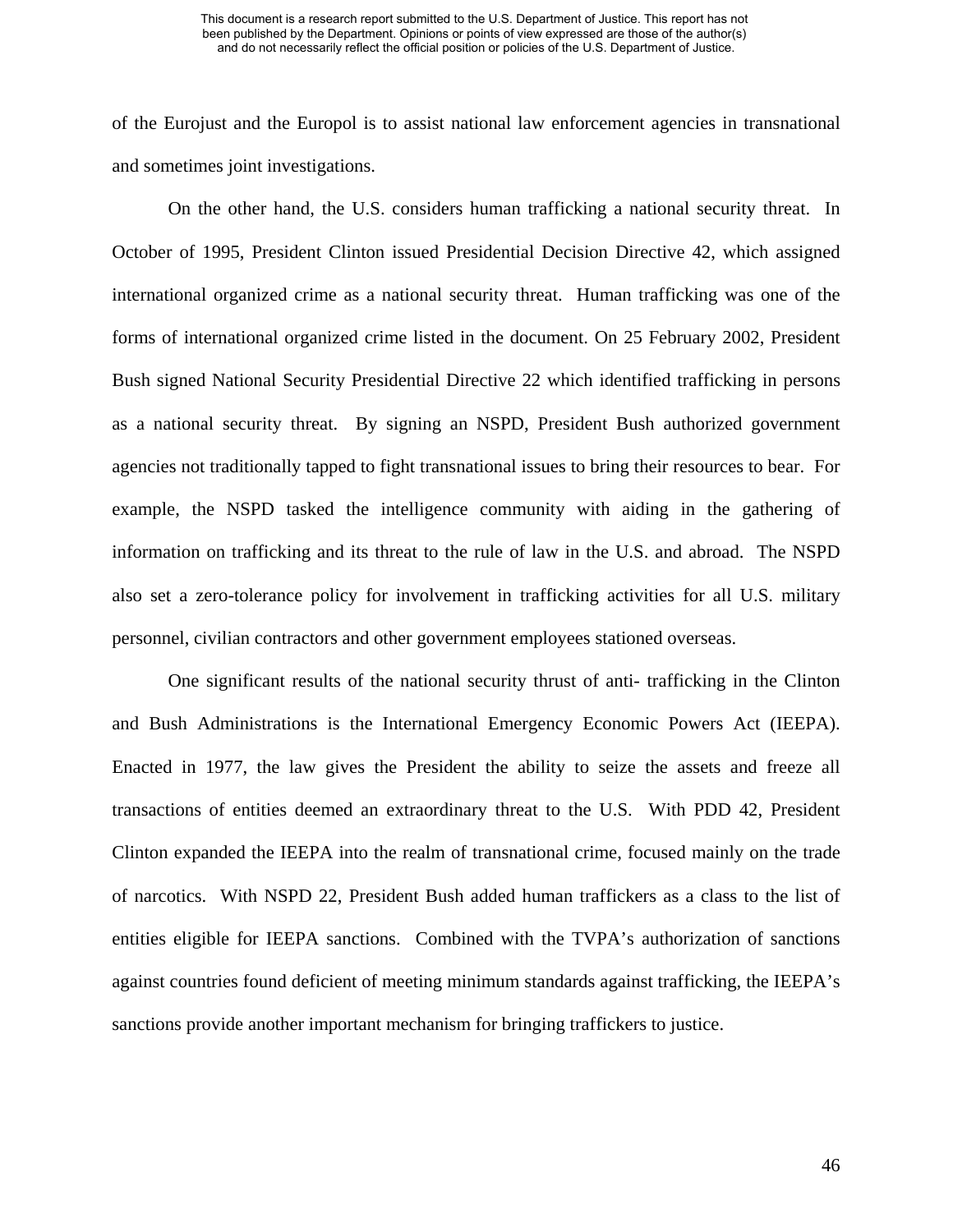### Remaining Challenges

Although there is a strong consensus in Sweden on the connection between prostitution, human trafficking and their root causes, some concerns remain about how to respond to these phenomena. The first set concerns the legal code, which is continuing to undergo evaluation and change. Recently representatives for the Social Democratic Party, which is now in opposition, have put forward the argument that the legal code should view all procuring of sexual services as trafficking. This argument is partly a reflection of how difficult it has been to prove the use of improper means and deception in the recruitment process, which has resulted in many trafficking crimes being judged as procuring.

In terms of law enforcement, the debate on the punishment for buying sexual services is ongoing. Law enforcement representatives have argued for higher maximum sentences, and there has not been any vocal opposition to this demand. However, the Ministry of Justice is currently evaluating the law criminalizing the buying of sexual services and it not very likely that any changes to the law will occur before that investigation can at least present some preliminary results. As stated above, criminal investigations into trafficking crimes are time and money consuming. In order to be effect these investigations need to be conducted on a regional and interagency level and this costs money. In order for the Swedish anti-trafficking policy to continue to be successful additional funding will be needed. Between 2004 and 2006, Swedish law enforcement used resources earmarked especially for investigating crimes related to human trafficking for sexual purposes. It is the overall conclusion of the Swedish police and other involved agencies and NGOs that this has greatly contributed to enhancing the efficiency and the knowledge about human trafficking and that additional resources will be needed in order to keep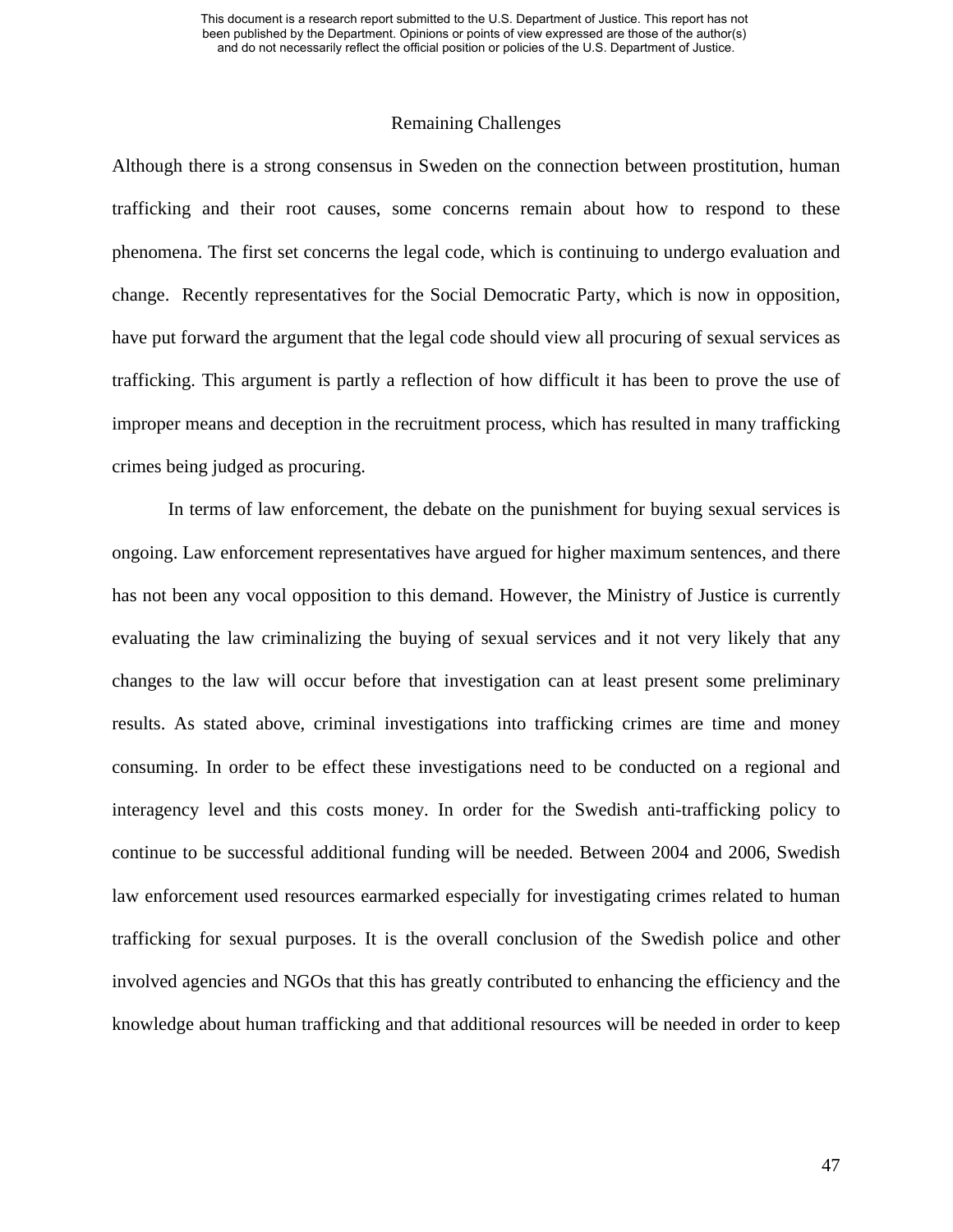up this trend. At this point there is no information available as to if such resources will be provided.

Another issue is the conservatism that can be found amongst the judges. Some Swedish judges have proved themselves to be very understanding as to the sex buyers dilemma, while at the same time having difficulties recognizing girls or women in fashionable clothes and with what has been described as a tough appearance as trafficking victims. As stated above, the understanding and knowledge about the dynamics and psychological factors behind the trade is very high amongst law enforcement personnel as a result of good training. Many are now calling for judges to be included in the education efforts that law enforcement personnel have benefitted from in order to improve the overall anti-trafficking policy in Sweden.<sup>[57](#page-52-0)</sup>

 The last issue is the lack of cooperation between various state agencies. Cooperation needs to improve on a local, national and regional level in order to provide victims with adequate protection and for law enforcement efforts to be more effective.

<span id="page-52-0"></span>While the U.S. has made great strides in the past decade to formulate an effective response to sex trafficking, critiques of the approach and gaps in the response remain. One particular area of scrutiny concerns the law enforcement and prosecution strategy of the U.S. Starting with the Mann Act and continuing decades later with the TVPA, the emphasis of U.S. efforts against sex trafficking has been to identify, arrest and incarcerate the traffickers. A decided supply side approach to the sex trafficking market, the approach has been strongly criticized by some trafficking experts for ignoring the demand that results from domestic prostitution. Seeing parallels between the exploitation that befalls prostitutes from pimps and brothel keepers and the exploitation faced by sex trafficking victims, this argument calls for a shift in the U.S. effort to address the demand and not just the organization of sex trafficking.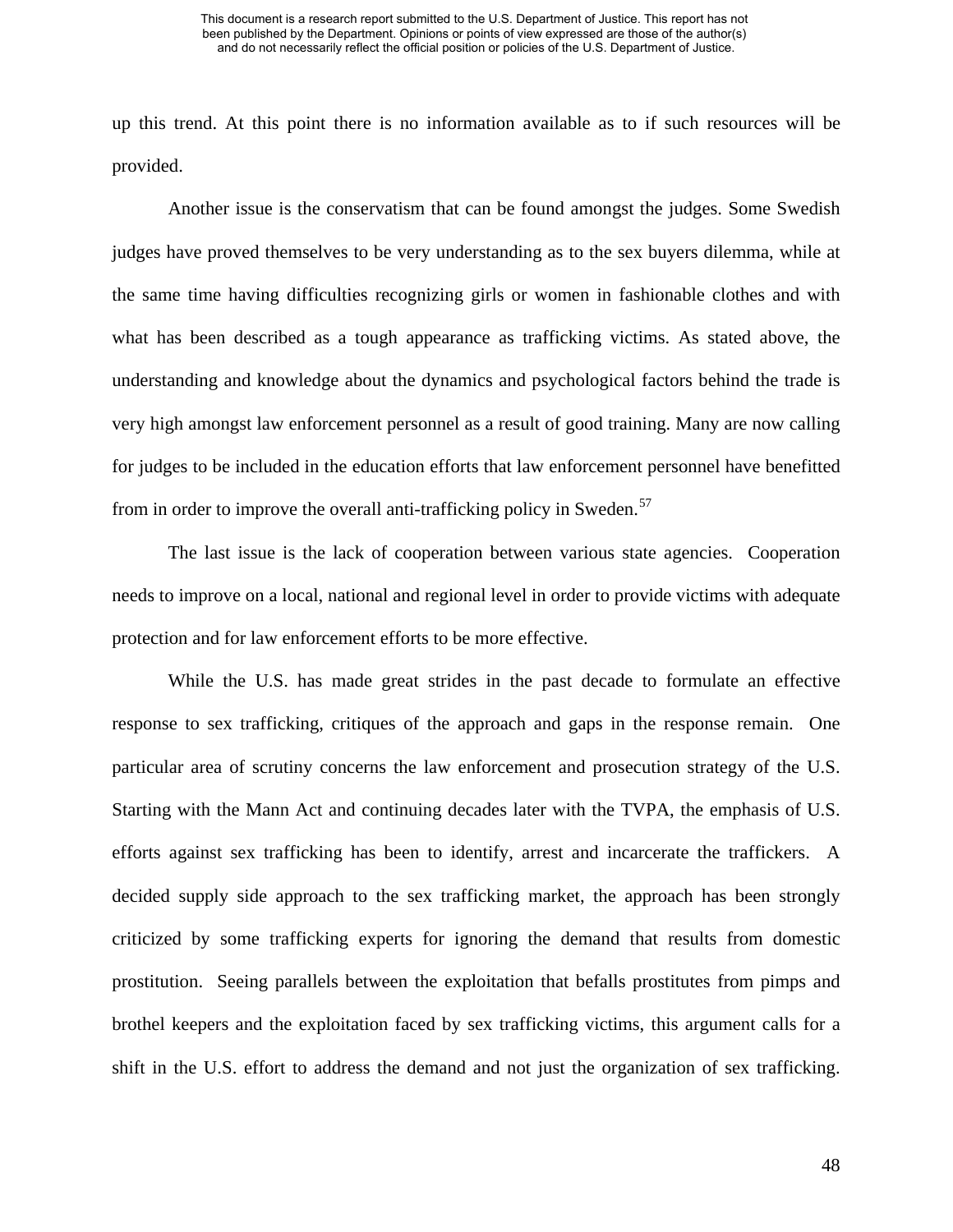<span id="page-53-0"></span>While the TVPRA of 2005 contained explicit language and resources to step up enforcement efforts against pimps as well as to steer women out of prostitution, some experts contend that its failure to allocate funding to domestic sex trafficking victims reflects the government's unwillingness to tie prostitution policy to the fight against sex trafficking.<sup>[58](#page-53-0)</sup> While it is important to note that this connection between prostitution and sex trafficking is contested, the point to draw here is that the formation of prostitution policy in the U.S. remains separate from the formation of sex trafficking policy.

Beyond this debate concerning the targets of law enforcement efforts, more grounded concerns remain. A lack of operational information about trafficking remains a problem for law enforcement. While law enforcement, especially at a local level, is growing more knowledgeable about trafficking and ways to investigate it, a number of recent reports have called for continued and sustained anti-trafficking training. The legal codes most closely associated with trafficking have also proven burdensome for prosecutors at times. A number of the statutes have requirements that are difficult to prove in a court of law. For example, a guilty conviction for involuntary servitude (18 USC 1584) requires proof that the defendant knowingly held the victim against her will using force, fraud or coercion.

 One last area of concern concerns the treatment of victims in the U.S. Victims of trafficking must undergo a sometimes lengthy and confusing certification process in order to obtain benefits from the Federal government. Some have suggested that the government should remove this certification process altogether, while others have sought to have the process streamlined. Another issue remains the "severe forms of trafficking" clause of the TVPA, which

 <sup>57</sup> Interview with a prosecutor, March 10, 2006.

<sup>58</sup> Donna Hughes, "Enslaved in the U.S.A.," *National Review Online*, Accessed: 12 August 2007. Available: <http://article.nationalreview.com/?q=ZDU0OGNlMDcwM2JmYjk0N2M0OTU4NGVlMTBlMmEyMjI>=.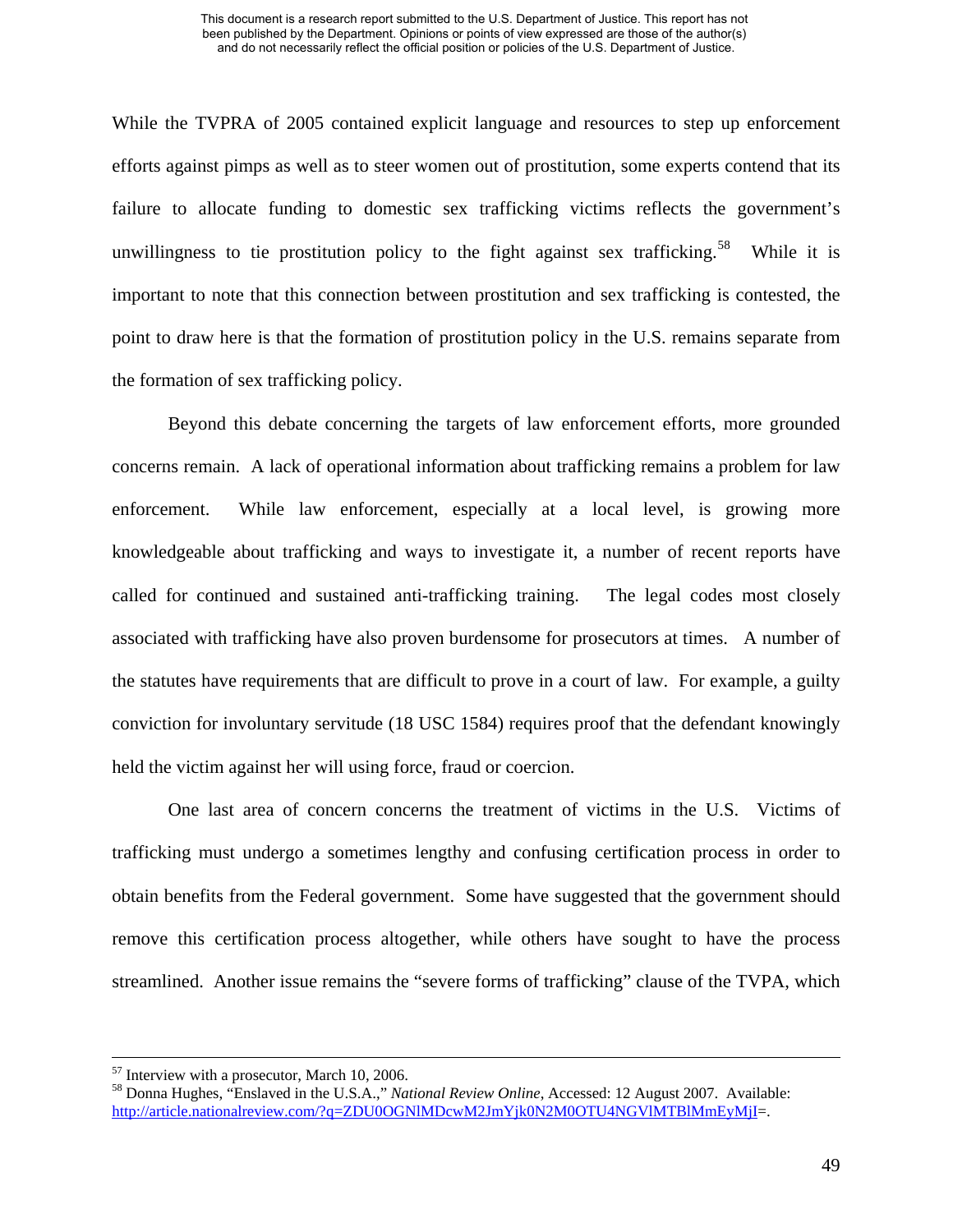for some is ill defined and thus leads to confusion as to who is eligible for designation as a victim of trafficking.

# **Similarities, Differences and Observations**

From the preceding case studies, it is clear that the Swedish and American responses to sex trafficking share a number of common elements and concerns. Yet in some ways, indeed in some critical ways, the two cases diverge from one another. In this section, we identify the most salient commonalities and divergences between the two approaches. The focus returns to the two units of analysis. First is strategy, identifying how each country has chosen to approach sex trafficking. Second is policy, where the programs and initiatives that the U.S. and Sweden have chosen are compared.

# Strategic Comparisons

The U.S. and Sweden have a similar goal and a similar strategy to reach. Each country shares a goal of reducing the incidence of sex trafficking into not only their own countries but worldwide, recognizing that trafficking is supply and demand driven. In the 1990s, both countries independently but nearly simultaneously arrived at the conclusion that sex trafficking was a significant problem. Both countries responded to the challenge by developing comprehensive responses that combined new legal codes and law enforcement efforts with programs to protect victims and prevent trafficking before it began. The strategies that both countries arrived at were victim oriented and sought to deal with trafficking as an international, not simply national, issue.

So while each country has arrived at a similar goal and overall strategy, the way in which each government organized its response was significantly different. The main differences arose from the varied origins of these strategies and the historical origins of each government's policy.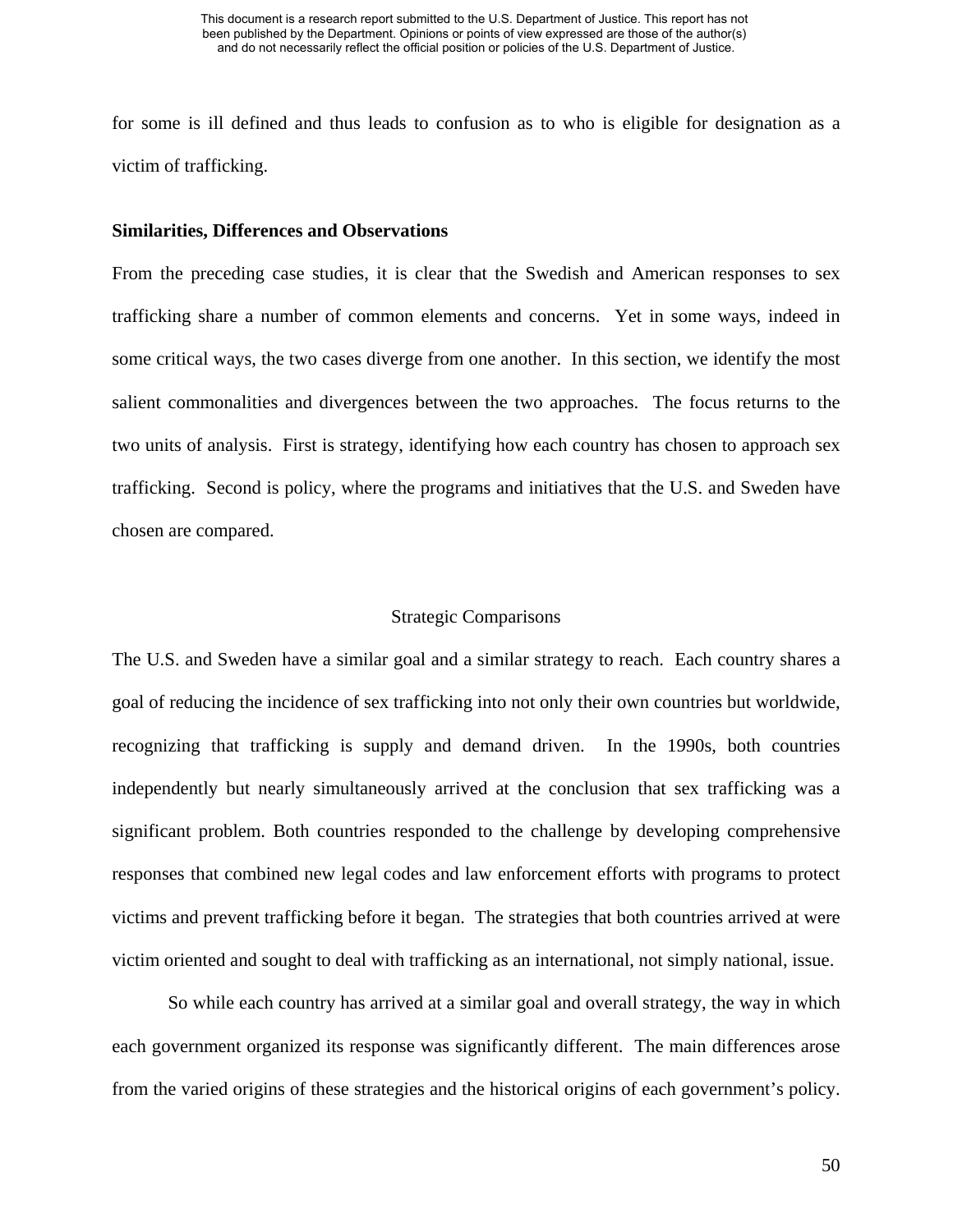In the U.S., the increased emphasis on transnational organized crime, the investigations of NGOs and law enforcement's discovery of trafficking cases led the Federal government to craft a centralized anti-trafficking policy. In Sweden, the discovery of foreign prostitutes in Stockholm and the drive to eliminate gender inequality led the government to draft new laws concerning prostitution and sex trafficking. In sum, as noted earlier, the U.S. viewed trafficking through a law enforcement lens while Sweden viewed trafficking through an equality lens.

Second, each country has chosen to handle the linkage between prostitution and sex trafficking differently. Historically, and into the present day, prostitution has been the purview of the individual states and not the Federal government. As such, any coordination between prostitution policy (ideological views of this linkage notwithstanding) and policies addressing sex trafficking would need to take place amongst at least 51 government bodies and legal codes. Contrast this with Sweden. Since the early parts of the  $20<sup>th</sup>$  century, Sweden's central government has crafted both prostitution and sex trafficking policies. Furthermore, since the 1930s, the Swedish government has supported a domestic policy that promoted equality in Swedish society. Thus, when sex trafficking was first noticed in Sweden in the 1970s and later again in the 1990s, the government was able to frame a comprehensive response to both prostitution and trafficking in terms of equality. While the Swedish policy was contested, especially the 1999 law on prostitution, the focus on equality has yielded general public support for the strategy.

The differences between the U.S. and Swedish social and political context lead to the conclusion that it would be very difficult for the U.S. and other countries to adopt the Swedish approach to prostitution and sex trafficking. The historically-grounded social and governmental contexts within which Sweden's prostitution and sex trafficking policy is embedded are not

51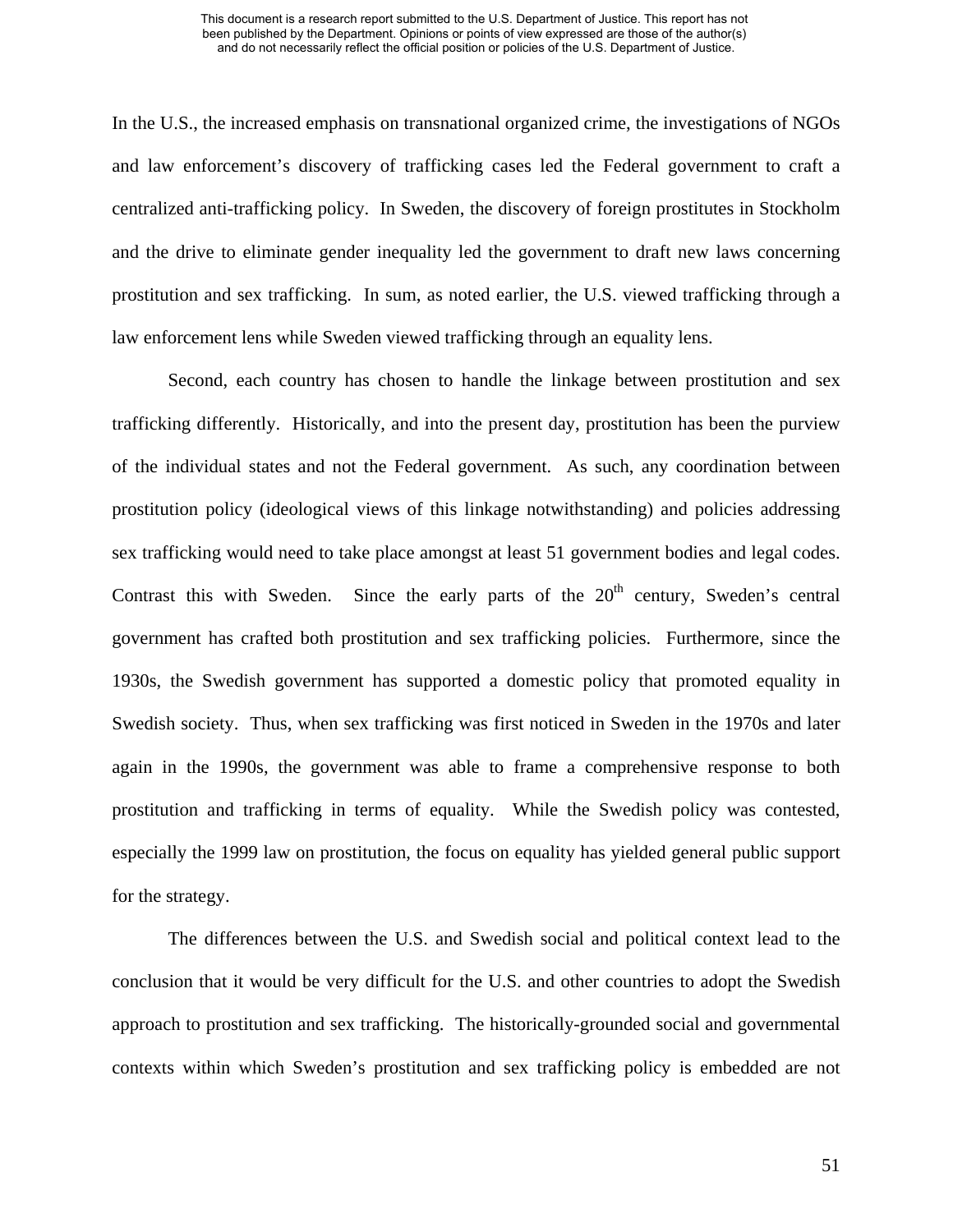easily overcome for any country seeking to adopt Sweden's approach. For example, the U.S. would face a number of hurdles beyond any debates about the merits of the policy change. First, the Federal government would face the States rights hurdle as it would have to overcome decades of state control over prostitution policy. Second and more problematic is the lack of agreement over trafficking as a reflection of inequality in society.

# Policy Comparisons

Despite the variations between the two countries in terms of their strategic approach, the countries share some significant similarities in terms of the specific policies they have chosen to pursue traffickers. First is an equal commitment to make anti-trafficking a significant issue for both domestic and foreign policy. Both the U.S. and Sweden have focused on trafficking as a result of both domestic conditions and foreign environments, leading both countries to develop policies that balance domestic and foreign programs. In almost every programmatic response to sex trafficking, one finds domestic and foreign elements. Law enforcement training is offered for domestic officials and foreign governments. Victims' assistance domestically is mirrored in aid packages given overseas. Even awareness campaigns are focused on domestic as well as foreign populations. And it is telling that Sweden and the U.S. are the only two countries with Ambassadors whose only responsibility is the coordination of anti-trafficking policy. The conclusion that one can draw here is that the leading countries fighting trafficking have found both internal and external factors drive trafficking and that trafficking is not just a function of supply side "root causes."

 Another important observation is that the U.S. and Sweden have similar law enforcement approaches to trafficking. Both countries have benefitted from increased funds that allow for

52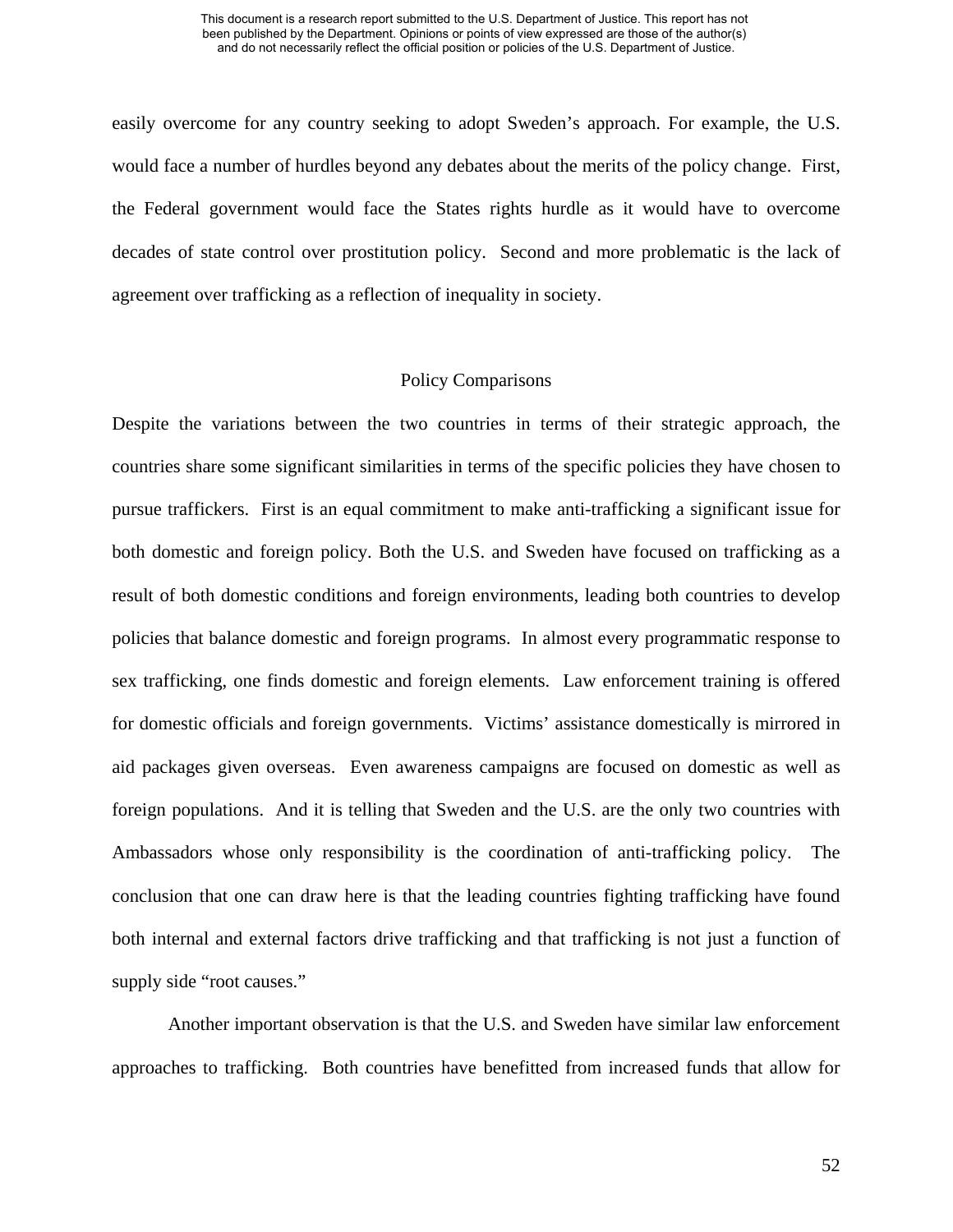dedicated anti-trafficking forces and long-term investigations of potential trafficking. Law enforcement in both countries rely on tips from the community, surveillance and the monitoring of online communications and prostitution ads in order to establish trafficking cases. Both employ victims-centered investigative techniques, protecting victims from the outset of investigations by working hand-in-hand with service providers to ensure their well-being. And both rely on traditional policing tools and techniques to build cases that are then handed over to prosecutors for adjudication. Given that Sweden and the U.S. use similar techniques when enforcing trafficking laws and have similar levels of commitment to providing law enforcement the resources they need to fight trafficking, our study further supports studies that suggest socioeconomic root causes are potent drivers of trafficking and supports the need for antitrafficking programs that are not limited to law enforcement.

 Last, both countries face similar challenges to their anti-trafficking policies. In both countries, it is hard to prove trafficking in a court of law given the high burden of proving force, coercion and/or fraud. In both countries, prosecutors told us such difficulties are only more pronounced given the expected difficulties in garnering useful testimony from trafficking victims. Moreover, the complexity of trafficking cases, especially transnational cases, proves difficult to explain simply to juries and judges that are not familiar with the crime. Problems remain in service provision for victims in both countries as well, ranging from a lack of coordination to the difficulties encountered in certifying victims as trafficked persons versus voluntary migrants. This suggests that these problems are not the result of specific policies or governing styles but endemic to even the most well supported and well planned trafficking programs. As continued adjustment and evolution of these programs should yield favorable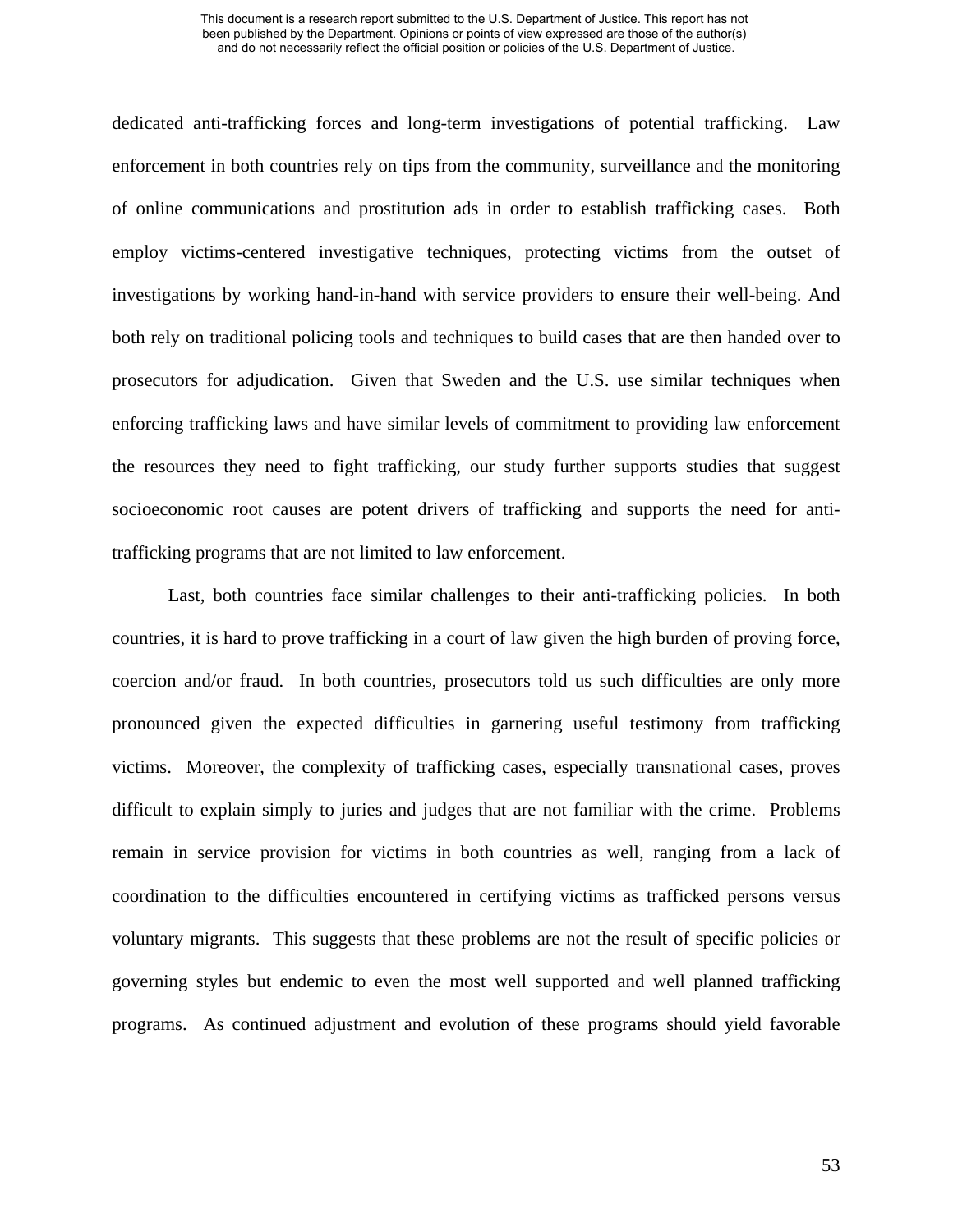results, this is one area where Swedish and American officials might find coordination a fruitful exercise.

 But not all policies were similar for both countries, and indeed it was in the specific policies and programs that we found Swedish officials hoping to learn more about the American approach. First are foremost, the penalties for trafficking serve as far more a deterrent in the U.S. than they do in Sweden. Maximum penalties for trafficking in Sweden are currently ten years in prison, and most sentences have been less that the full ten years. In the U.S., the maximum sentences are forty years, with life in prison or even the death penalty a possibility in certain situations. One prosecutor noted that traffickers rarely received sentences of more than four years, though if rape or violence was proven in court the sentence might go up to five and a half years, and noted that drug traffickers routinely received minimum ten year sentences.<sup>59</sup> Another expert noted the difficulties in deporting foreign traffickers after their prison terms have ended, noting that one jailed trafficker was even released early by claiming his children were suffering hardships form his imprisonment.<sup>[60](#page-58-1)</sup> In sum, while prosecutors and law enforcement in Sweden were happy with the legal code, some noted during interviews that increased sentences could serve as an additional deterrent to traffickers.

Related to this is asset forfeiture. In the U.S., the seizure of assets are a central facet of trafficking investigations from the opening of the investigation. The legal code supports the seizure of these funds and specialized units at the Federal level are available to assist investigators and prosecutors in trafficking cases. By seizing the assets of traffickers, moreover, the U.S. is able to hurt the larger networks of which traffickers are a part. By contrast, Sweden's legal code is relatively thin in terms of asset forfeiture. The burden of proof lies on the

<span id="page-58-0"></span><sup>59</sup> Interview with a prosecutor, March 10, 2006.

<span id="page-58-1"></span> $60$  Interview with a social worker, March 8, 2006.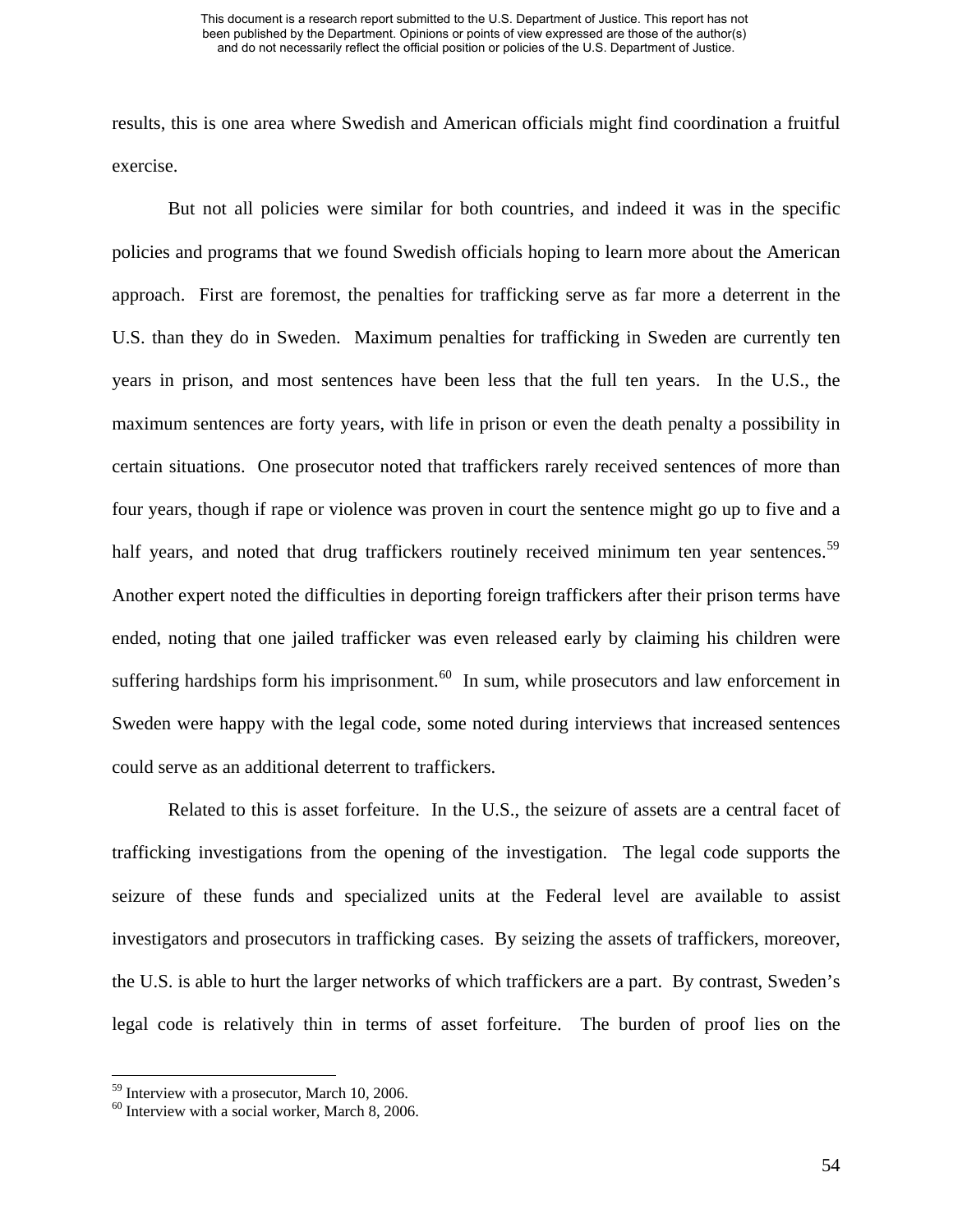prosecutor to establish a certain link between assets and the criminal activity. Yet Sweden's investigators and prosecutors are increasingly interested in using asset tracing in trafficking cases. The interest lies not only in the seizure of assets but also in the use of asset tracing as an investigative tool. As such, this is another area where Swedish officials might be able to learn from American policies and programs.

# **Conclusion and Recommendations**

From the outset, the goal of this project was not to develop a series of "lessons learned" for the US or Sweden. Such a project would have had a more limited scope of study and would have employed a different form of research method. Rather, this study sought to find what areas of synergy and diverge existed between Sweden and the U.S. in fighting sex trafficking. What we have found is that a fair amount of agreement exists between the US and Sweden in their approach, but that both arrive at those approaches from different starting points. Moreover, and this is not unexpected, the methods both countries employ to enact their policies reflect differing government and law enforcement systems.

 So what recommendations can we make for practitioners and scholars at the end of this study? There is much in the Swedish and American experiences that practitioners must consider. Both countries have experiences similar roadblocks in implementing trafficking policy at home and abroad, yet their divergent approaches to the issue of trafficking suggests an enhanced level of resiliency within trafficking. Such experience also suggests that further assessments of each approach, such as the one Sweden recently completed, could have a wider audience that just one country's practitioner community. For example, prosecutors in both countries have made frequent suggestions on how to update the term "coercion" to make is more relevant to  $21<sup>st</sup>$ Century trafficking in persons. A concrete form of ongoing bilateral or multilateral practitioner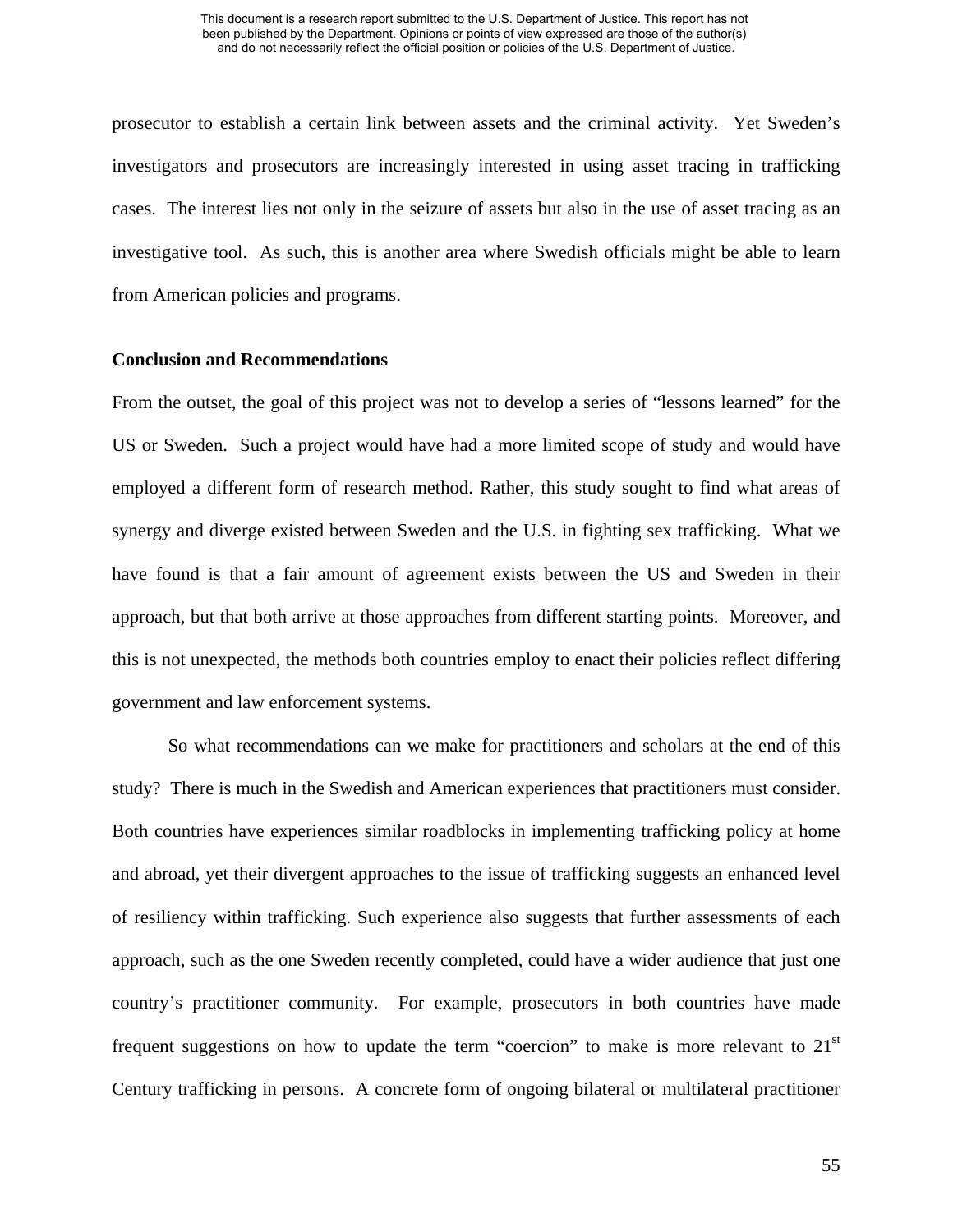collaboration is needed for those investigating and prosecuting trafficking cases to locate best practices and to make salient suggestions to policymakers for future revisions to anti-trafficking policies.

 This report must also lend strong caution to the temptation to implement selective elements of the US and Swedish approaches either in these countries or elsewhere. Both the historical and contemporary evidence of the American and Swedish experiences with sex trafficking suggest that adoption of one approach without the appropriate ideological and institutional capacities is bound to fail. For example, a country can adopt the Swedish criminalization of sex purchasing and de-criminalization of its sale, but without significant investment in programs designed to undercut patriarchal hierarchies and promote the equality of women the program is destined for failure. Likewise, the implementation of American asset forfeiture measures without the significant institutional support systems found in the US legal system will overload prosecutors and could also lead to increased opportunities for graft and abuse. A country who seeks to adopt beneficial elements of American and Swedish countertrafficking programs needs to understand their larger context and invest the physical, human and ideological capital required to see it succeed.

 The report also indicates the need to continue to support the scholarly community's production of comparative research on trafficking in human beings worldwide. Comparative studies have looked at specific regions of the globe and specific aspects of responses to trafficking (e.g. victims' assistance programs). Yet the speed of events and the constant revision of legal codes, law enforcement programs and (unfortunately) the tactics of traffickers themselves require scholars to revisit these studies and update them. Without timely information and critical assessment of country programs, anti-trafficking practitioners will be left with